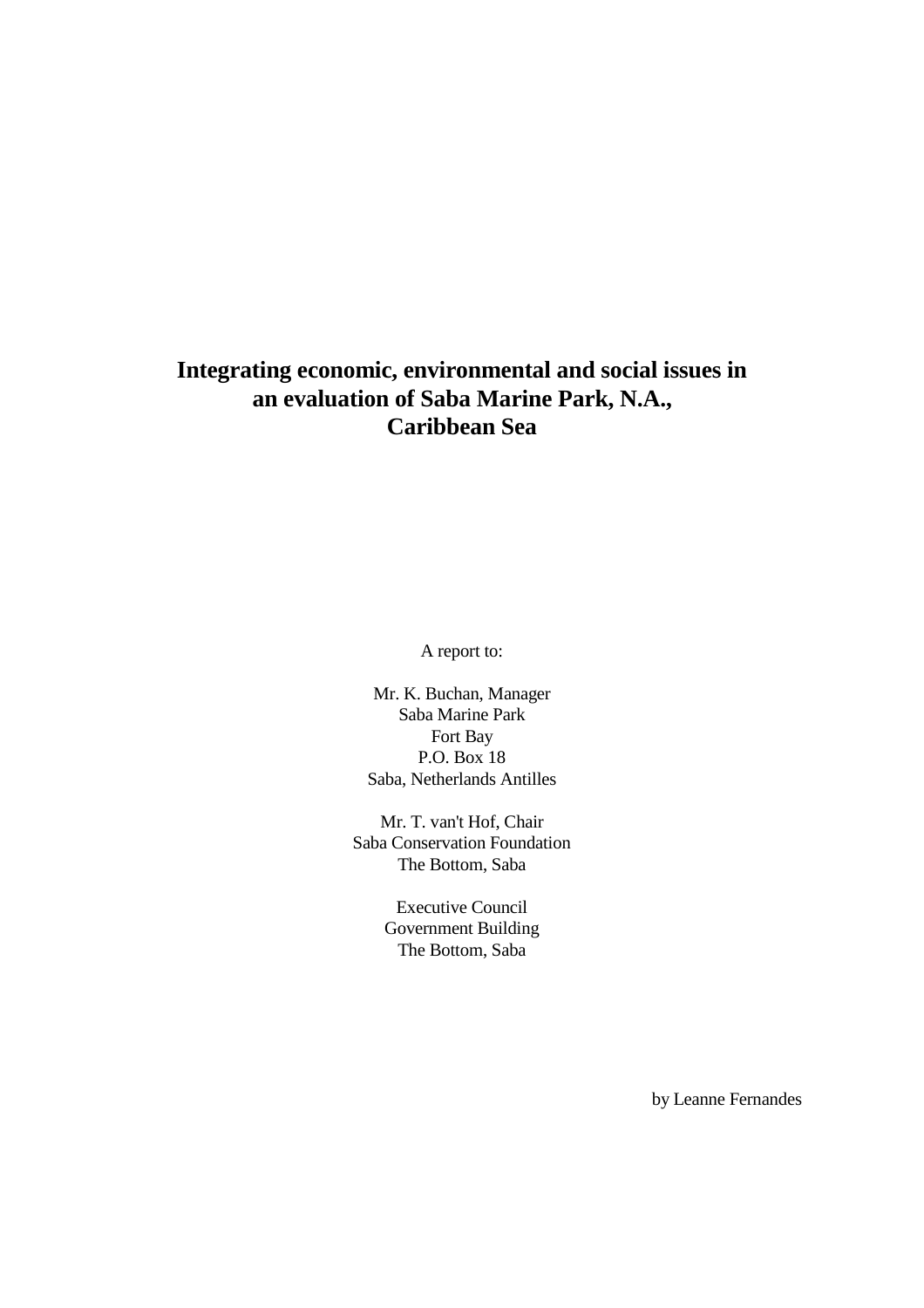Fernandes, Leanne

Integrating economic, environmental and social issues in an evaluation of Saba Marine Park

Printed on recycled paper

Copyright - 1995 Leanne Fernandes East West Center EWC Box 1037 1777 EastWest Rd. Honolulu HI 96848 U.S.A.

Printed by Honblue, Honolulu

Front cover photo by Erik. H. Meesters.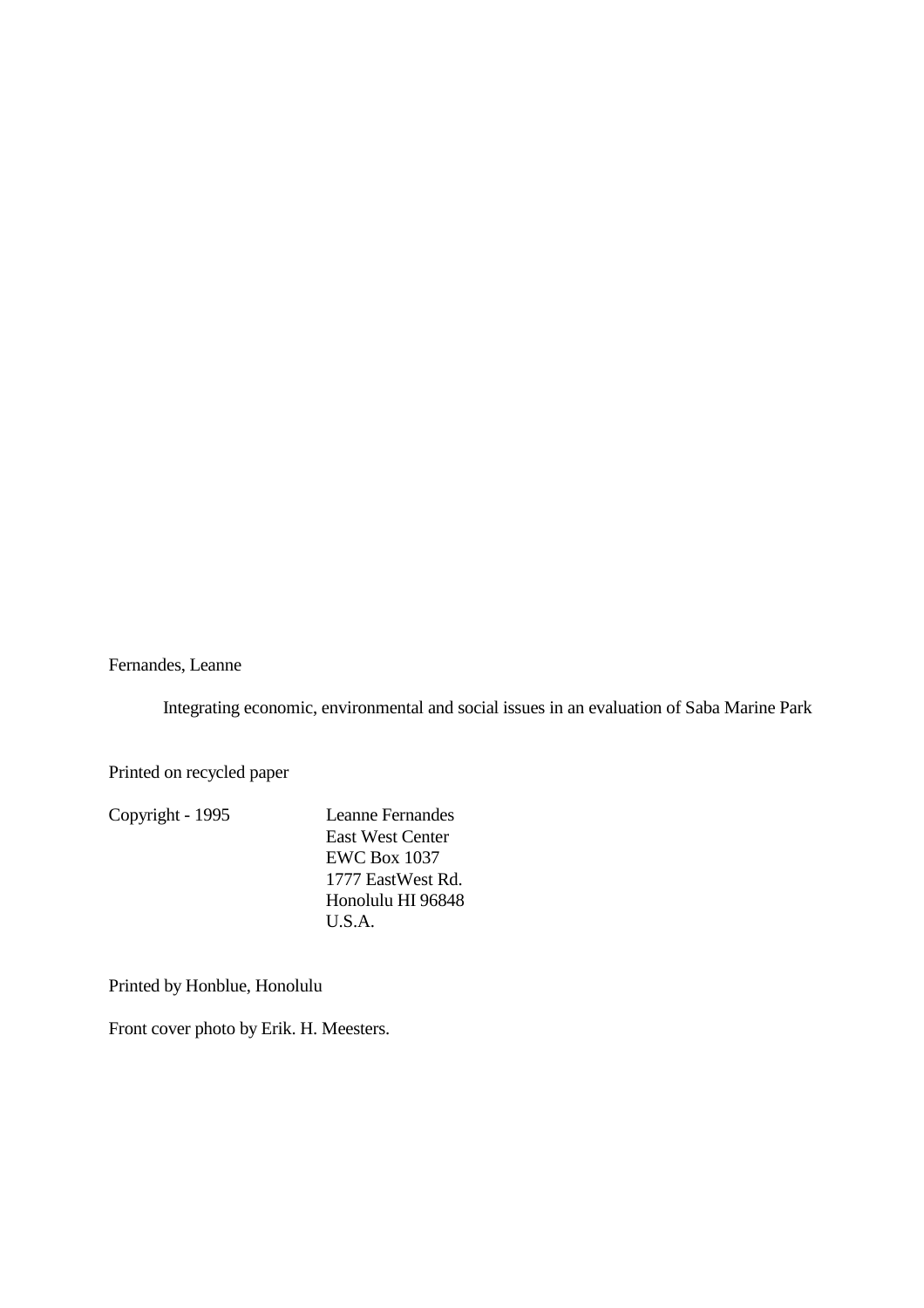# **CONTENTS**

| Results of evaluation of Saba Marine Park (SMP) management alternatives 22         |  |
|------------------------------------------------------------------------------------|--|
|                                                                                    |  |
|                                                                                    |  |
|                                                                                    |  |
|                                                                                    |  |
|                                                                                    |  |
|                                                                                    |  |
|                                                                                    |  |
|                                                                                    |  |
|                                                                                    |  |
|                                                                                    |  |
| APPENDIX D. Attributes chosen for measuring achievement of objectives  43          |  |
| APPENDIX E. Priorities for identified objectives as expressed by Saba Conservation |  |
|                                                                                    |  |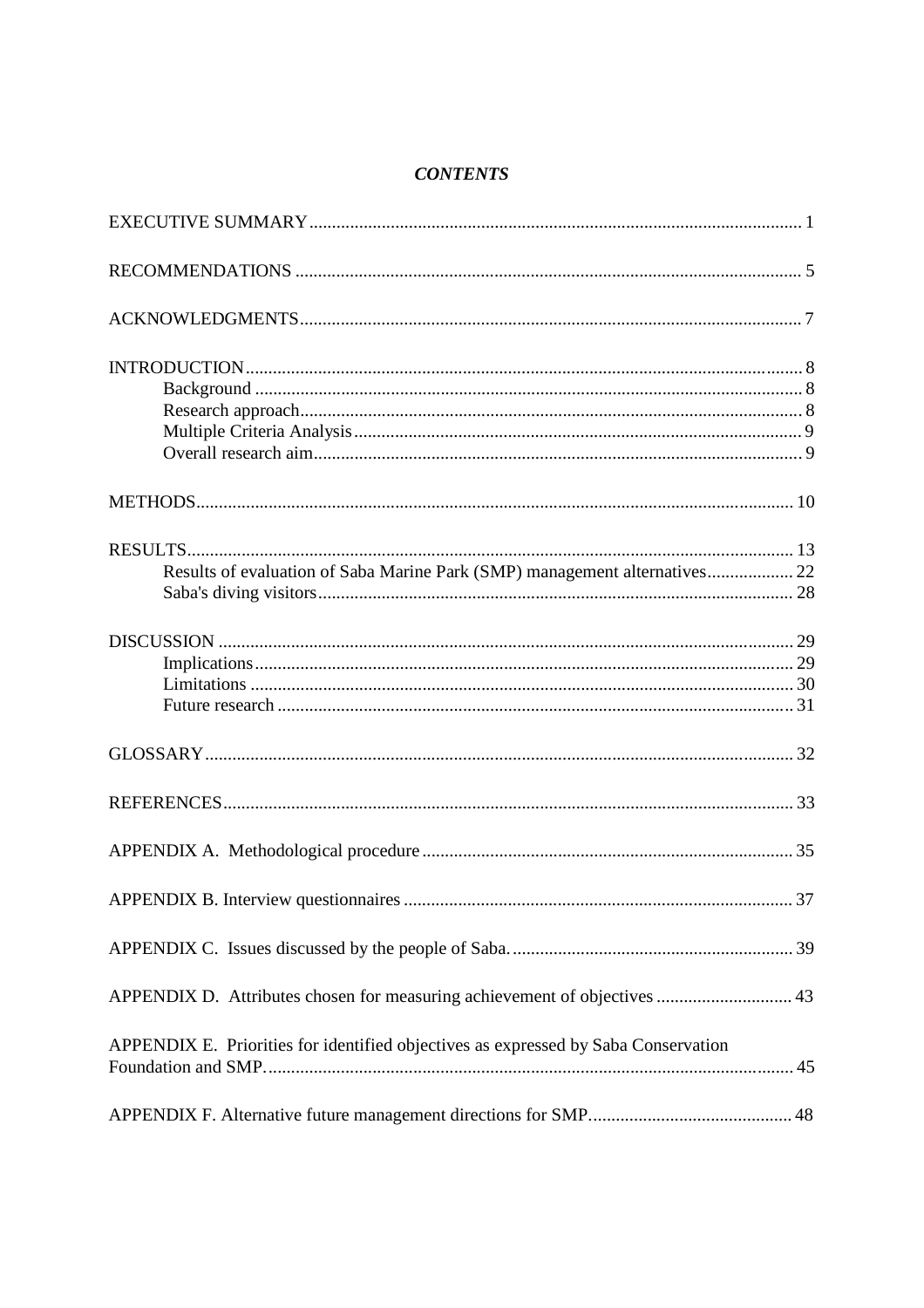| APPENDIX H. Relative preferences for SMP management alternatives for each of the main  |  |
|----------------------------------------------------------------------------------------|--|
|                                                                                        |  |
| APPENDIX J. Baseline status of Saba Marine Park, August 1994: Using the SMP objectives |  |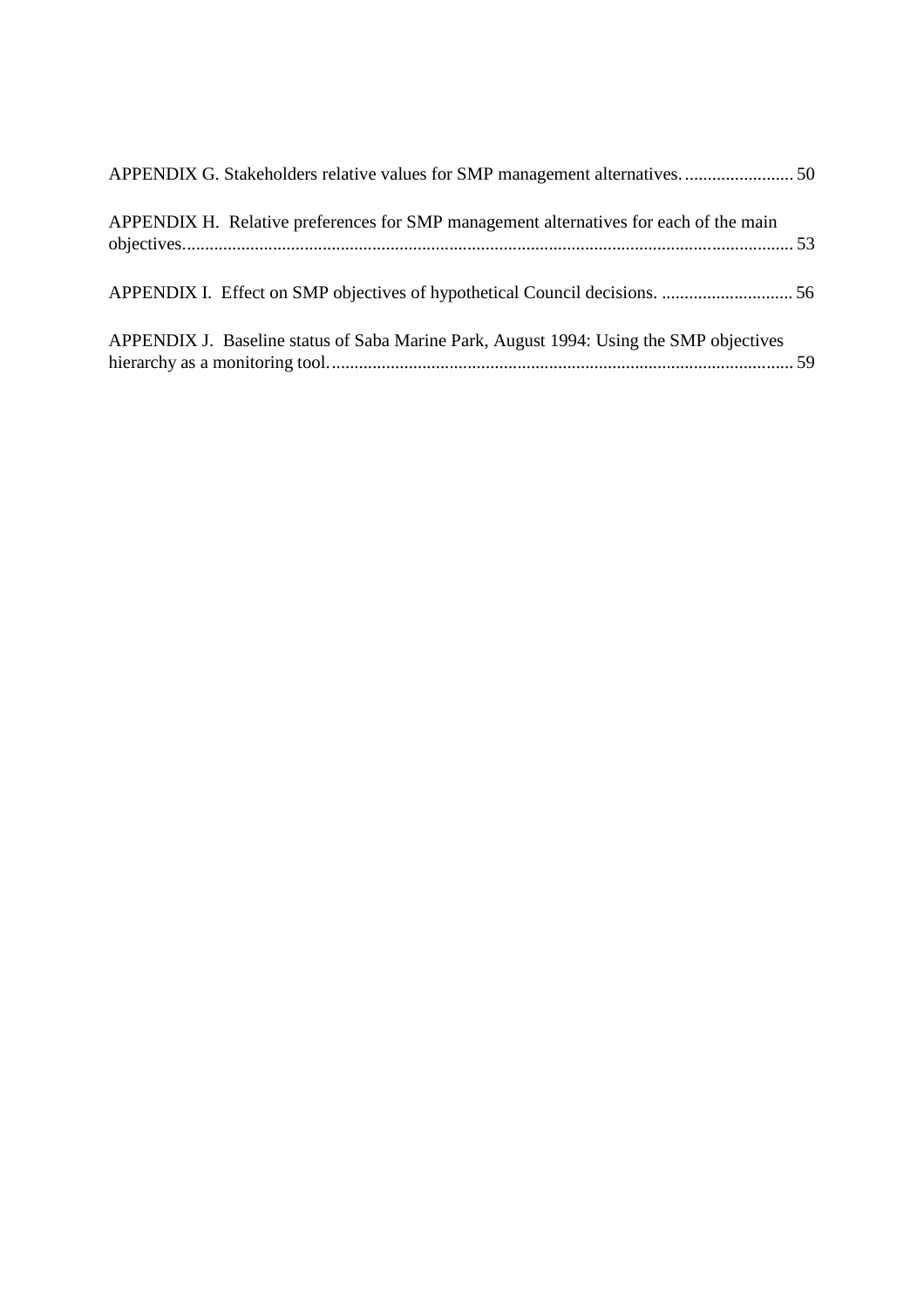## **EXECUTIVE SUMMARY**

The people of Saba are concerned that increasing pressure for economic development may pose a threat to their island's unique marine resources. To better manage the ocean environment for the long-term benefit of the community, Saba's decision makers have commissioned studies to provide the comprehensive information needed to make knowledgeable choices. The study reported here examines the multiple objectives of different community groups with regard to management of Saba Marine Park, which encompasses all the inshore waters of the island and is one of the most successful marine parks in the region.

| The main research conclusions are:                                                                                                                |
|---------------------------------------------------------------------------------------------------------------------------------------------------|
| the Saban community largely agrees about what should be<br>the most important objectives for park management;                                     |
| current park management is achieving valuable ecological<br>economic, and social objectives; and                                                  |
| park management would be improved if it<br>(a) increased communications with the community and<br>(b) improved public compliance with park rules. |

## **Determining the important objectives**

The evaluation of Saba Marine Park management alternatives presented here is based on the opinions and desires of the Saban community. Personal interviews with 48 adults, school surveys of 33 students, and public and small group meetings with about 60 people were conducted to reveal those issues that Saban residents considered most important. In sum, approximately nine percent of the total population of 1200 directly participated in this research. A further set of interviews was also conducted with tourist divers visiting the island.

There was a surprising amount of concurrence among quite different people concerning the objectives that are most important for Saba's marine park. The same main objectives were identified by almost all components of the Saban community, from fishermen to developers:

- achieving ecological sustainability and environmental quality;
- bringing economic benefits to Saba;
- managing the park in a socially acceptable manner and

- providing an international site for learning about marine biology and management using the Saba Marine Park as a model.

Although the last objective was introduced by just one interested party, other people, when queried, considered it relevant for themselves as well.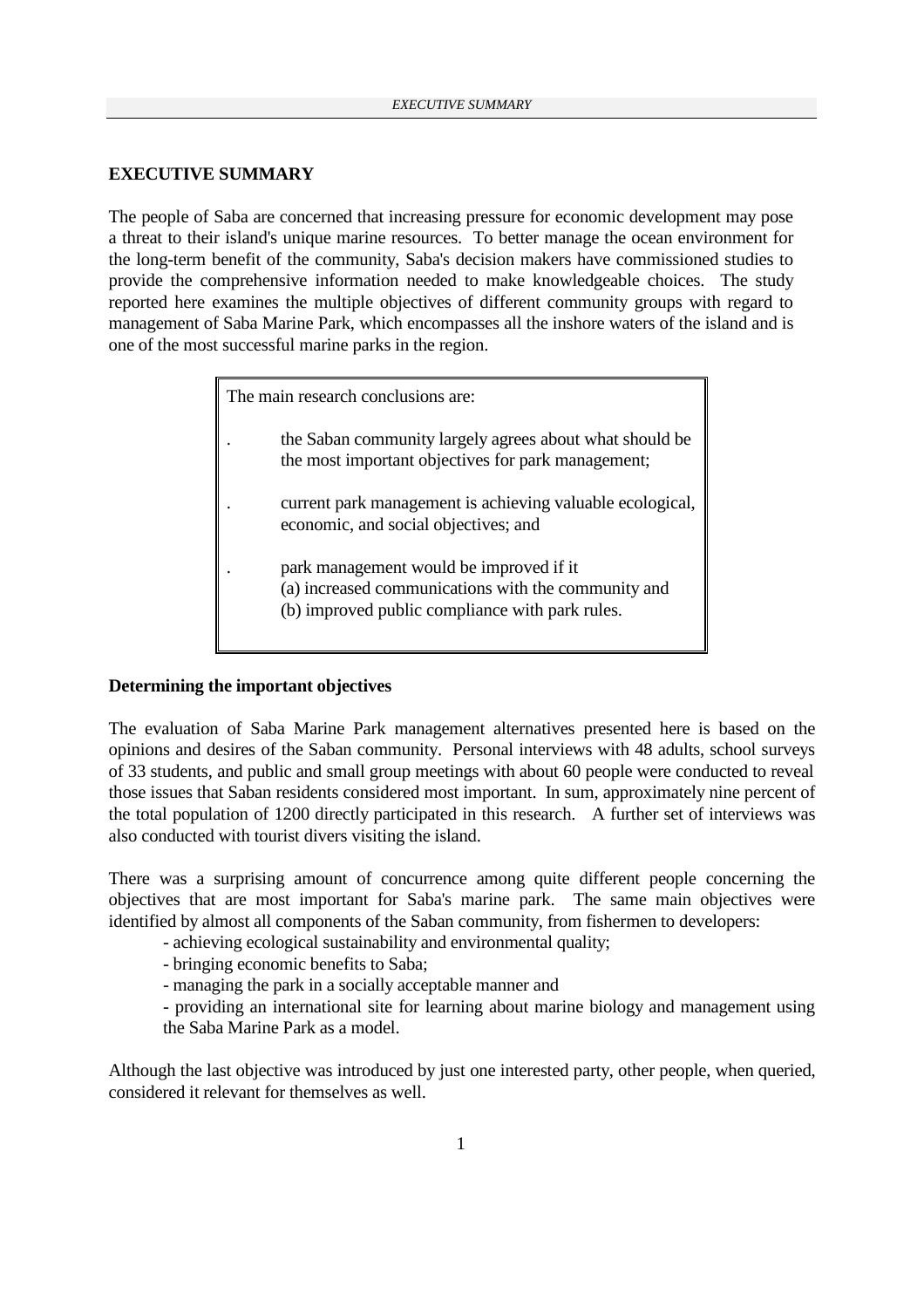After the residents identified the park management objectives they believed were most important, the objectives were framed by the researcher into a hierarchy similar in form to a family tree. Major objectives constitute the highest level of the hierarchy, below which sub-objectives were organized. Each sub-objective contributes to the objective at the level above (see Figure 2 of the main text).

Residents varied in the relative importance they attached to the different objectives. Such variation was formally incorporated into the analysis. For example, although some residents considered the social objective far more important than the economic objective, others considered the economic objective paramount. **Most people recognized that ecological and economic objectives of Saba Marine Park are not mutually exclusive, but actually dependent on one another.** Despite these differences, the people of Saba agreed that the overall goal of park management should be "Maintaining the marine resources of Saba for the benefit and enjoyment of people in perpetuity".

Scuba diving is a major tourist industry on Saba. Interviews showed that both the government and people of Saba support continued dive tourism to Saba. A formal survey of 95 divers indicated that Saba Marine Park was an important part of the reason the divers are attracted to Saba. Many also expressed concern about potential over-development on land and over-exploitation of the marine environment. An informal survey of about 20 divers determined that the current diver's fee (US\$2 per dive) was gladly paid to support the marine park. These results have economic implications and suggest that **divers who currently support tourism in Saba see maintenance of the island as it is, above and below water, as the most important objective and seem willing to help pay for its achievement**.

#### **Determining management alternatives**

With input from the community and decision makers, five alternative management strategies were proposed :

- . Saba Marine Park as it currently is (no change);
- . Saba Marine Park with more community communication and education activities;
- . Saba Marine Park without the current "No fishing" zone;
- . Saba Marine Park with greater efforts to assure compliance with existing regulations and to prevent overuse; or
- . Saba Marine Park ceasing to exist (as a basis for comparison).

The relative value of each of these management alternative was measured in terms of (a) the degree that each was thought to achieve the stated Saba Marine Park objectives and (b) the relative importance different interest groups placed on the main objectives identified above.

The five management alternatives were compared with one another based on how well they achieved the desired objectives. The relative expected success of each management alternative in meeting desired objectives was estimated by the chair of the Saba Conservation Foundation and the manager of the Saba Marine Park. Estimates were made with reference to quantitative or qualitative data that served as yardsticks for the achievement of different objectives. For example,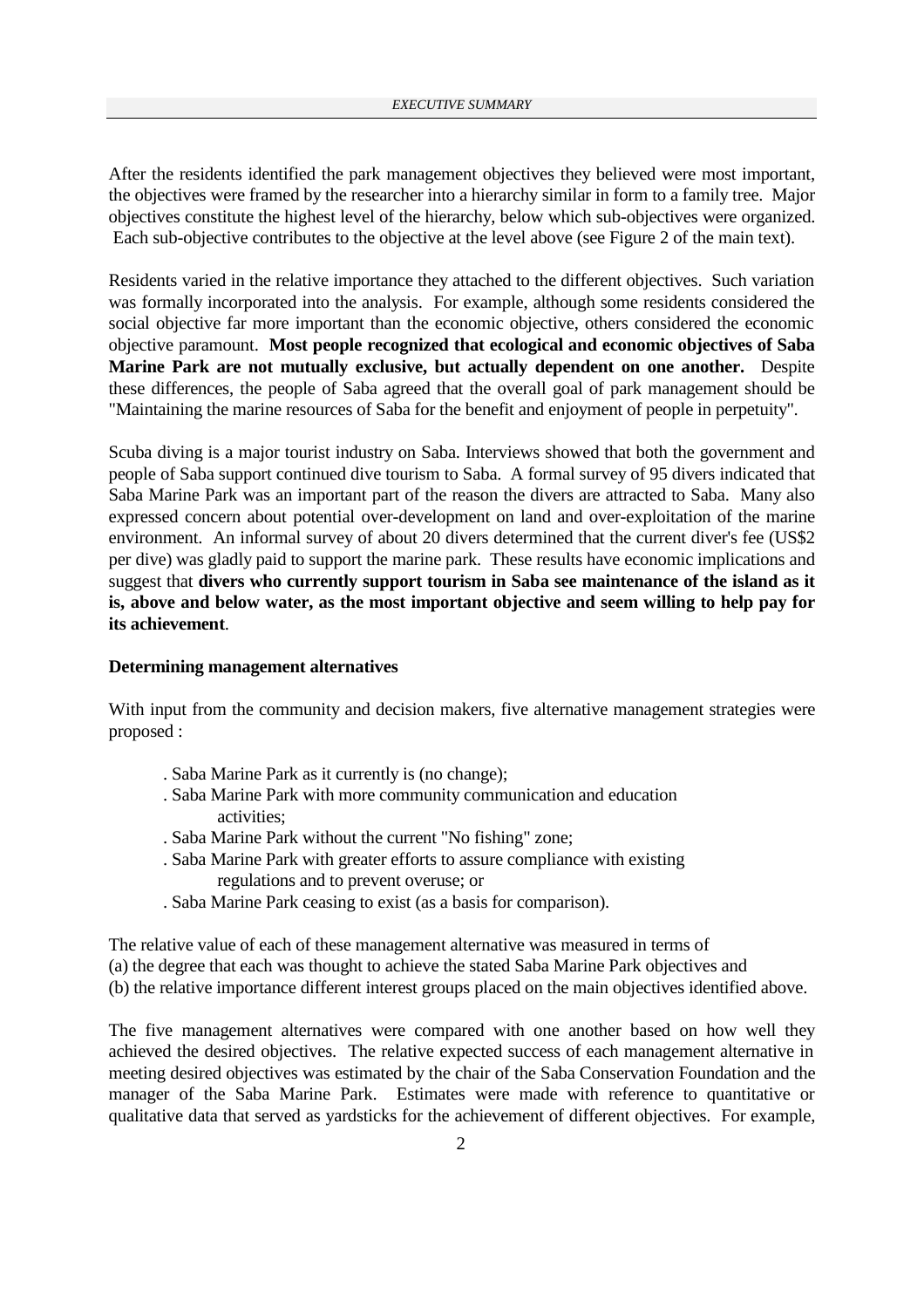the degree of success in meeting the objective of marine education for Saba's children was indicated by the number of marine environment lessons taught per year in the schools.

The importance attached to each objective by each stakeholder provided a weighting for each objective. The relative weighting and degree of achievement of an objective determine the contribution of that objective in achieving the overall goal of the marine park.

## **Establishing future scenarios**

There is uncertainty about the future operating conditions for the Saba Marine Park. This uncertainty was incorporated into the analysis by evaluating the management alternatives under different future scenarios that are outside the control of the park. The scenarios explored were:

- the status quo;
- a major oil spill;
- a major increase in tourism and
- major coastal construction.

## **Analytical method**

All the information gathered was analyzed using the Analytic Hierarchy Process, a formal decision analysis technique that uses multiple pairwise comparisons to derive priorities among objectives and, subsequently, among alternative management solutions.

#### **Final evaluation of management alternatives**

Results indicate that the Saba Marine Park, even without change, is far more valuable to Saba than having no park. This was true for all scenarios. Compared to a "no park" alternative, the mix of objectives indicated by the people of Saba as most important can be better achieved by the current management regime. Further, the objectives expressed by the community are better served with a marine park that includes a "No fishing" zone. The degree of concurrence in these results was surprising given the differences in importance attributed to the four main objectives by the different stakeholders.

The desired objectives of the Saban community can be achieved even better, however, by a marine park that has greater communication and education components, and a more rigorous strategy of compliance to the Saba Marine Park Ordinance and recognition of use limits. Both these management alternatives were assessed to be valuable additions to the marine park.

The analysis generated almost the same preferences for future management alternatives for Saba Marine Park under all scenarios. In the oil-spill scenario, however, a Marine Park with more authority (e.g., to demand assistance and compensation from the guilty agent) would be most desirable. The main effect of conducting the analysis under different future scenarios was on the level of achievement of objectives rather than on which management alternative was best (Appendix I). Results suggest that **under scenarios of large increases in tourism growth and**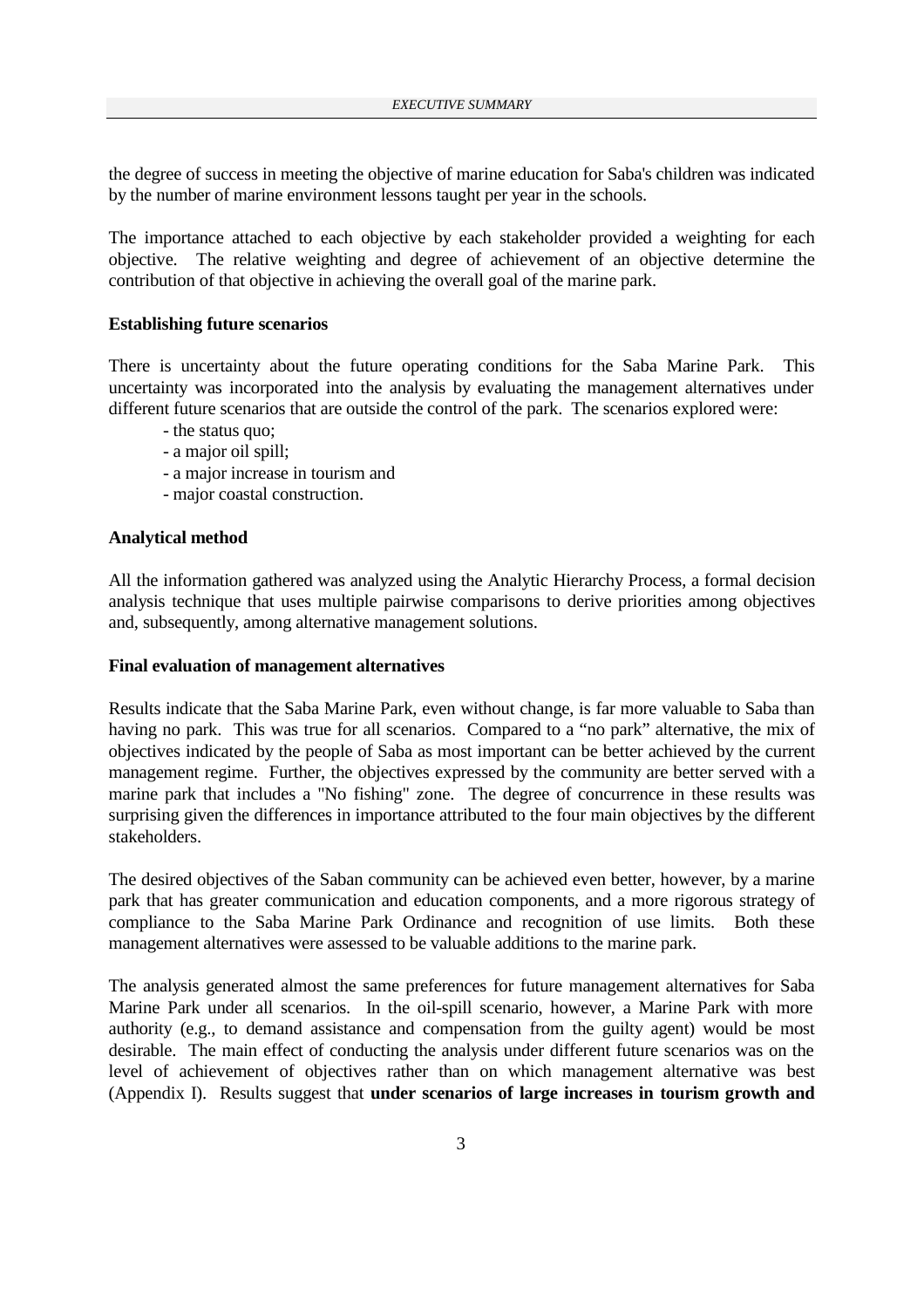# **major coastal construction, the Saba Marine Park might not be able to achieve the community defined objectives as well as under a status quo scenario**.

In sum, based on the stated preferences of the Saban community, the relative value of Saba Marine Park management options are (in descending order): (1) a marine park with greater communication and education components;

- (2) a marine park that enforces regulations and prevents over-use;
- (3) the marine park as it currently is;
- (4) the marine park without the "No fishing" zone and
- (5) no marine park at all.

The optimal future management direction adopted by Saba Marine Park could be a combination of those presented here. Experienced judgment or optimization programming may indicate what combination of management options would be most successful in achieving the community identified objectives of Saba Marine Park.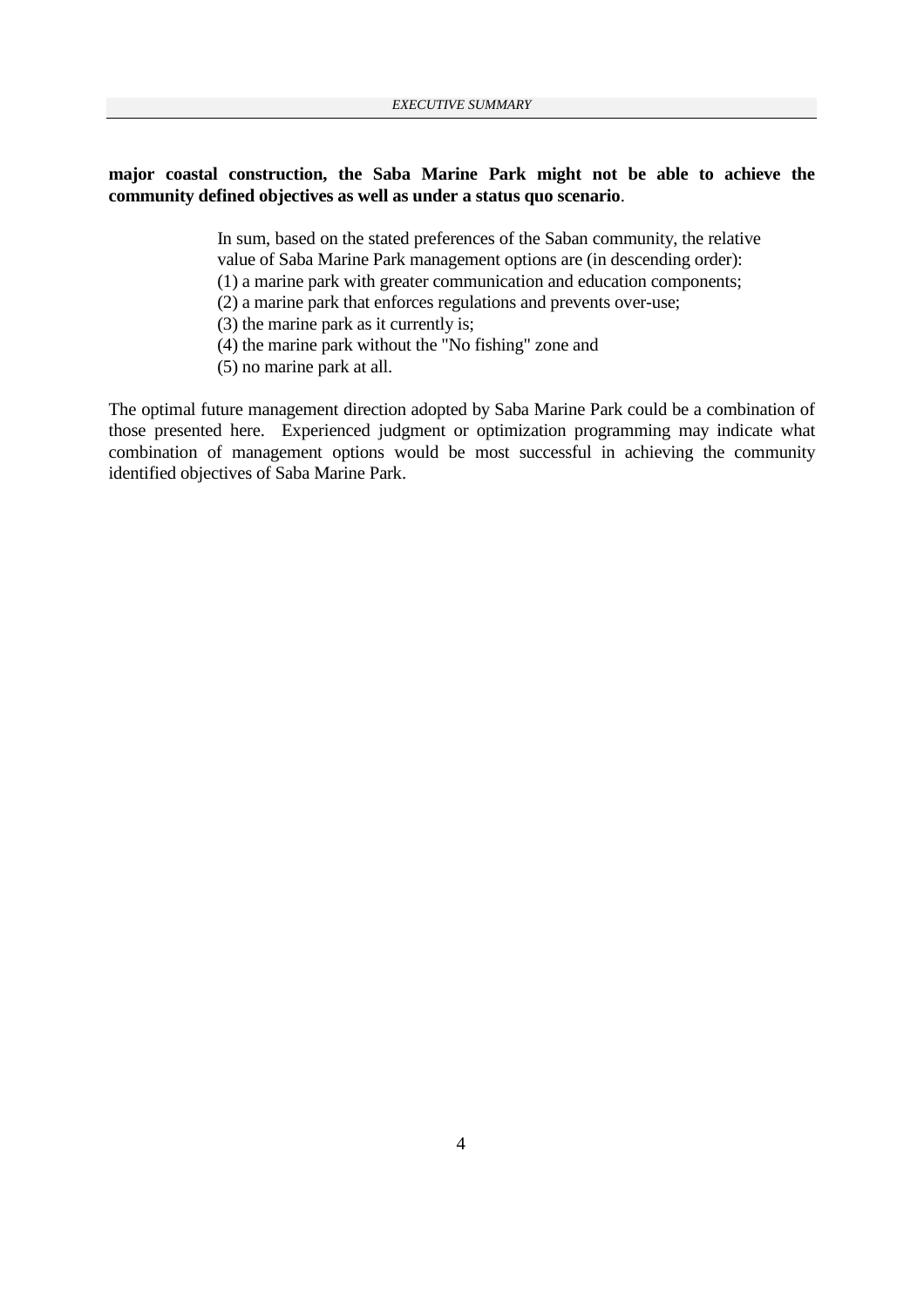## **RECOMMENDATIONS**

These recommendations were mainly generated from concerns and suggestions expressed by people within the Saban community. Some of the recommendations could contribute to achieving multiple objectives.

1. The existing "No fishing" zone in the Saba Marine Park should remain.

2. Increase the education of Saban school children with regard to Saba's marine environment, in general, and Saba Marine Park, specifically. For example, SMP could:

 2.1. communicate with educators as to how more marine education can be included in the curriculum;

2.2. support school "field trips" to SMP;

2.3. initiate swimming/snorkeling lessons;

2.4. initiate/facilitate SCUBA diving as part of school sports or as extra-curricular activity;

 2.5. facilitate informing educators and children of the types of jobs available in the marine environment (specifically Saba's marine environment) and education/training required for these;

 2.6. require researchers with the SMP to make themselves available to the schools to teach a lesson/give a talk;

2.7. instigate a volunteer program for high school students over the summer.

3. Increase the amount of interaction of SMP with community. For example, SMP could:

3.1. make more use of various media to communicate to the public;

- 3.2. sponsor events to heighten awareness of marine environment and SMP.;
- 3.3. require researchers with SMP to write and send out press releases on their work;
- 3.4. sponsor activities with children that require parents' attendance/involvement;

 3.5. co-ordinate with fishers on putting in moorings for fishing in "All purpose" or "Multiple use" zones;

3.6. share information which could be of use to local businesses;

3.7. explicitly invite Sabans to attend the Tuesday night slide show at Juliana's;

3.8. let dive shops know that SMP is aware of and appreciates their assistance.

4. Increase the amount of awareness and understanding regarding SMP with government decision makers. For example, SMP could:

4.1. ensure positive as well as negative information on SMP reaches government;

4.2. continue to advise government on environmental impacts of development proposals;

 4.3. communicate with government on carrying capacity for SMP with regard to informing government planning decisions;

 4.4. discuss the concept and implications for SMP (and Saba) of integrated long-term development planning.

5. Saba Marine Park should make greater effort to enforce compliance with the Marine Environment Ordinance. For example, SMP could:

5.1. patrol more often and/or more irregularly;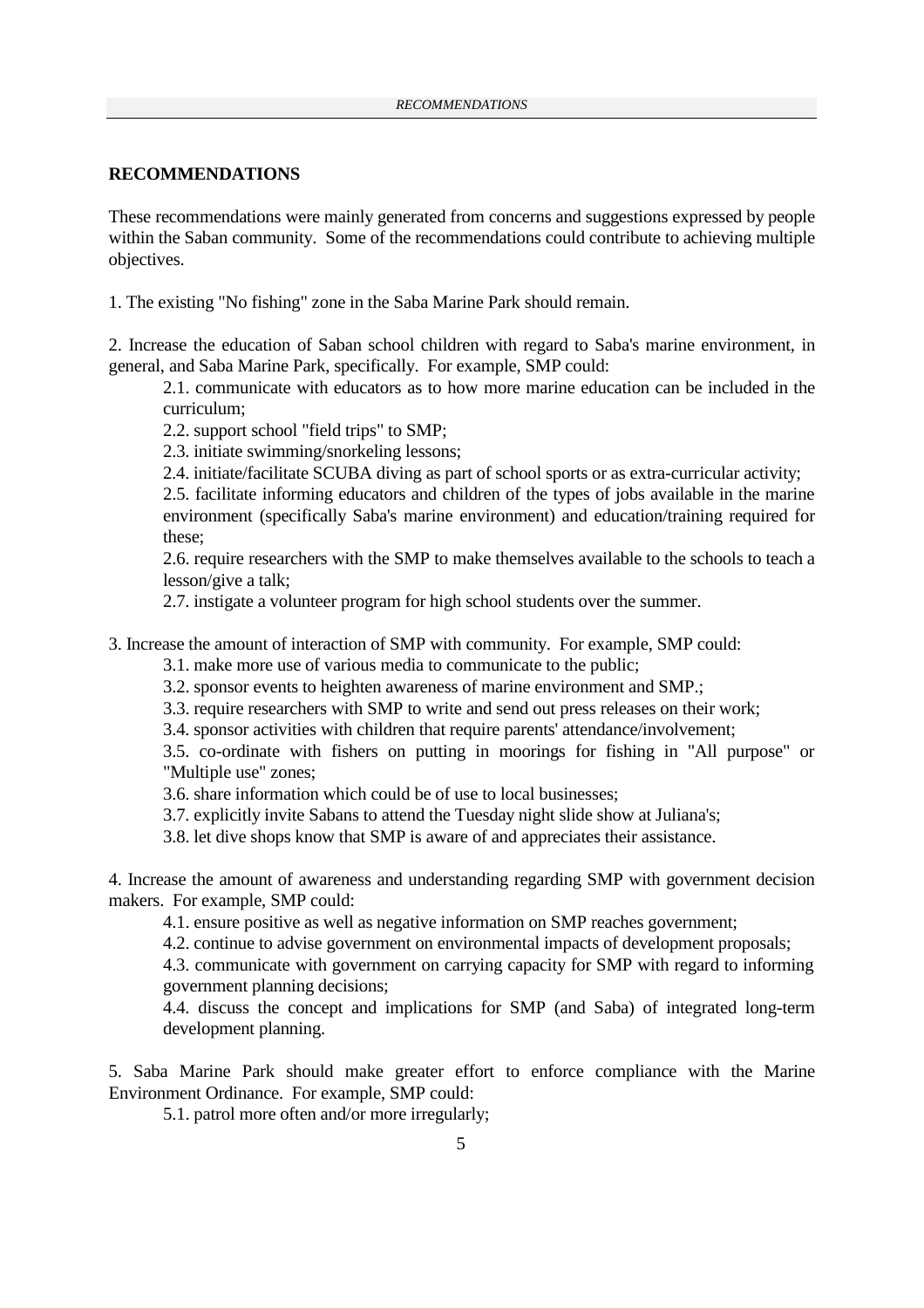5.2. be less lenient in enforcing the rules;

5.3. re-emphasis and/or check whether SMP rules are being conveyed to divers.

6. Saba Marine Park should introduce rules protecting the marine environment from downstream effects and overuse. This includes effects originating both within and outside Saba. For example, SMP should:

6.1. introduce rules or legislation regarding cleaning of boats in SMP;

6.2. introduce rules or legislation preventing human induced silt/sediment flow into SMP;

6.3. gain special law enforcement authority for SMP staff;

 6.4. introduce financial incentives to deter catastrophes and unexpected environmental damage.

7. Saba Marine Park should instigate research into a biological carrying capacity or limits of acceptable biological change for the marine park of Saba.

8. A rigorous system of Environmental Impact Assessments for any (terrestrial or marine) projects potentially impacting Saba's marine environment should be implemented through legislation wherein the SMP is the responsible authority and the developer is the financier.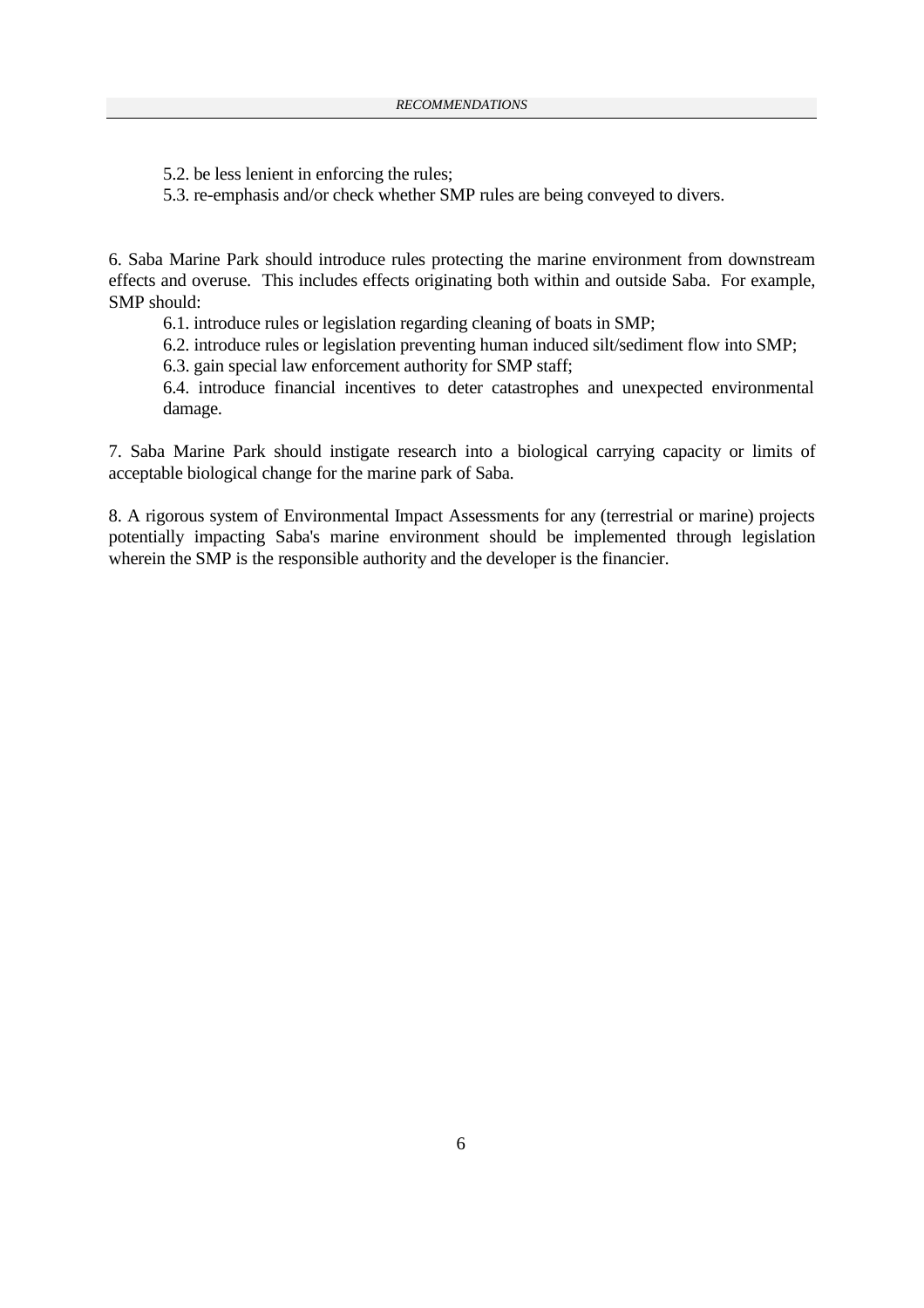## **ACKNOWLEDGMENTS**

Without the foresight and enthusiasm of the Executive Council, past and present managers of SMP and, especially, the chair of the Saba Conservation Foundation this work would never have been instigated.

It is the people of Saba, however, to whom the biggest thanks is owed for their discussions with me, their responses to my questions (verbal or written) and attendance of the meetings. It is my hope that they consider their concerns to be adequately represented in this work and that their reward is that their wishes be heard and attended to by the decision makers of Saba.

I thank the dive shops, most especially Sea Saba, for giving me access to their divers (early on) and access to the SMP for purposes of both data collection and inspiration. I thank Percy Ten Holt, Joycelyn Simmons and the Johnsons at Juliana's for their assistance at different times.

I also thank John Dixon, Sharyn Fernandes, Erik Meesters, Mark Ridgely and Kirk Smith for their input.

This work was funded by The Center for Cultural and Technical Interchange between East and West (The East West Center) in the U.S.A. and the World Wildlife Fund - The Netherlands.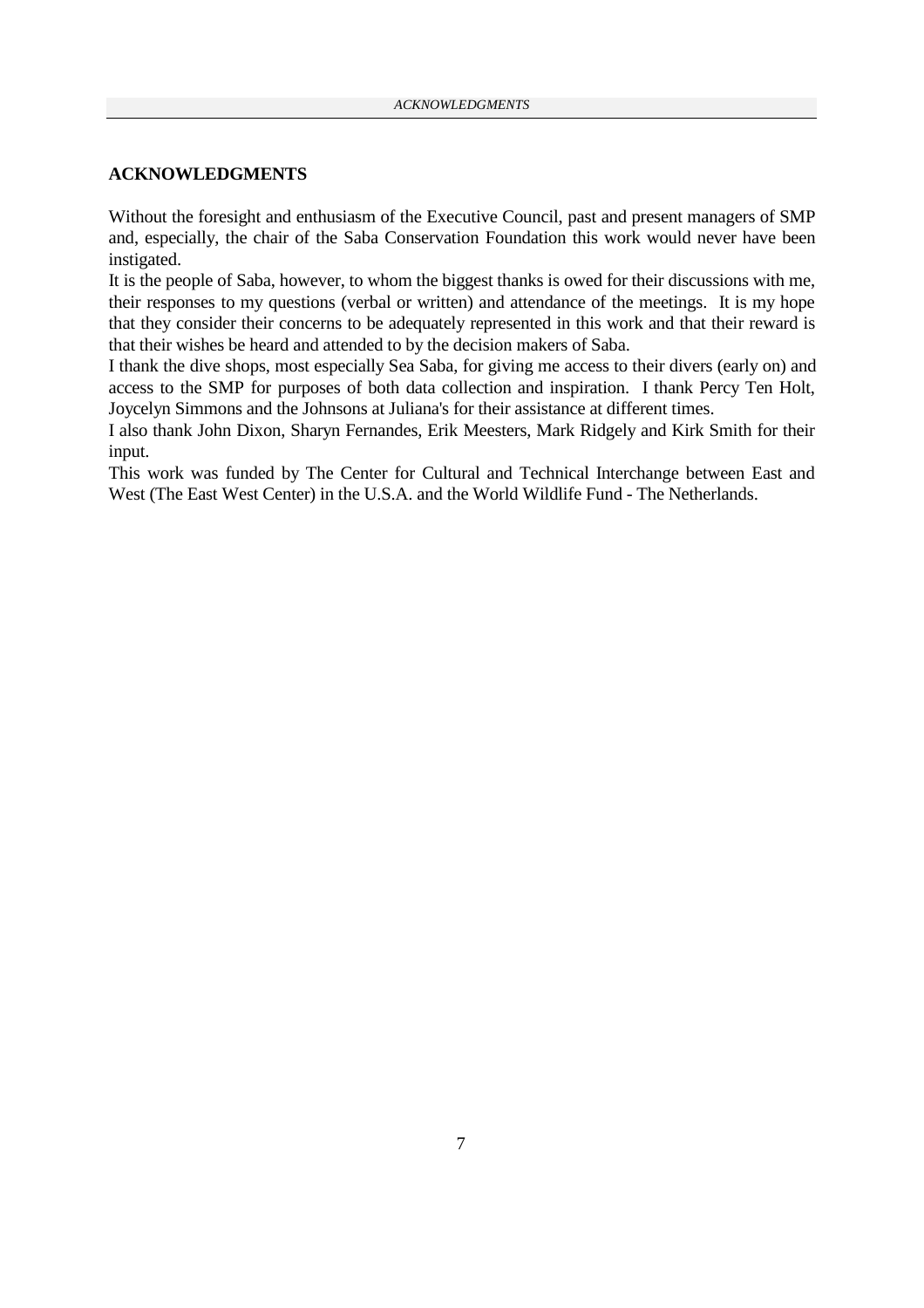## **INTRODUCTION**

## **Background**

Saba is in the process of developing very rapidly: in the last 25 to 30 years the island has seen the introduction of roads, an airport, permanent access to electricity and a port and, consequently, tourism has increased from about 1300 (in 1962) to about 23000 per annum (Mol 1989, Saba Tourist Bureau unpublished data). Many tourists are visiting Saba to SCUBA dive. In 1987, the government of Saba had the foresight to implement the Marine Environment Ordinance which established Saba's Marine Park. This park was installed before the marine environment had suffered much damage at the hands of divers, boat anchors or from overfishing.

After installing the marine park, the government encouraged dive operators and divers to come to the island in an effort to increase the private sector of the economy. That effort has been successful in that the number of divers coming to stay on Saba has more than doubled since that time and they now spend over one million dollars per year whilst visiting (Framheim in prep). This has led to an increase in employment in the tourism industry and to a positive impact on the incomes of roughly 18% of Saba's working population (Joint Commission on the Integral Development of Saba and St. Eustatius, 1994).

The pressure on Saba to develop further is increasing both from local constituents but also outside investors (Saba Government Planning Office, unpublished data). These pressures could lead to negative repercussions for Saba in general and for the marine resources of Saba in particular.

In the context of this concern about possible future impacts on the marine environment, this research provides an integrated evaluation of future management alternatives for the Saba Marine Park (SMP). This work was initiated in a pro-active move by the Saba Conservation Foundation<sup>1</sup> and SMP with the support of the Executive Council.

#### **Research approach**

l

The Saba Marine Park (SMP) is managing Saba's marine resources for the people of Saba. Being such, an evaluation of SMP should reflect the degree to which it has achieved the objectives that the people consider appropriate for their marine park. These objectives have never been made explicit thus the first stage of the research was to determine what the Saban people want from SMP. Certainly economic benefits of management were desirable and these are being explored in detail in a concurrent study (Framheim in prep). This study, however, incorporated all the benefits Sabans wanted from SMP: economic, environmental, social etc. These benefits were translated into multidimensional objectives. The achievement and relative desirability of the objectives were then evaluated using techniques from the field of multiple criteria analysis rather than economics.

<sup>&</sup>lt;sup>1</sup> Saba Conservation Foundation consists of seven members including one non-Saban.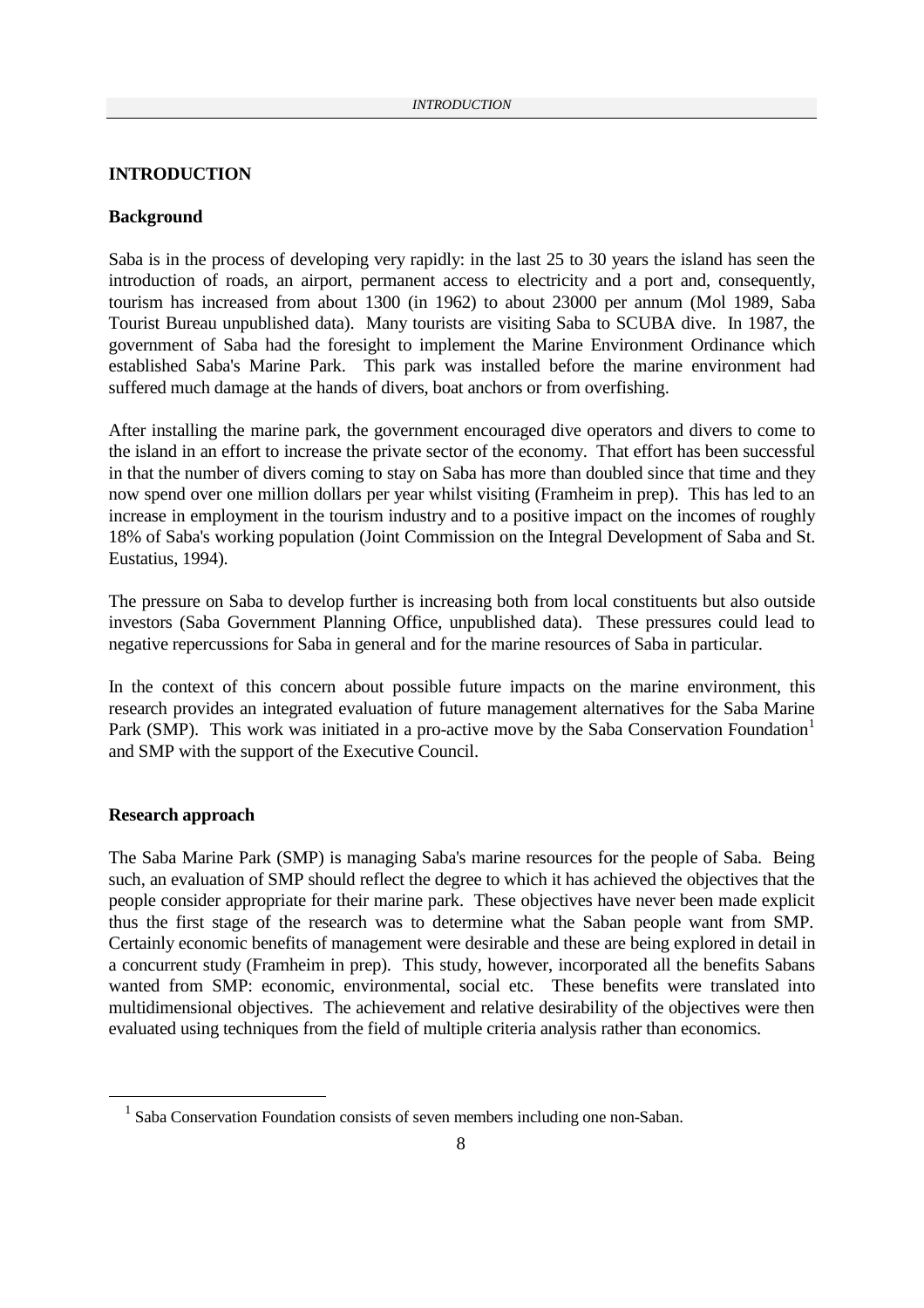## **Multiple Criteria Analysis**

Multiple criteria analysis (MCA) is a body of principles and techniques developed, in part, in response to the perceived limitations of economic approaches to evaluation of alternative projects or decision choices (Goicoechea et al. 1982, Zeleny 1982). Evaluation techniques within MCA can integrate the multiple dimensions of decision making as well as allow for trade-offs between them unlike most economic analyses. Thus, social and ecological benefits of a project can be considered, as well as economic benefits, within one evaluation framework. Value, in these evaluations, is attributed to the degree to which the most important objectives can be achieved. The various types of benefits (and costs) are often normalized in some way to permit comparison and tradeoffs between them. An advantage of MCA techniques is that they do not necessarily assume rational choice behaviour, perfect markets or equity in the monetary unit of measure. Qualitative as well as quantitative data can be used in these types of analyses (e.g. Zeleny 1982, Ridgley and Chai 1990). The analytical approach can be top down, with most of the input coming from the decision makers and the analyst or bottom up. A bottom up approach focuses on analyzing information gathered from all those people with some interest or stake in the decision at hand. This analysis took a bottom up approach.

## **Overall research aim**

The aim of this work was to assess the multi-faceted value of Saba Marine Park to the Saban community. This evaluation provides a more comprehensive base of information upon which to make decisions which may impact the future functioning of the park. Within the framework of the overall study, specific research aims were to:

1. determine what objectives the Saban community wishes the Saba Marine Park staff to work towards;

2. define feasible alternatives for the management of Saba's marine resources based on input from the community;

3. describe possible future conditions under which the defined management alternatives might have to function and

4. assess the relative value of the alternative management directions.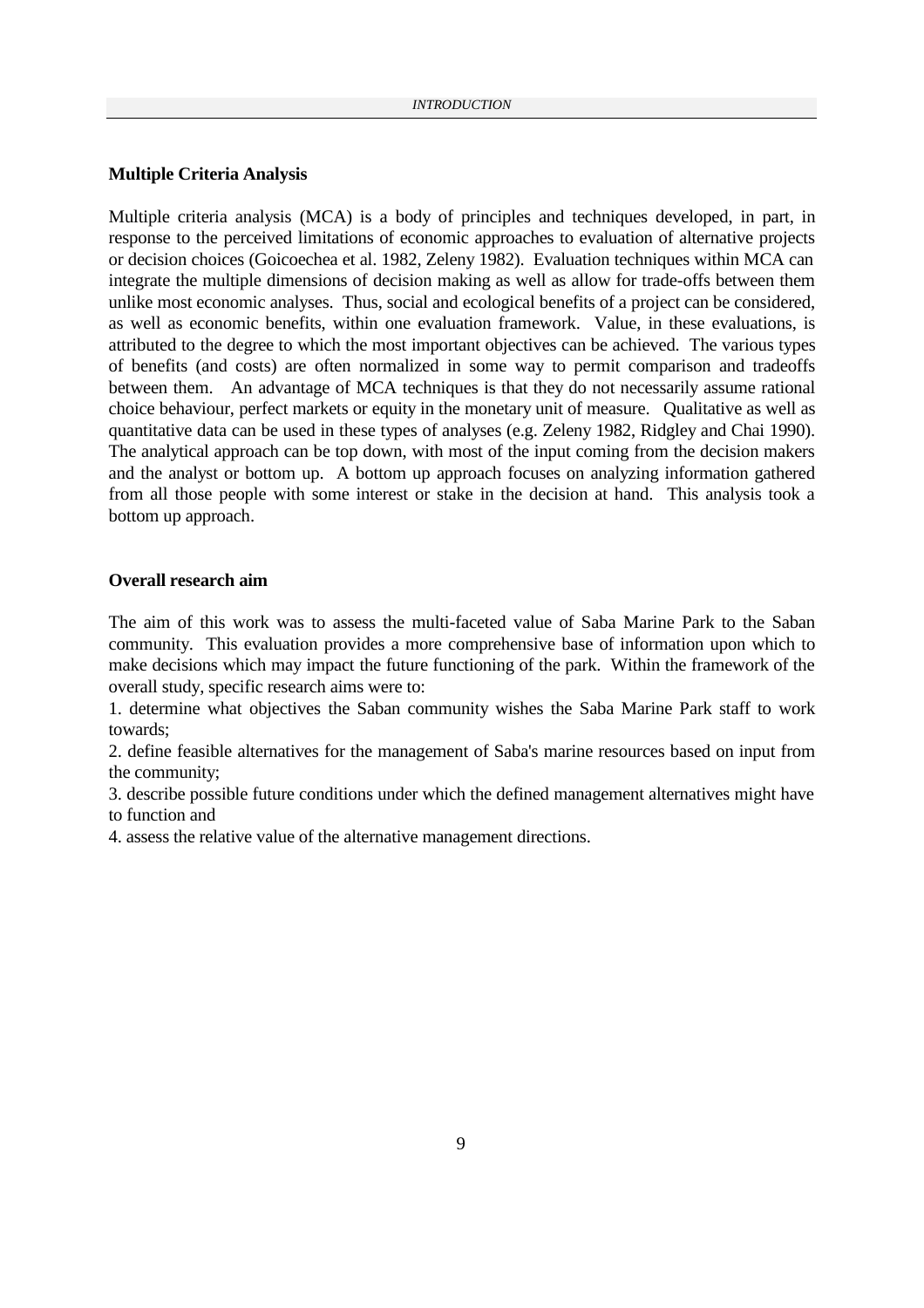#### **METHODS**

Multiple criteria analytic techniques are used in this study. These techniques are many and varied, however, the procedure for addressing any problem situation is fairly standardized and can be summarized in nine steps (Appendix A).

The manner in which each step of the procedure was executed for this evaluation of Saba Marine Park (SMP) is outlined here. The first component of the evaluation required identification, organization and prioritization of community defined objectives. Degree of achievement of these objectives then becomes the basis of assessment of alternative SMP management directions, including SMP as it presently exists.

Step 1. Define the problem.

 The Saba Conservation Foundation (SCF) initiated interest in this research. Thus, their chairperson was interviewed to determine the specific reasons for having this work conducted and what the work was to achieve.

Step 2. Identify the stakeholders.

 Groups of people with an interest or stake in the SMP were identified in early discussions with Sabans and long term residents of the island who had some familiarity with SMP. Visiting SCUBA divers were considered a separate stakeholder group. Although they do enjoy Saba's protected marine environment and contribute to the economic benefit of the local community, they are not part of Saba as are Saban residents.

Step 3. Identify the objectives.

 Personal semi-structured interviews were conducted with approximately 50 residents of Saba including individuals from all the identified stakeholder groups (Appendix B). The aim was to solicit opinions from a variety of Saban residents, rather than to sample the population in a statistically representative manner. From these interviews, community opinions as to the desired objectives of SMP were extracted. The identified objectives were reviewed, as to their validity, at a public meeting and at two small group meetings. A representative from each of the stakeholder groups was invited to the small group meetings although not all were able to attend. A one page newsletter was distributed requesting further input and criticism on identified objectives. The opinions of visiting divers were collected using semi-structured mailed surveys sent to divers through the SCF Newsletter. The questions used are provided in Appendix B.

Step 4. Structure the objectives.

 The objectives identified in step three were summarized and structured into a hierarchy (or value tree) with several branches and multiple objectives within each branch. Each group of lower level objectives contributes to the objective above it. Ultimately, all lower level objectives contribute to one overall goal. The resulting objectives hierarchy was reviewed by the decision makers involved and at two small group meetings with stakeholder representatives.

Step 5. Establish attributes.

 These attributes are yardsticks by which to measure achievement of objectives. Attributes may be quantitative or qualitative and provide a base upon which objectives can be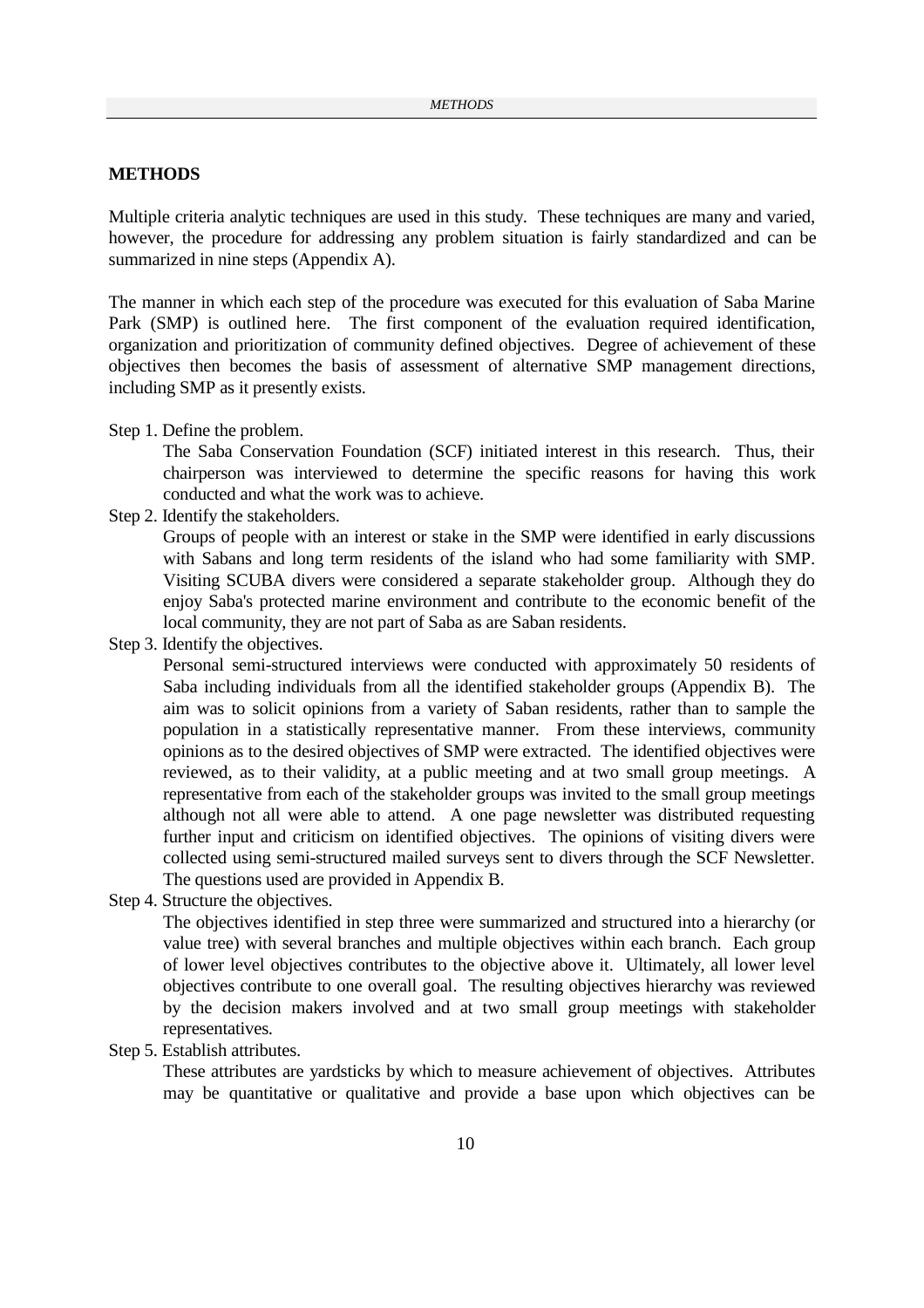normalized and compared to each other. Attributes were chosen in consultation with the SMP manager and chair of the SCF.

Step 6. Derive priorities for the identified objectives.

 **Comparing preferences**: The importance of objectives was determined in relation to how much they are considered to contribute to the next highest objective within the hierarchy. For example, within any specified overall goal one might assess the relative importance of economic, social and ecological objectives to achieving the overall goal. The relative importance of objectives was compared in a pairwise manner (between two objectives at a time) on a nine point scale ranging from "Equal importance" to "Extremely more important". The pairwise comparison and nine point scale provides a most workable representation of the way people think and compare similar elements. This technique also derives ratio scale priorities of objectives (Saaty 1977).

 **Multiple stakeholder input**: Relative importance of objectives at all levels of the hierarchy were determined by the SMP manager and chairperson of the SCF. The Executive Council and a representative from each stakeholder group prioritized the top level objectives only. In this way, the relative value of sub-objectives (e.g. fish abundance or water quality) WITHIN the objective of ecological sustainability remained the same. What changed was the weight of the highest level objectives (e.g. ecological and economic objectives) relative to each other depending upon the preferences of the stakeholders. These stakeholders considered that their views on the relative importance of lower level objectives would be well represented by the manager of SMP and chair of SCF.

Implementation of the following steps lead to definition and evaluation of the various SMP management alternatives. Evaluation is based on how well the alternatives fulfill the objectives the community desired for the future management of their marine resources under particular future scenarios.

Step 7. Define management alternatives.

 Suggestions for management of SMP were extracted from the interviews conducted in the Saban community. These, together with input from the SMP manager, SCF chairperson and the author, were complied into 5 major management alternatives for evaluation. These alternative future management directives were reviewed and approved by the Executive Council.

Step 8. Construct possible scenarios.

 Under different sets of development or disaster conditions (scenarios) various management alternatives might work more or less successfully. That is, the degree to which management alternatives are desirable in terms of achieving objectives might vary under different scenarios. The basic scenario is a status quo situation. The sensitivity of resulting preferences for management alternatives to different scenarios can be tested by reconstructing the evaluation under different (non status quo) sets of future conditions. Future possible conditions under which the SMP might have to operate were generated based on input from the community, SMP manager and SCF chairperson.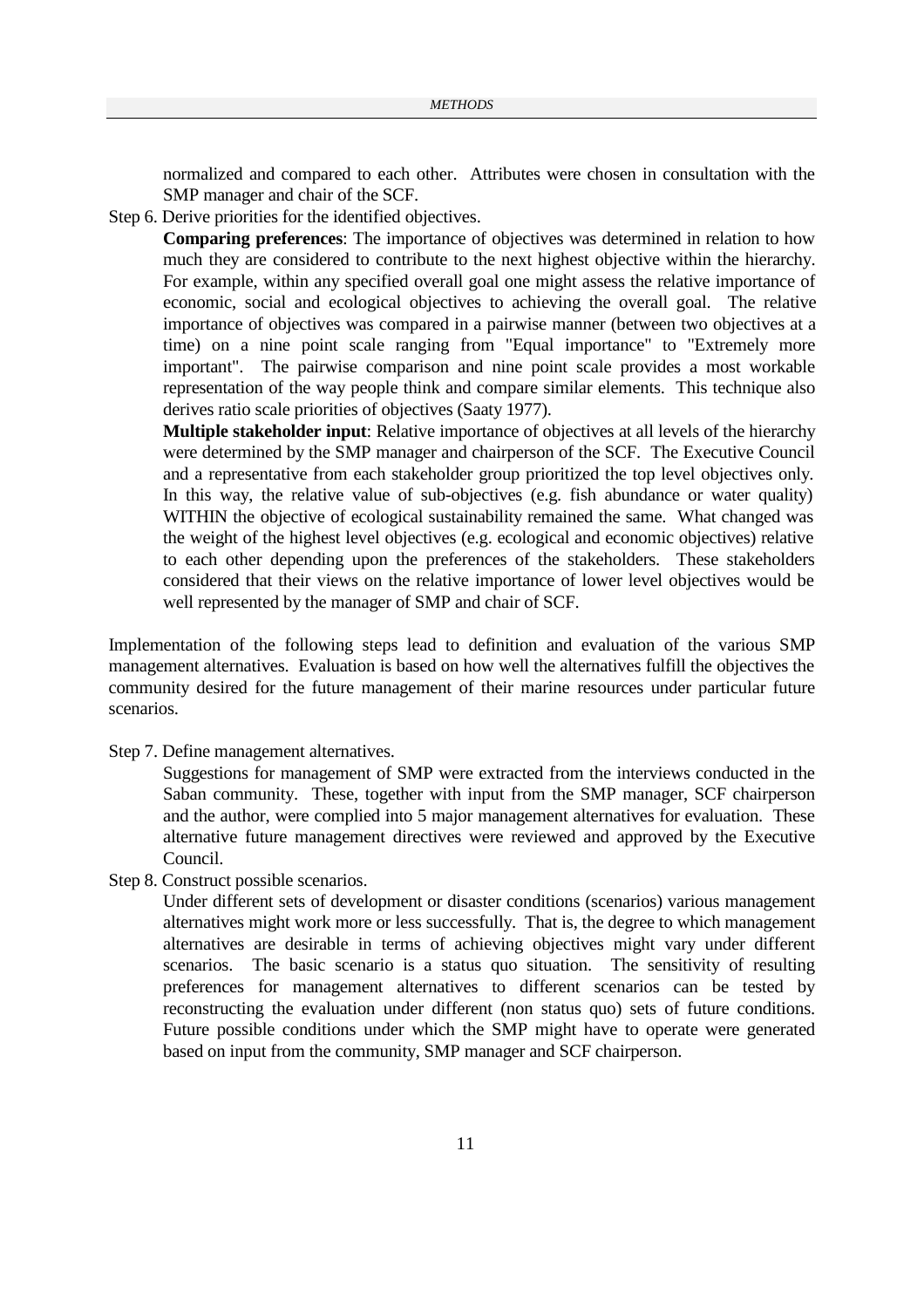#### Step 9. Evaluating management alternatives.

 **Multiple Criteria Evaluation tool**: The particular multiple criteria analytic technique chosen for the evaluation depends largely on the characteristics of the situation being analyzed. Matching of the characteristics on Saba with the characteristics of the techniques available was conducted using the selection methods described in Hwang and Yoon (1981), Janssen et al (1984), Janssen (1990) and Edwards and Newman (1982)(for more details contact the author). The technique chosen was the Analytic Hierarchy Process (Saaty 1982). This technique provides decision support by combining judgment and personal values in a logical way. The process requires organization of objectives within a hierarchy (Step 4) and pairwise comparison of objectives on a nine point scale (Step 6).

**Time frame:** The actions, regulations and results of any chosen management regime would take time to implement and bear fruit. For this reason, the evaluation of cases was conducted based on a 5 year lapse.

 **How management alternatives were evaluated**: Evaluations were conducted by combining prioritized objectives and management alternatives with prescribed sets of future conditions (scenarios). Evaluation produces the relative value of each of the management alternatives in terms of achievement of each (stakeholder prioritized) set of objectives. Achievement of each lowest level objective may be measured quantitatively or assessed subjectively by stakeholders or decision makers based on quantitative or qualitative information. These assessments are made with reference to attributes which are the chosen yardsticks by which to measure achievement of objectives. By assessing how well each management alternative achieves the lowest level objectives it is possible to calculate the degree of achievement of the next highest objective and, ultimately, the overall goal.

 **Base model for evaluation:** In this analysis, achievement of objectives was assessed qualitatively by the manager of SMP and chair of SCF. Again, stakeholders agreed than the opinions of the manager of SMP and the chair of the Saba Conservation Foundation (SCF) would adequately reflect their views on this under status quo conditions. The results are the relative value of different management alternatives to these decision makers under status quo conditions. Their hierarchies provided the base models for analysis. Preferences for particular management alternatives are thus based on the importance stakeholders place upon particular objectives and which management alternative can best achieve those objectives.

 **Evaluation under non-status quo conditions**: Deviations in preferences for management alternatives under non status quo conditions were estimated from base models by the author as requested by the decision makers. Different management alternatives may be better able to achieve certain objectives under different (non status quo) scenarios.

 In all, the five management alternatives were evaluated under 4 different scenarios for 15 different stakeholders within two differently prioritized (base model) hierarchies.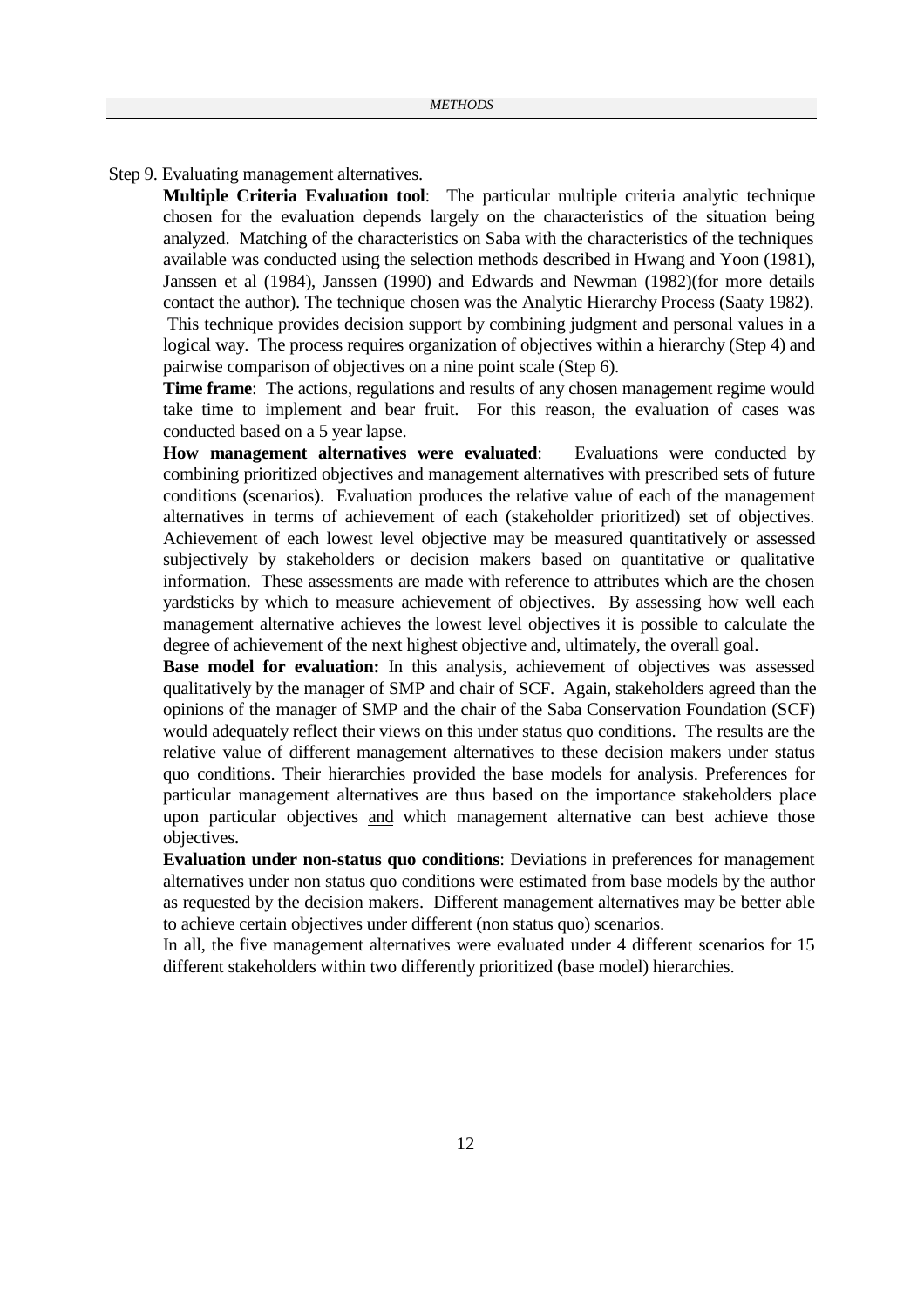## **RESULTS**

## Step 1. Defining the problem.

The Saba Conservation Foundation (SCF) expressed a concern that, in the future and with a lack of appropriate information, decision makers will be unable to adequately assess some choices concerning Saba Marine Park (SMP). This was considered particularly pertinent given the increasing domestic and foreign development pressures which could lead to trade-offs between, for example, economic, social and environmental objectives of SMP. SCF and the SMP also wanted to explore the desirability of the present and alternative management directions based on the opinions of the Saban community. No methodical assessment of the value of the park to Saba and Sabans had been conducted upon which to base decisions. The aim of this work, therefore, was to redress these omissions.

## Step 2. Identify the stakeholders.

Stakeholders included the decision makers which were identified as the Executive Council (a three person government authority), SCF chairperson and SMP manager. Other stakeholders have been, relatively arbitrarily, grouped into people owning or working in art galleries, dive shops, gift and souvenir shops, grocery stores, hotels, restaurants, taxis, the tourist office as well as developers, builders, educators, politicians, recreational fishers and schoolchildren. Visiting divers were identified as important, non resident, stakeholders.

## Step 3 and 4. Identify and structure the objectives.

The objectives were derived from 33 written responses from school students, 48 interviews and a public meeting attended by about 50 people. Excluding the public meeting, my sample included 6.6% of the total population of Saba. A comparison of the sex and age structure of the Saban population with my sample is provided for reference (Figure 1A and 1B).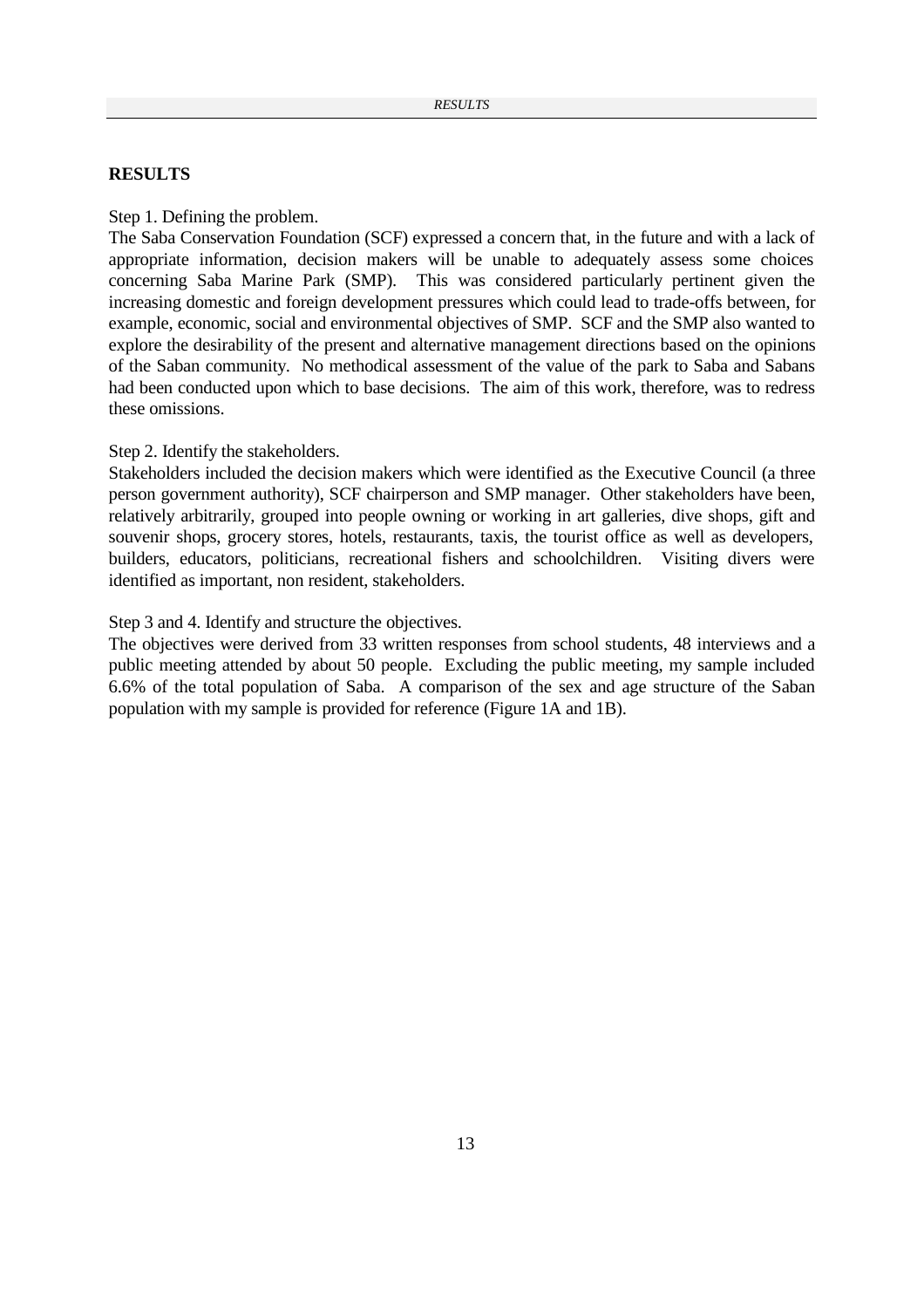

Figure 1A. Sample versus population age distribution of Saban females



Figure 1B. Sample versus population age distribution of Saban males

Of the interviewees 35.4% were black people, the remainder being caucasians. In the absence of demographic information on racial origin, it is difficult to assess whether this sample is biased in terms of the racial distribution of respondents.

The questions used to guide the written and verbal responses are given in Appendix B. A summary of the resulting collection of objectives, opinions and concerns together with the frequency that they were stated is given in Table 1 (the complete collection of these is given in Appendix C). In addition, ninety five divers responded to mailed questionnaires (in Appendix B). Their responses are explored separately in the results after step nine.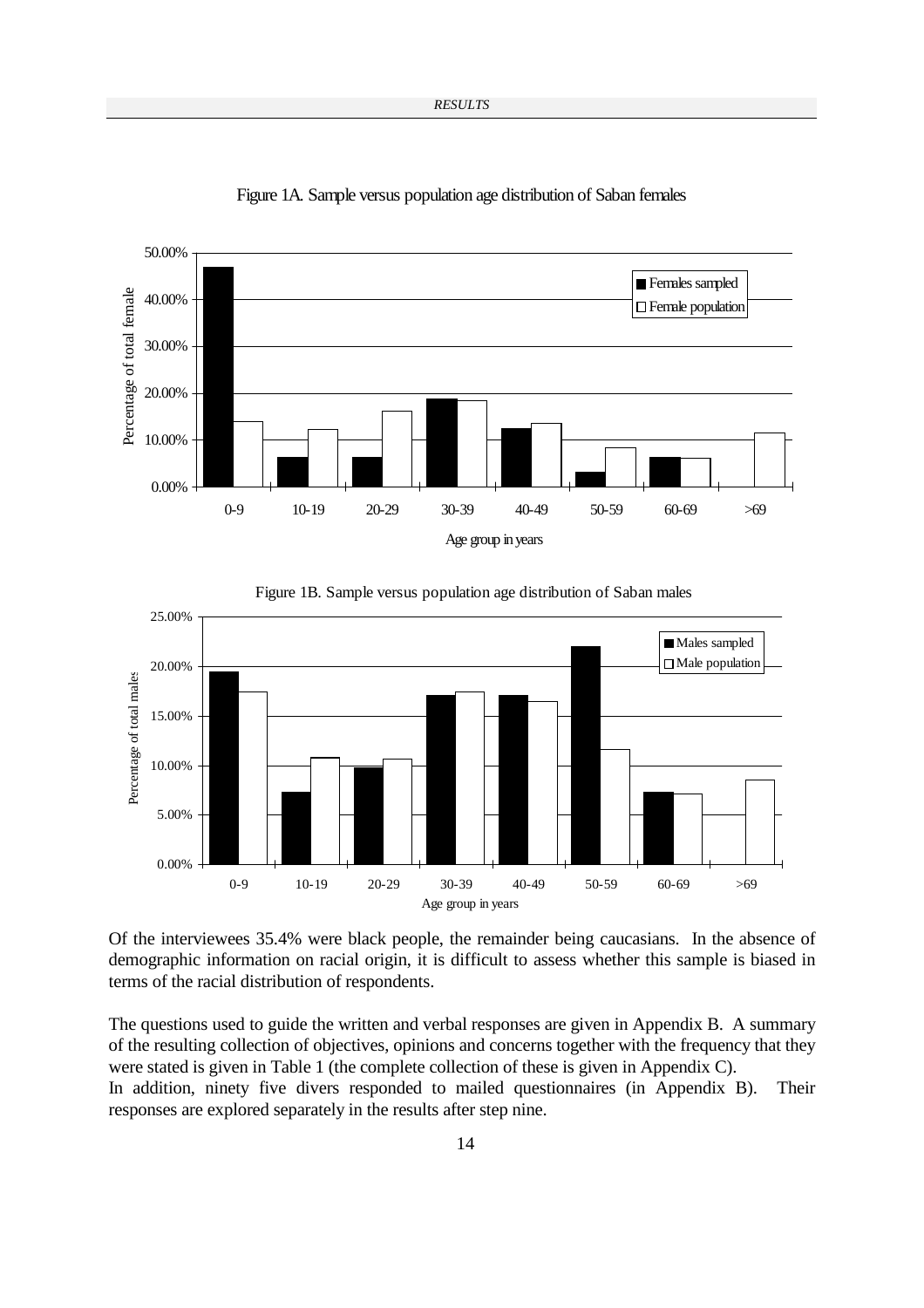Table 1. Summary of the main desired and perceived Saba Marine Park management objectives, management suggestions and concerns expressed by the people of Saba. "Students" refers to school students. The issues in bold were mentioned at least once at the public meeting also (see Appendix C).

| Summary of responses                                                                           | Frequency mentioned: |                 |
|------------------------------------------------------------------------------------------------|----------------------|-----------------|
| <b>ENVIRONMENTAL ISSUES</b>                                                                    | Public               | <b>Students</b> |
| Maintenance of ecosystem (e.g. protecting the fish and/or coral,<br>maintaining water quality) | 43                   | 28              |
| Require a carrying capacity                                                                    | 20                   | $\overline{4}$  |
| Decreased anchor damage associated with mooring system                                         | 15                   | 10              |
| Patrolling and enforcement is important and should increase                                    | 13                   |                 |
| Impact per diver decreased by education                                                        | 11                   |                 |
| Monitoring is important                                                                        | 10                   |                 |
| Table 1. cont.                                                                                 |                      |                 |
| Fishers are being excluded and people fish less now                                            | 8                    |                 |
| Oil spill from St. Eustatius is of concern                                                     | 8                    |                 |
| Expand the size or authority of SMP with regard to protection<br>against future development    | 7                    |                 |
| Fish abundance is and should be increasing                                                     | 5                    | 10              |
| <b>SOCIAL ISSUES</b>                                                                           | Public               | <b>Students</b> |
| <b>Education of local children</b>                                                             | 24                   | 14              |
| More communication/interactions with community                                                 | 27                   | 10              |
| SMP attracts a desirable type of visitor                                                       | 21                   |                 |
| Minor conflicts between SMP and SMP users                                                      | 16                   | 13              |
| More support for SMP now, especially from fishers, as the<br>economic benefits become apparent | 16                   |                 |
| There is more appreciation and understanding of marine<br>environment now                      | 14                   | 5               |
| There's no conflict between fishers and SMP now                                                | 13                   |                 |
| No social impact of SMP                                                                        | 12                   |                 |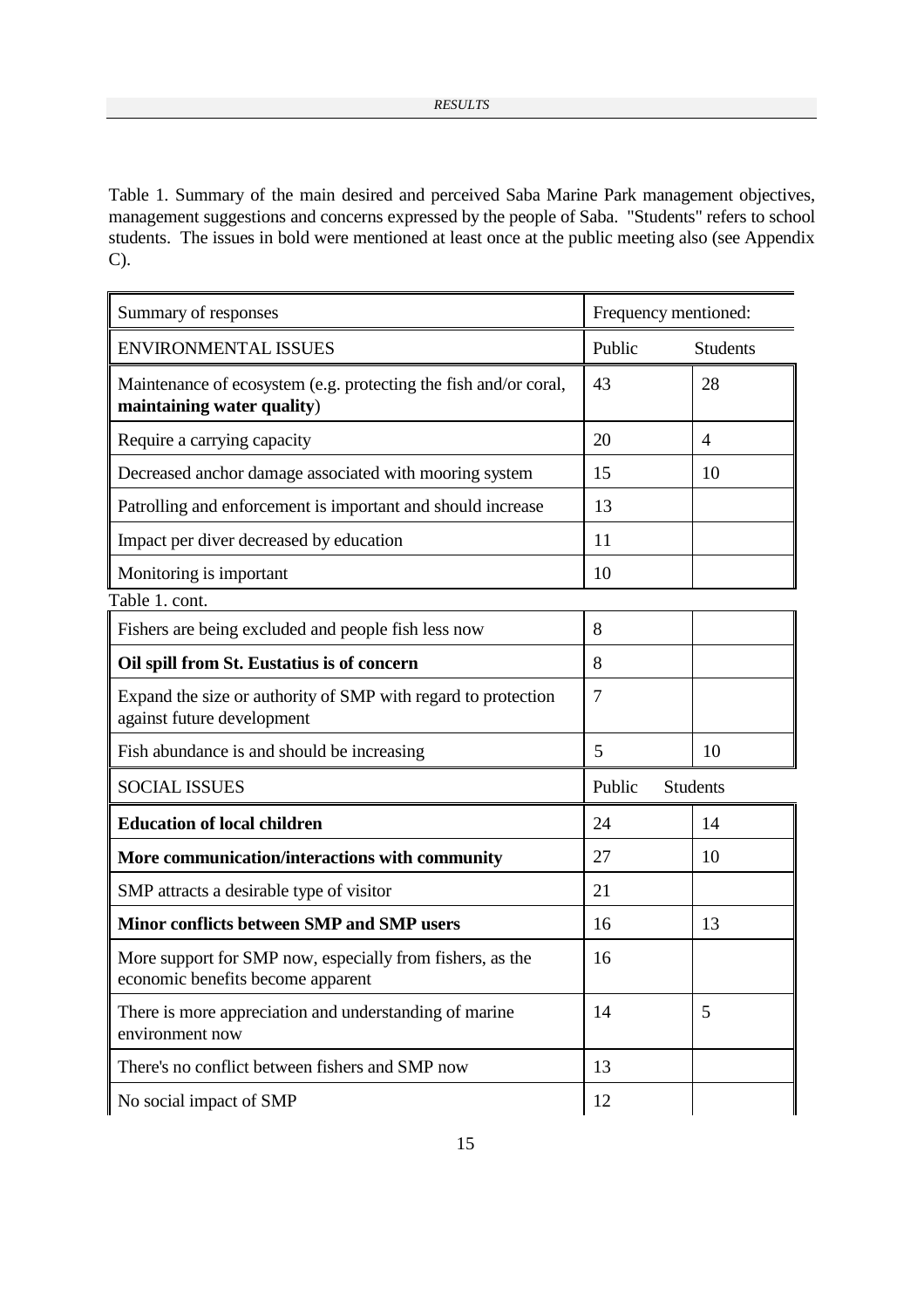| Minor conflict exists between different SMP users                                                            | 10     |                 |
|--------------------------------------------------------------------------------------------------------------|--------|-----------------|
| Local access to resources is important                                                                       | 9      |                 |
| Sabans not interested and don't know about SMP                                                               | 9      |                 |
| Dive operators co-operate with SMP <sup>*</sup>                                                              | 6      | 3               |
| <b>ECONOMIC ISSUES</b>                                                                                       | Public | <b>Students</b> |
| Increased development on Saba is associated with SMP via<br>divers and yachts                                | 37     | 11              |
| SMP is financially independent of Saba                                                                       | 11     |                 |
| People engaged in better paying jobs partially because of SMP                                                | 9      |                 |
| <b>POLITICAL ISSUES</b>                                                                                      | Public | <b>Students</b> |
| Want SMP to continue advising government regarding<br>developments which could impact the marine environment | 14     |                 |

\* The SMP and dive operators are also often thought to be the same group of people.

The objectives hierarchy generated based on these data (Table 1 and Appendix C) is illustrated in Figure 2. The overall goal was identified as "Preserving the marine resources of Saba for the benefit and enjoyment of the people in perpetuity". "The people" refers primarily to the residents of Saba but also to visitors and outsiders. Main objectives are to attain ecological sustainability, economic benefits, social acceptability of management and offer the SMP as a model from which others can learn. The latter was considered important by two decision makers on Saba and agreed upon in discussions at two small group meetings where representatives from all the stakeholder groups were invited. It was also considered that other stakeholders can choose to give this objective an extremely low weighting if they consider it unimportant. All these objectives and their subobjectives are defined in more detail in the legend of Figure 2 on the next page.

Figure 2. Community derived objectives for Saba Marine Park, structured into an objectives hierarchy. Numbers in parentheses are the default weightings given to each objectives presuming all objectives are equally important to achieving the overall goal. The legend is on the next page.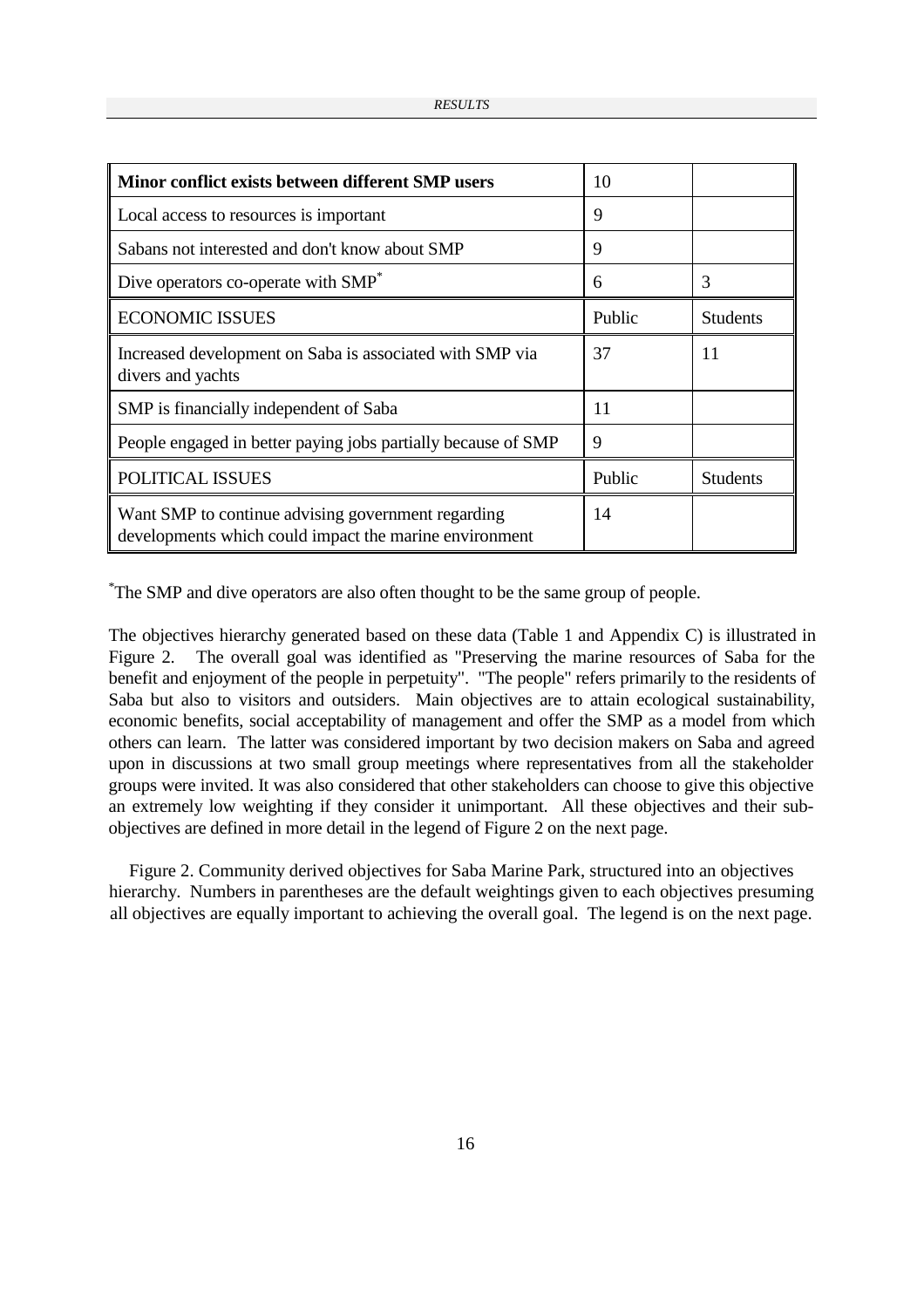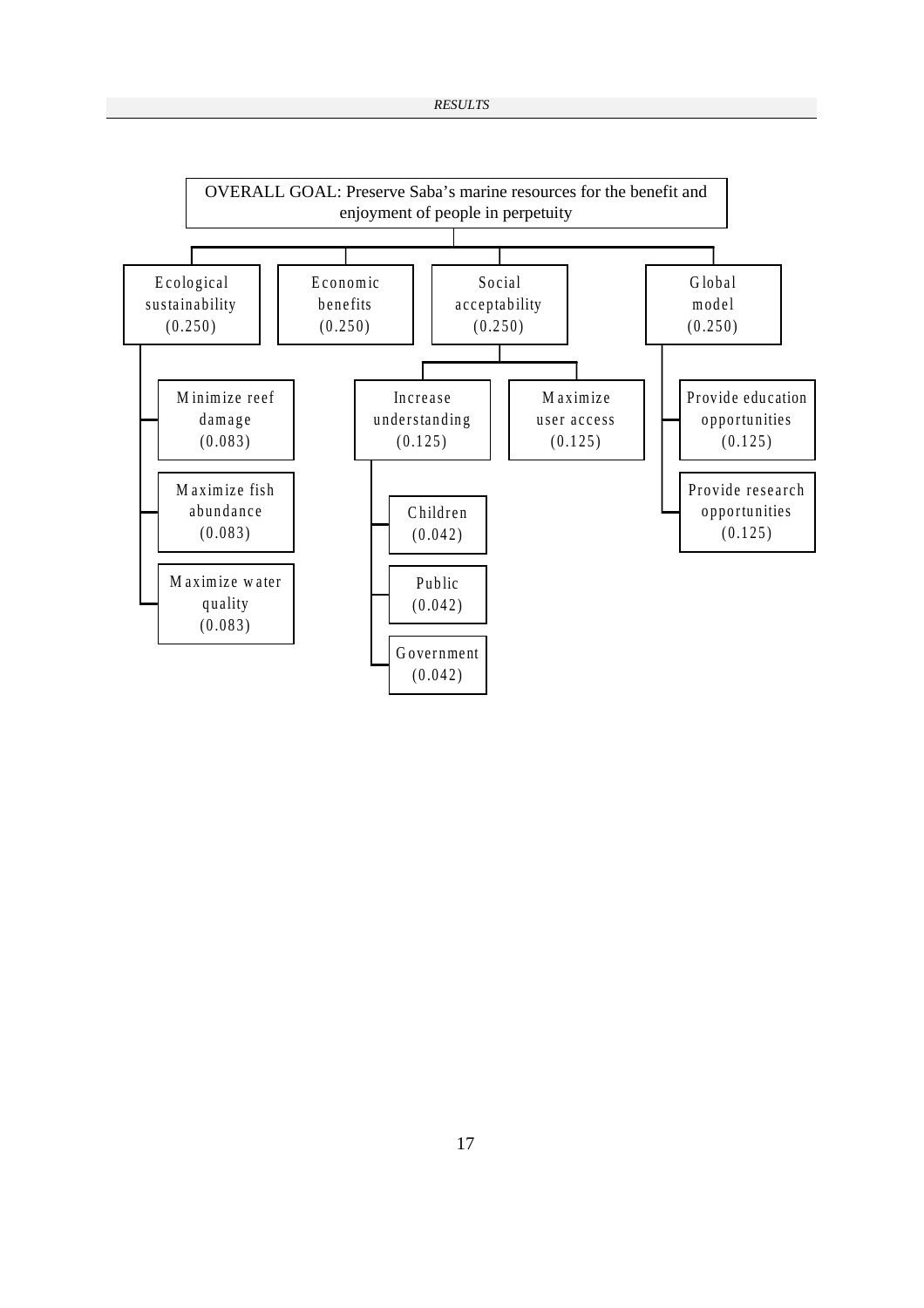# Legend to Figure 2.

**Abbreviated name of objective used**: explanation of objective.

**Ecological sustainability**: maintaining ecological sustainability and maximizing environmental quality of the marine environment.

 **Minimize reef damage**: minimize physical and disease damage to benthic organisms.

 **Maximize fish abundance**: maximize the number and size of the greatest diversity of fish species possible.

 **Maximize water quality**: prevent or minimize all organic or inorganic anthropogenic pollution.

**Economic benefits**: ensure that the Saba Marine Park (SMP) has a positive economic effect on the community of Saba.

**Social acceptability**: maximize the social acceptability of SMP and its management actions.

 **Increase understanding**: increase awareness and understanding within Saba for the value and functioning of the marine environment, marine resource management practices in general and SMP in particular.

 **Children**: increasing children's understanding of the marine environment, marine resource management and SMP.

 **Public**: increasing the awareness of the community as to the value and functioning of their marine environment and marine park.

 **Government**: increasing the awareness of government decision makers as to the value and functioning of Saba's marine environment and SMP particularly as it pertains to government decisions which may impact the park.

 **Maximize user access**: allow for maximum multiple use of SMP whilst minimizing conflicts between different users.

**Global model**: SMP provides a global example of a self-financing, well functioning marine park from which people can learn.

 **Provide education opportunities**: the global community can learn from SMP through education both directly (hands-on) and indirectly (via texts and publications).

 **Provide research opportunities**: both the relatively pristine environment and the marine park itself can be the focus for, respectively, biological and management oriented research world wide.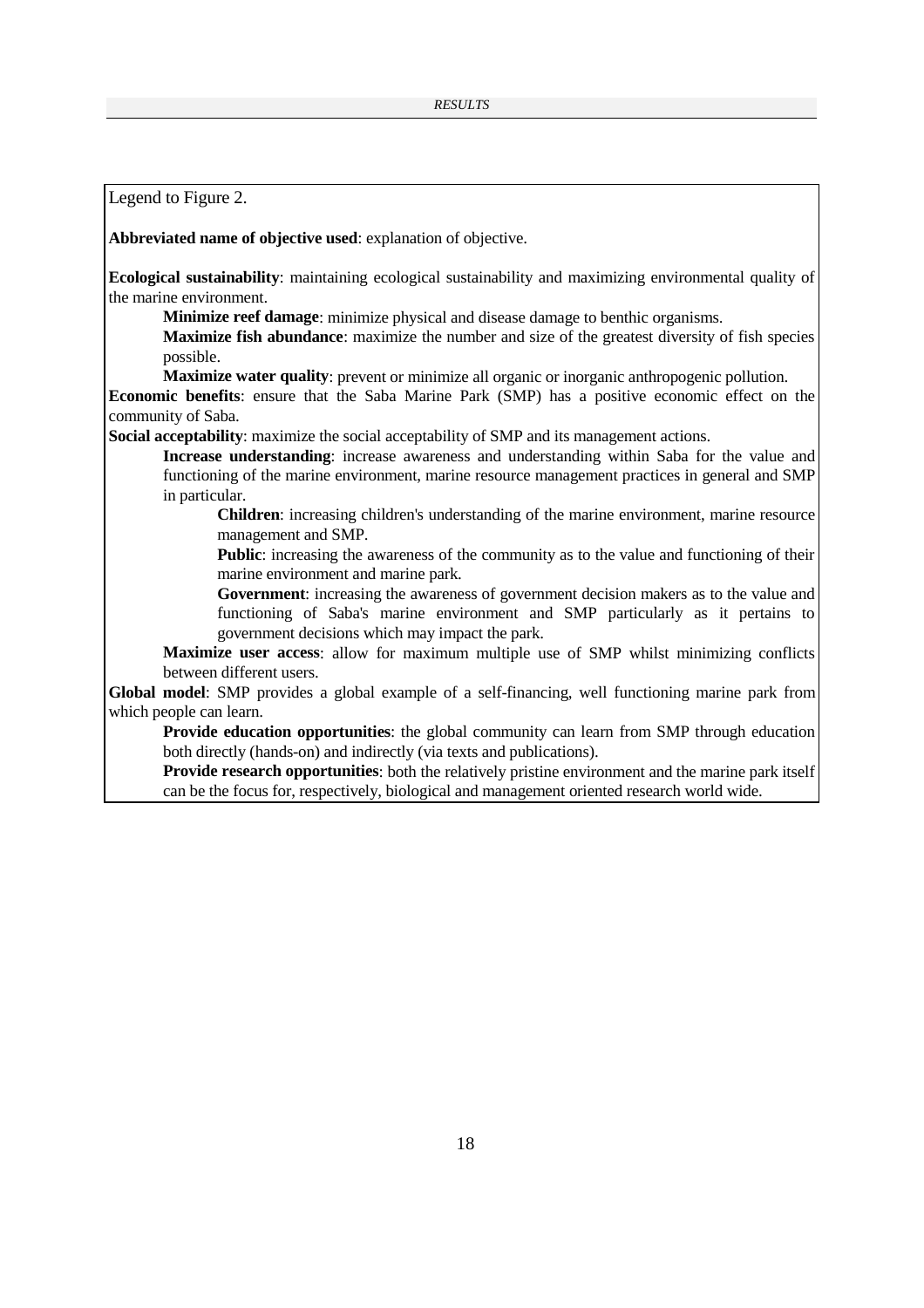# Step 5. Establish attributes.

The attributes chosen by which to measure the degree of achievement of objectives are briefly outlined in Table 2. These were the measures by which success of various management alternatives was considered by the decision makers (manager of SMP and chair of SCF)(step 9). It is also the measure by which the success of any chosen management alternative can be considered over time (Appendix J). If a management alternative was considered to lead to improvements in these "yardsticks" then it was preferable to a management alternative which did not. The attributes include quantitative and qualitative measures. As more reliable information becomes available the attributes can be updated or improved. Details of the attributes are supplied in Appendix D.

Table 2. Attributes chosen to measure degree of achievement of each of the lowest level objectives of the Saba Marine Park (SMP) objectives hierarchy (in Figure 2).

| Objective $1$                                                                         | Abbreviation <sup>2</sup>             | Attribute                                                                                         |
|---------------------------------------------------------------------------------------|---------------------------------------|---------------------------------------------------------------------------------------------------|
| Minimize reef damage                                                                  | Minimize reef<br>damage               | Physical damage to coral colonies                                                                 |
| Maximize fish stocks                                                                  | Maximize fish<br>abundance            | Changes in biomass of fish families                                                               |
| Maximize water quality                                                                | Maximize water<br>quality             | Qualitative estimate of pollution from oil,<br>nutrients, sediment and garbage                    |
| Contribute positively to the income of<br>the Saban community                         | Economic<br>benefits                  | Amount of annual spending by divers                                                               |
| Increase children's understanding of<br>marine environment and SMP                    | Children                              | Number of lessons per year including the<br>marine environment or SMP                             |
| Increase public awareness of marine<br>environment and SMP                            | Public                                | Number of media exposures per year                                                                |
| Increase government awareness of<br>marine env. impacts and SMP                       | Government                            | Degree of satisfaction in SMP: government<br>interactions as per SMP and SCF.                     |
| Minimizing conflicts of access and<br>interest between users                          | Maximize user<br>access               | Qualitative assessment of degree of conflict<br>by SMP based on number of warnings,<br>complaints |
| Global education about marine biology<br>and management using SMP as a model          | Provide<br>education<br>opportunities | Satisfaction felt by SMP and SCF in degree of<br>hands on educat'n and textual exposure           |
| Scientific research into marine biology<br>and management using the SMP as a<br>model | Provide<br>research<br>opportunities  | Satisfaction felt by SMP and SCF in amount<br>and type of research conducted                      |

 $1$  Objectives defined in more detail in the Legend to Figure 2.

 $^2$  Abbreviations as used in the objectives hierarchies (Figures 2,5,6 and 7).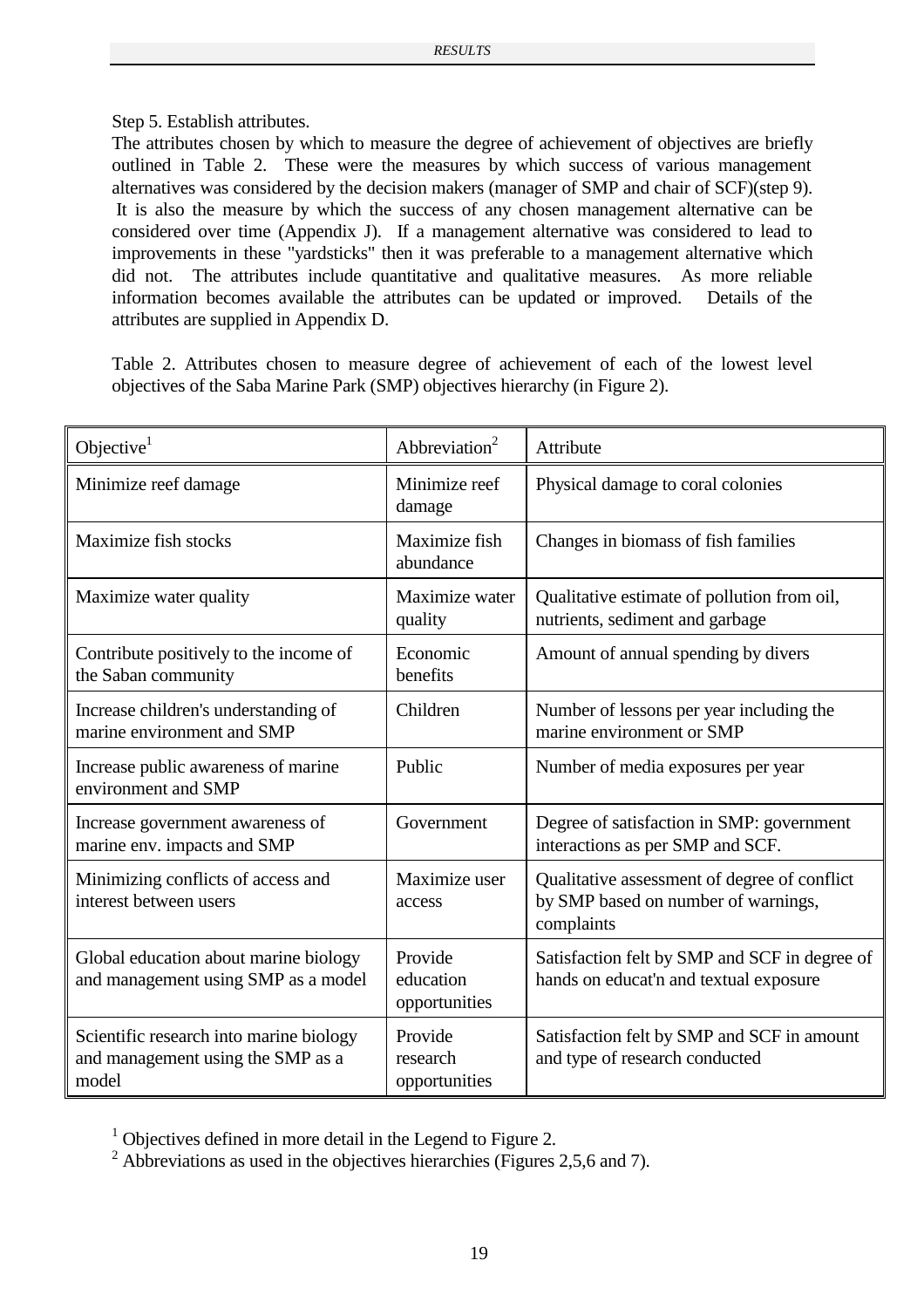Step 6. Establish priorities for the identified objectives.

The complete priorities of the manager of the SMP and the chair of the SCF with regard to the identified objectives of the marine park are presented in Appendix E. The priorities of all the stakeholders with regard to the relative importance of the top level objectives are given in Table 3.

Table 3. Relative importance (priorities) of top level Saba Marine Park (SMP) objectives in contributing to the overall goal of "Preserving the marine resources of Saba for the benefit and enjoyment of the people in perpetuity". The priorities given are as judged by one individual from each stakeholder group.

|                                   | Objective $*$ |          |        |        |
|-----------------------------------|---------------|----------|--------|--------|
| Stakeholder groups                | Ecology       | Economic | Social | Global |
| <b>Executive Council 1</b>        | .323          | .221     | .285   | .171   |
| <b>Executive Council 2</b>        | .309          | .388     | .249   | .054   |
| <b>Executive Council 3</b>        | .290          | .470     | .200   | .040   |
| Saba Conservation Found'n         | .476          | .093     | .360   | .071   |
| <b>SMP</b>                        | .676          | .114     | .105   | .105   |
| <b>Recreational fishers</b>       | .525          | .168     | .177   | .129   |
| Gift/souvenir shops               | .401          | .126     | .277   | .197   |
| Hotel/restaurants                 | .293          | .285     | .260   | .163   |
| Grocery stores                    | .344          | .094     | .143   | .419   |
| Dive shops                        | .683          | .111     | .150   | .056   |
| Tourist bureau                    | .225          | .349     | .315   | .111   |
| Educators                         | .600          | .230     | .057   | .114   |
| Politician                        | .181          | .151     | .605   | .064   |
| Art galleries                     | .404          | .131     | .207   | .259   |
| Developer                         | .283          | .529     | .095   | .093   |
| Default value (for<br>comparison) | .250          | .250     | .250   | .250   |
| Maximum value                     | .683          | .529     | .605   | .419   |
| Median value                      | .344          | .168     | .207   | .111   |
| Minimum value                     | .181          | .093     | .057   | .040   |

\* The definition of these objectives is provided in the legend of Figure 2.

With changes in the relative weighting given to top level objectives, the absolute value of the lower level objectives changes. The changes throughout the hierarchy are proportional to the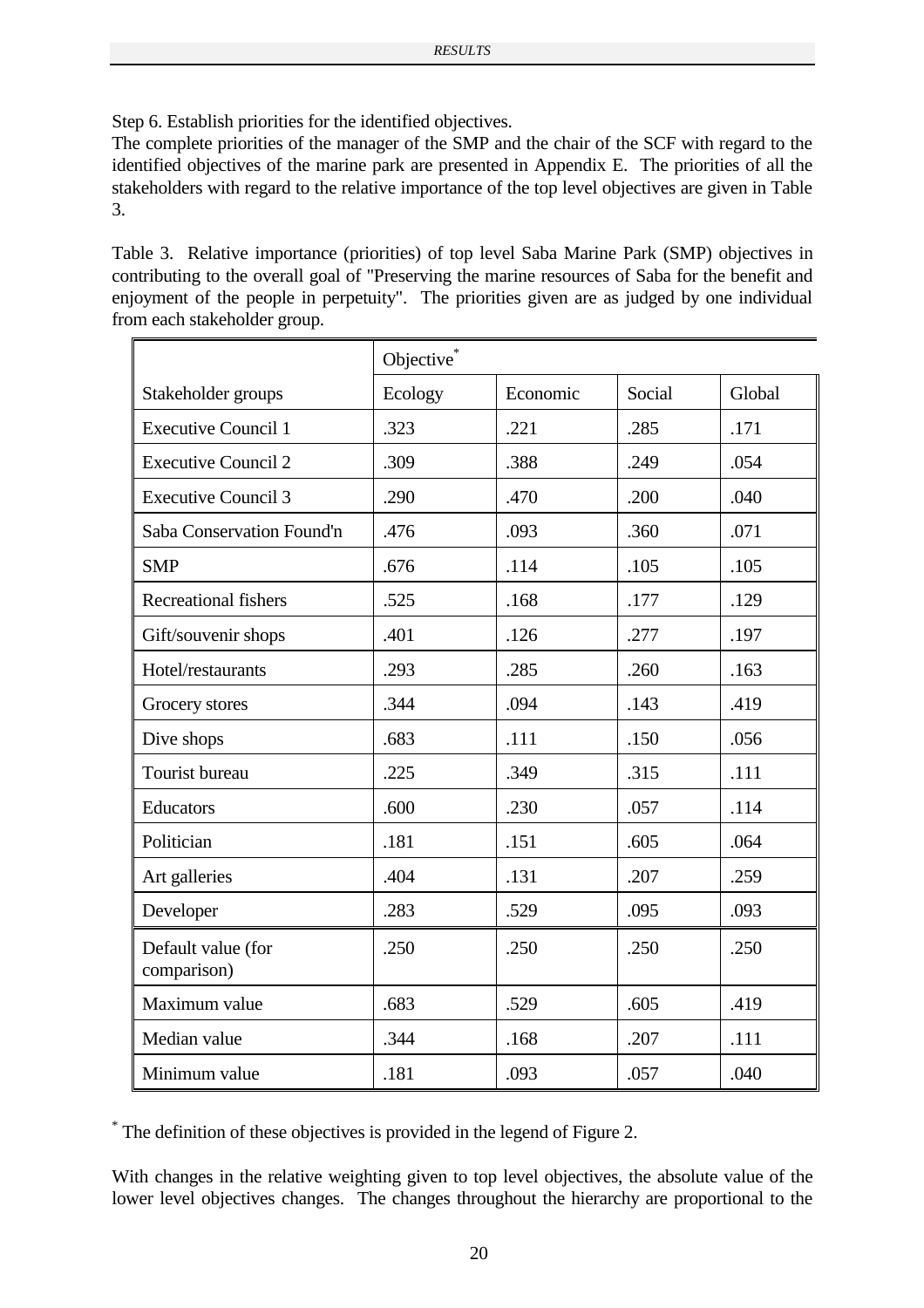new priorities generated at the top level by the different stakeholders. Individuals in some stakeholder groups were unwilling or unable to present their views. The extreme values for each objective were identified.

On the whole, there was a tendency to give higher priority to maintaining the ecological balance of the marine environment of Saba. Nine of the individuals from the fifteen different stakeholder groups considered that ecological sustainability was of greatest importance in achieving the overall SMP goal. Beyond that priority was given to economic and social objectives rather than to providing a global opportunity for learning.

These results were quite interesting. Predictably, the individual from the political stakeholder group, for example, expressed most concern over the social acceptability of SMP and the developer considered that economic benefits were of paramount importance. Two of the three executive council members shared this view with the developer. All viewed ecological sustainability as contingent upon these other objectives being achieved. Interestingly, the representative from the dive shops placed greatest importance on maintenance of the marine ecosystem and, after the politician, the chair of the SCF gave most weight to the social objectives of SMP. Curiously, the educator interviewed considered that the social objectives of SMP, including education, were of least importance to successful management. The recreational fisher indicated that a sustainable environment was of primary importance but that further communication and interaction with the Saban community was also important. The grocery store owner expressed the opinion that, given the current state of functioning of SMP, most future emphasis should be placed on providing a global opportunity for education and research using the SMP as a management model. He was also of the opinion that the economic benefits of SMP should be de-emphasized in the future.

The next component of the research is the evaluation of the Saba Marine Park (SMP). Value is attributed to the present or alternative management directions dependent upon the degree of achievement of the objectives set by the Saban community. The value of any SMP management alternative is considered in relation to other management strategies and in context of different possible future scenarios. Thus, the evaluation combines the community identified SMP objectives, stakeholder priorities for those objectives, management alternatives and scenarios.

# Step 7. Define future management alternatives for SMP.

In any project evaluation, there is always a comparison to the status quo situation and the no project situation. These norms were applied here and thus "SMP as it currently is" and "No SMP" comprise two of the five management alternatives defined. The other management alternatives were a compilation of suggestions mainly from the Saban community but also from the SMP manager, SCF chairperson and the author.

The third management alternative investigated was Saba Marine Park as it currently is WITHOUT the present "No fishing" zone. In this alternative, all the other rules and regulations would remain, however, locals would be allowed to line fish from stationary boats within the area currently designated as "No fishing". Currently, the only fishing allowed within this area is line fishing from shore and trolling.

The fourth management alternative considered was SMP as it currently is but with a larger education, communication and public interactions component.

The final alternative considered was a SMP as it currently is however including a greater degree of enforcement and authority. For example, more patrols, institution of a diver carrying capacity and on the spot fines for second time violators.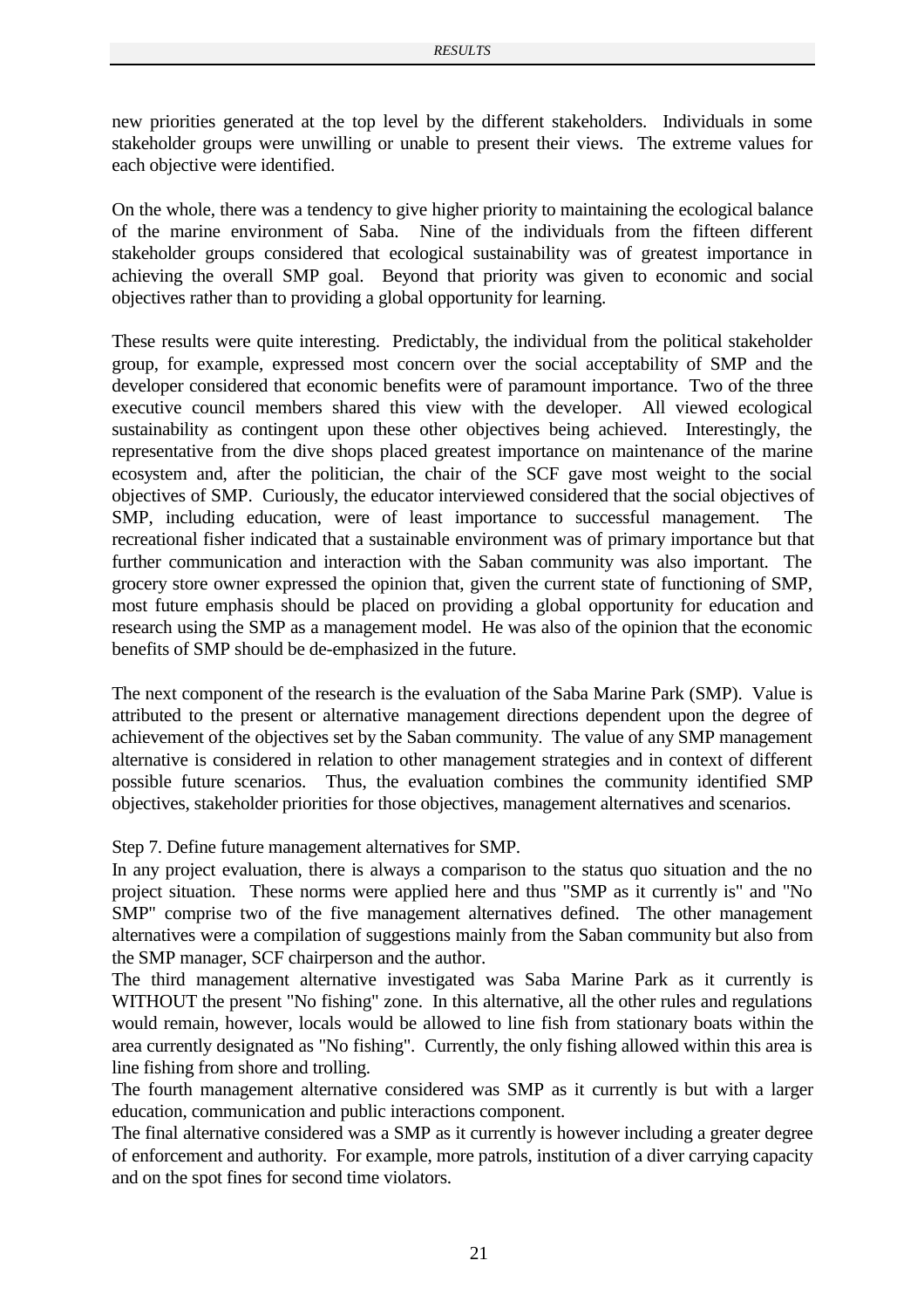More detail about what these alternative management directions might entail is given is Appendix F.

# Step 8. Construct possible scenarios.

Scenarios are different sets of future conditions under which the SMP may have to operate. These provide an opportunity to explore the sensitivity of the evaluation to differences in future conditions. The scenarios constructed include the status quo which includes approximately 10% increase in tourists per annum, a major oil spill from St. Eustatius, a major increase in the number of tourists (say 20% per year) and a major coastal construction e.g. at Giles Quarter. In all scenarios, all conditions not specifically described are assumed to remain at status quo.

# Step 9. Evaluation of cases.

The relative value of the five different management alternatives was based upon the degree of achievement of the community defined and prioritized objectives of Saba Marine Park. The results were generated by application of the Analytic Hierarchy Process. The evaluations were underpinned by the two base models defined by the decision makers of the Saba Conservation Foundation and Saba Marine Park. For this reason, the detailed results of the analyses of these models are given in Figure 3A-D. This figure shows these stakeholders' preferences for different management strategies when attempting to maximize achievement of each objective in turn, rather than simultaneously.

For the complete evaluation, preference for the alternative management directions varied depending on the particular stakeholder preference for certain objectives and the scenario under which the evaluation was conducted. The five management alternatives (step 7) were evaluated under the 4 different scenarios (described in step 8), for 15 different stakeholders (Table 3) within the two differently prioritized (base model) hierarchies (Appendix E and Figure 3). After each evaluation of the status quo scenario the results were displayed to the stakeholder being interviewed. Resulting values of alternative management strategies were discussed with regard to how well they represented the stakeholders concerns and opinions. In all cases, there was agreement that results were a true reflection of their opinions. What follows are the results of this step.

# **Results of evaluation of Saba Marine Park (SMP) management alternatives**

In all cases evaluated, a Saba Marine Park as it currently exists was far more valuable than no marine park or a marine park which allows line fishing everywhere despite the variety of values held by different stakeholders (Figures 4.A-D; Appendix G and H). Line fishing would be allowed everywhere in the park if the decision makers chose the SMP management alternative of eliminating the "No fishing" zone. Under all scenarios, the present SMP is more able to achieve economic, social, environmental and global learning objectives than less rigorous management regimes (Appendix H). If the marine park ceases to function it was estimated that, given the time span considered, the amount of diver spending would begin to decrease, there would be less understanding and awareness within the children and community as to marine ecology or management and there would be increasing conflicts between increasing numbers of unregulated users.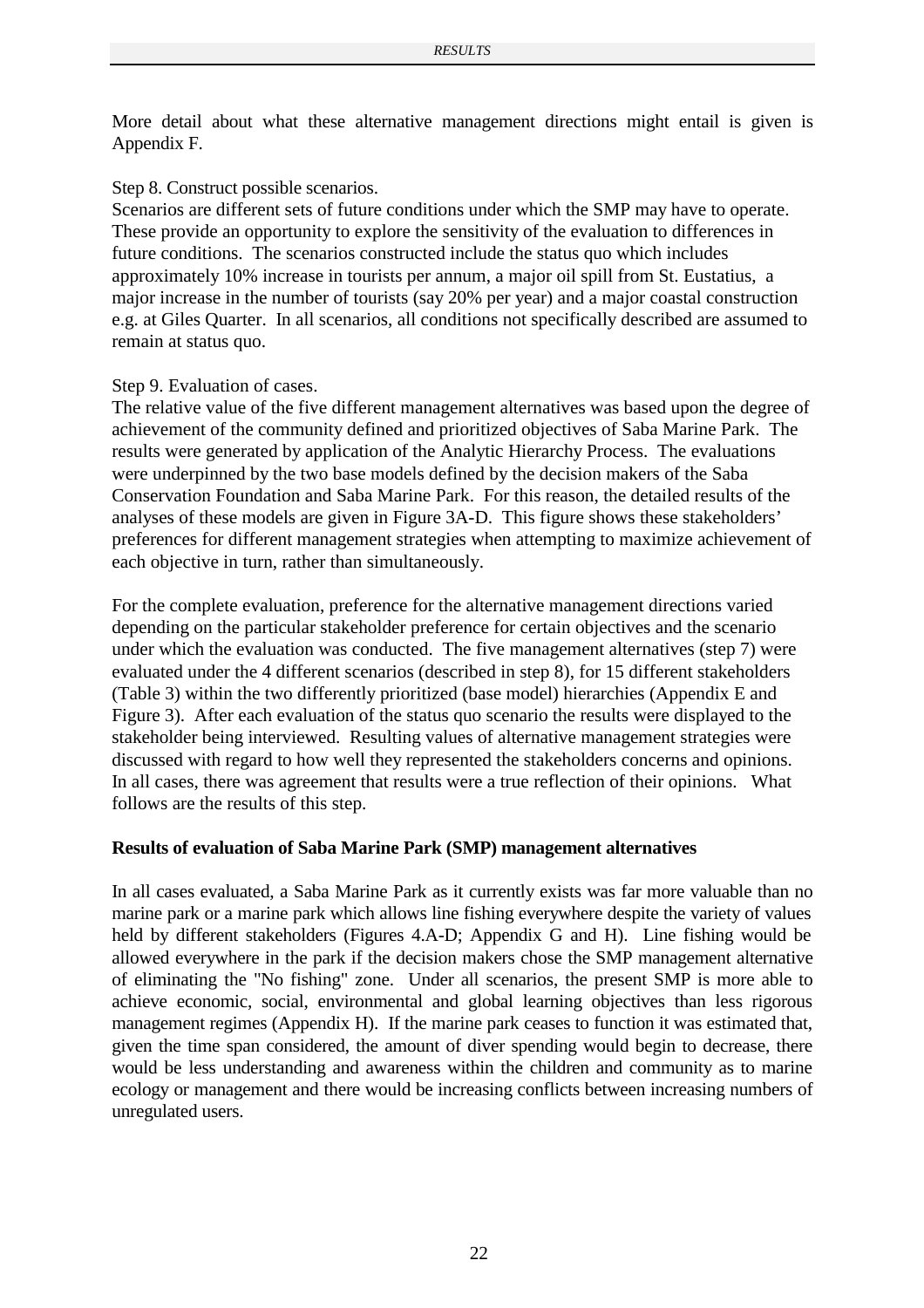Figure 3A. Relative preference for alternative management strategies when MAXIMIZING ENVIRONMENTAL QUALITY AND ECOLOGICAL SUSTAINABILITY. Priorities are those for the decisionmakers of SMP and SCF. R esults include analysis of all scenarios (Appx. H).



Figure 3B. Relative preference for alternative management strategies when MAXIMIZING THE ECONOMIC BENEFITS OF SMP TO THE COMMUNITY. Priorities are those for the decisionmakers of SMP and SCF. Results include analysis of all scenarios (Appx. H).



Alternative management strategies for Saba Marine Park (Details in Results, Step 7)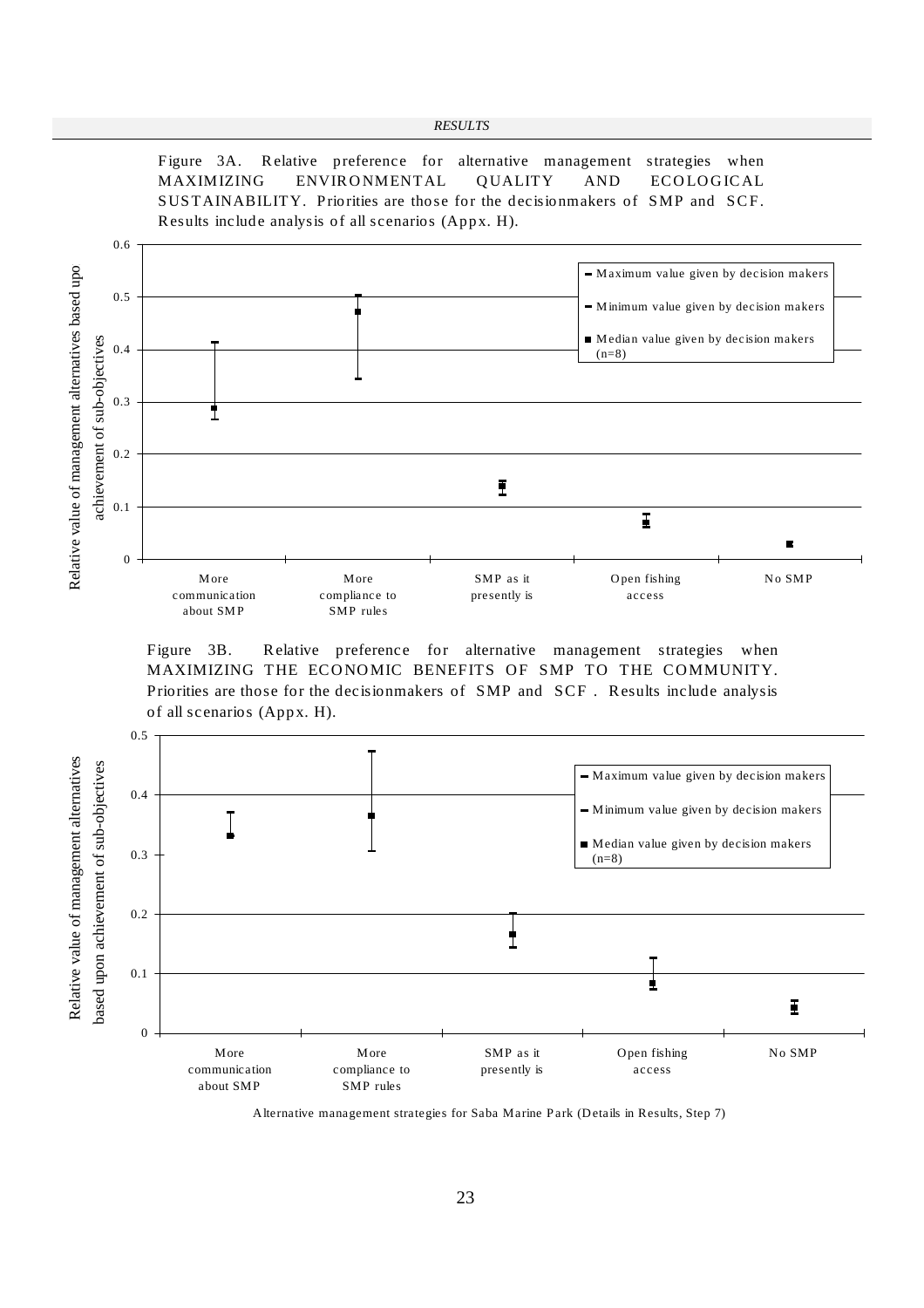Figure 3C. Relative preference for alternative management strategies when MAXIMIZING SOCIAL ACCEPTABILITY AND UNDERSTANDING OF SMP MANAGEMENT. Priorities are those for the decisionmakers of SMP and SCF. Results include analysis of all scenarios.



Figure 3D. Relative preference for alternative management strategies when MAXIMIZING THE GLOBAL OPPORTUNITY TO LEARN USING SMP AS A MODEL. Priorities are those for the decisionmakers of SMP and SCF. Results include analyses of all scenarios (Appx.H)

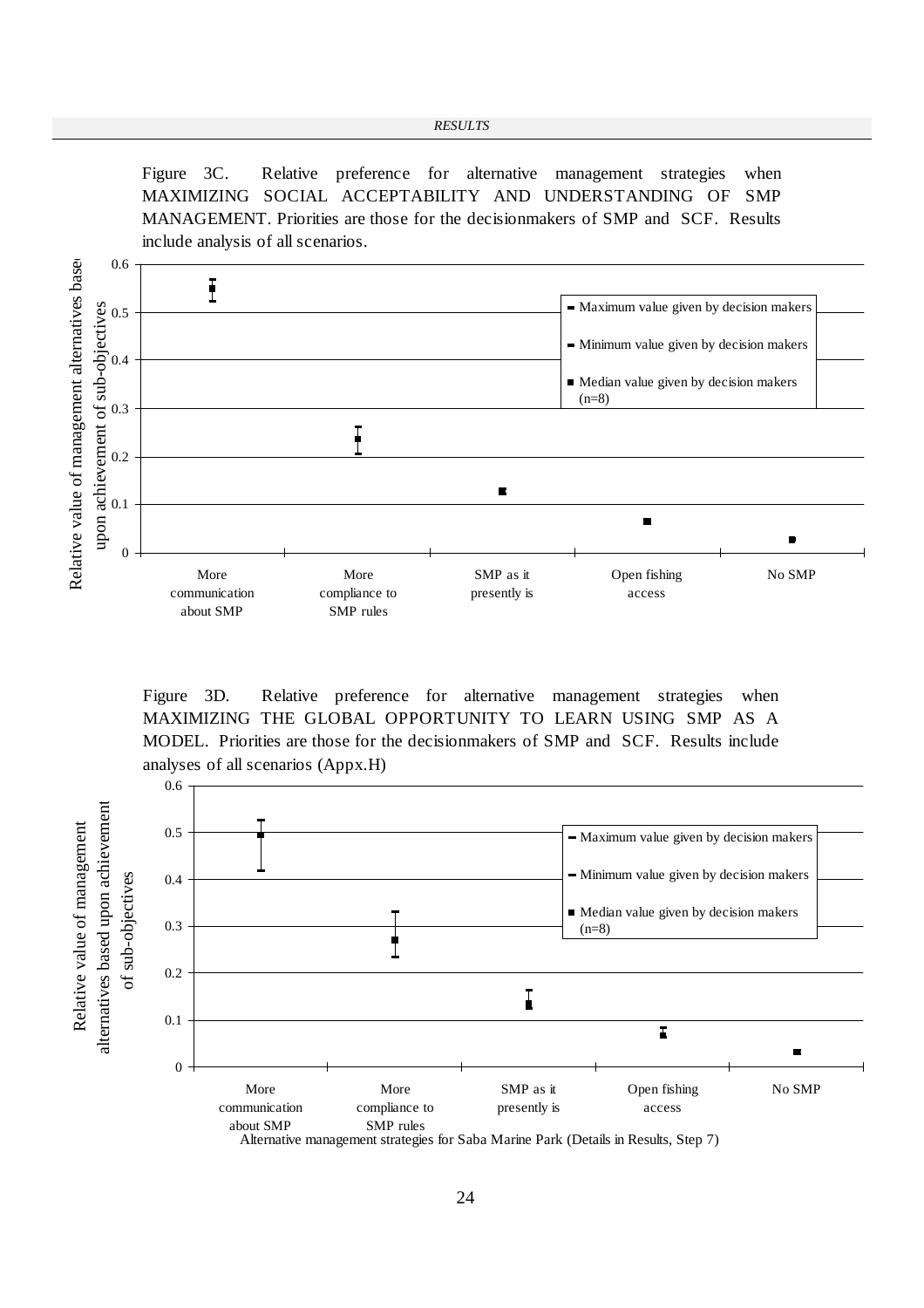The evaluation also indicated that there is room for improving the management of SMP (Figure 4, Appendix G). In all cases, a marine park with a greater education and communication component is more valuable in terms of achieving the desired objectives than the SMP as it presently is. More involvement in education means, for example, that the children of Saba will not only understand and appreciate their marine resources more but they can learn how to educate themselves for jobs working in the marine environment. More communication with the public would mean that a greater community understanding can be built as to what is acceptable within the marine park and why some activities are limited in some areas. More community involvement also means that the SMP can respond better to the needs and desires of the Saban people.

Similarly all stakeholders' objectives could be better met by encouraging greater compliance to rules and stricter regulation of damaging activities (Figure 4 , Appendix G). For example, the threat of on the spot fines for polluting yachts would discourage effluent discharge into the SMP waters. Stricter control over outside vessels bringing divers to Saba would have economic as well as environmental benefits for the island. Working to establishing limits to diver numbers would mean that the economic, social and ecological objectives of the SMP and the Saban people have a better chance of being achieved "in perpetuity" rather than only for the next few years.

Achievement of differently prioritized stakeholder objectives varied between a SMP with more communication and education activities and a SMP which enforces more public compliance to rules (Figure 4, Appendix G). It depended, in part, on the scenario under which the analysis was conducted. Under a status quo scenario, in 89% of the evaluations more communication and interaction between the Saban people and SMP was preferred to enforcing more compliance. Under the scenario of an oil spill there was more often a preference (75%) for a SMP with more enforcement and authority, including authority to penalize violators as opposed to a SMP with more education. Under the scenarios of increased rates of tourism and coastal constructions, in only 14% and 21% of cases was there a preference for a SMP which carried more authority and enforced more compliance. Thus in the majority of the cases, when increased rates of tourism and coastal construction were the scenarios, a SMP with more education and communication with the people and visitors was preferred.

The relative importance of the different objectives also seemed influential in determining the preference for SMP with more education or more compliance. For example, those stakeholders placing greater than half the relative value of objectives upon "ecological sustainability" preferred a marine park which encouraged more compliance in more than half the cases analyzed. Further, the relative importance that the chair of SCF and manager of SMP placed on lower level objectives was also influential. The preference of the former was more towards increasing education (in 3/4 scenarios) and the latter more towards stricter enforcement (in 4/4 scenarios). As these provided the base models for the analyses, their preferences were reflected in the results to some degree when imposing other stakeholder preferences at the higher levels.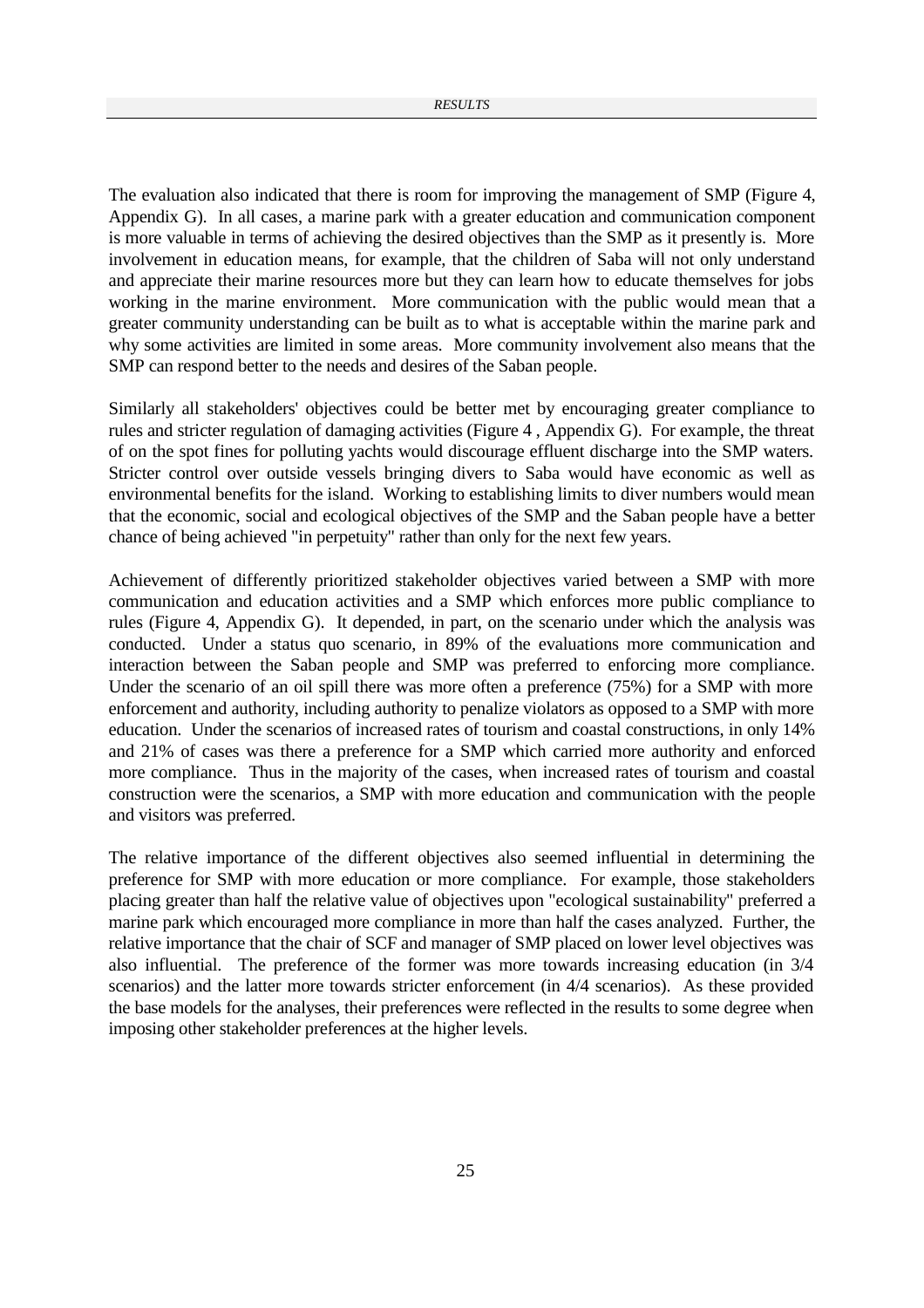#### *RESULTS*







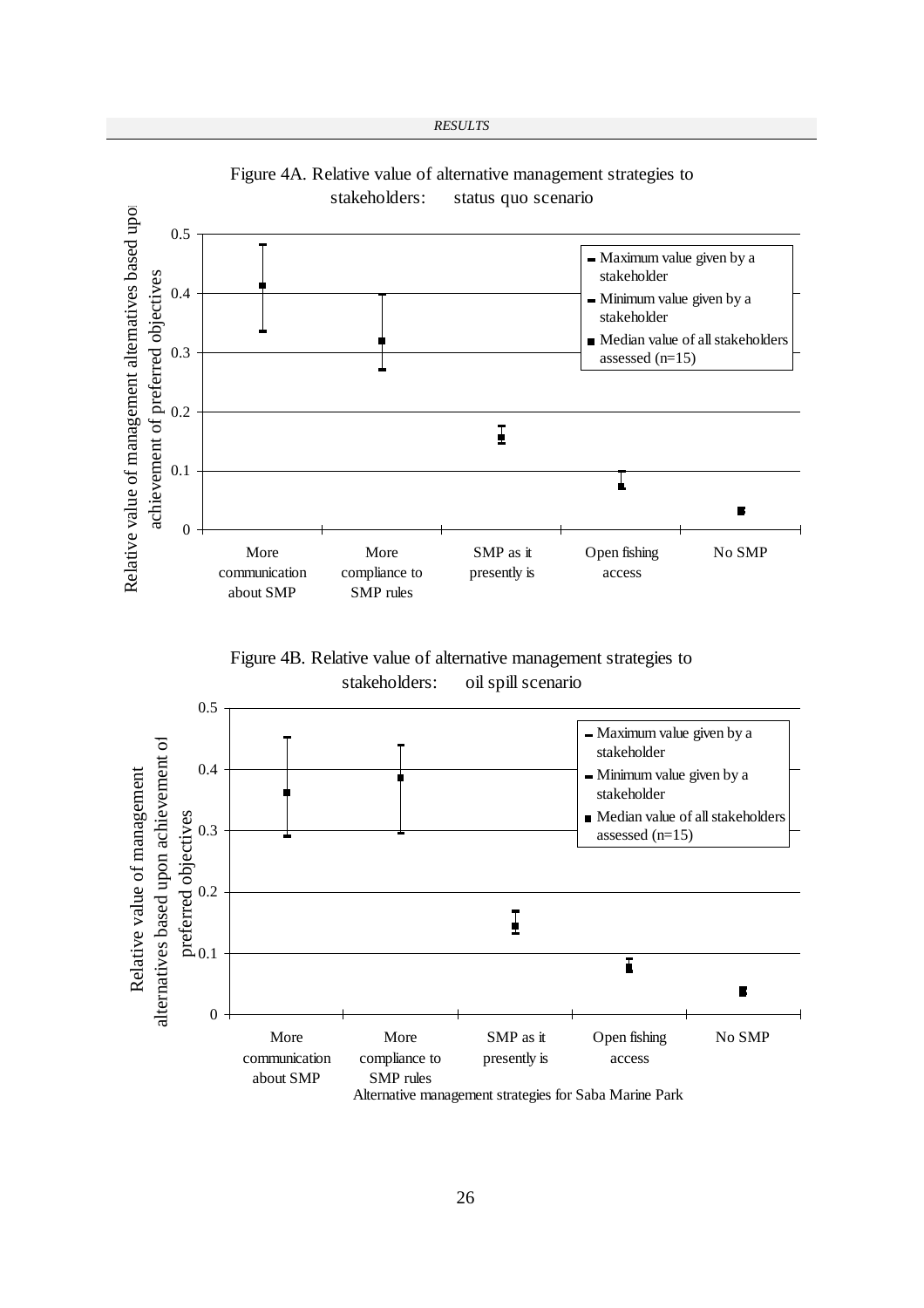

Figure 4D. Relative value of alternative management strategies to stakeholders: coastal construction scenario



Alternative management strategies for Saba Marine Park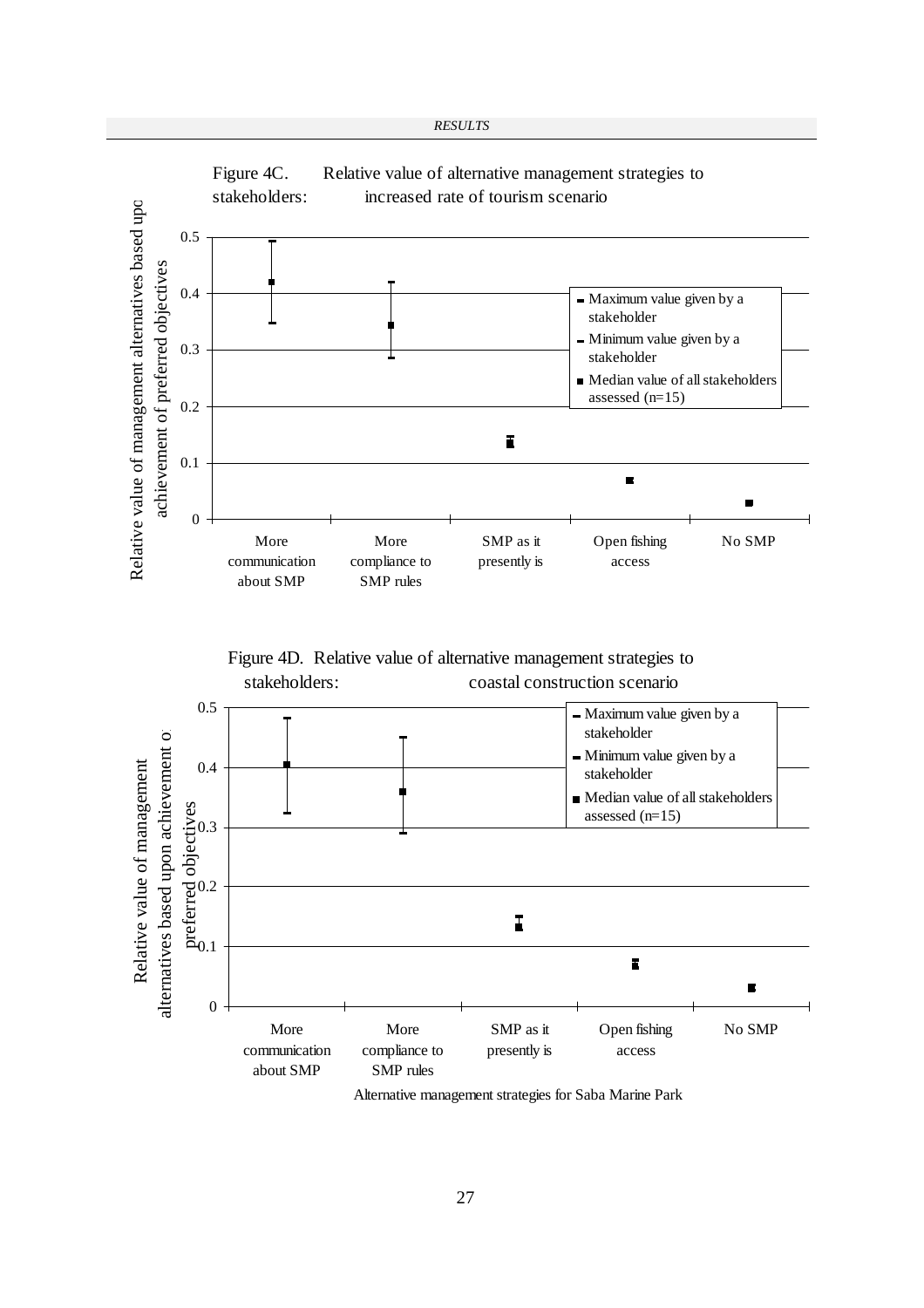### **Saba's diving visitors**

The Saban community desires to derive some economic benefit from the environmental protection their marine park offers. A large component of the economic benefit of protection lies in the money spent by visiting SCUBA divers. To this end, it is important that future management actions of the Park do not endanger the economic benefits derived from these visitors. Three surveys conducted by myself and by Susan Walker indicate that 83% of divers return in part due to the knowledge that SMP will protect the marine environment (n=95) and 100% of the divers visit to experience some aspect of the diving which can be directly attributed to SMP management (n=147) (White and Fernandes unpublished data, Fernandes 1995). All of the divers surveyed by the author agree that SMP should concentrate primarily on environmental protection (n=95) and all questioned were happy to pay the diver fee (US\$2.00) to help towards that effort (n=20). Most of the visiting divers come to enjoy uncrowded diving (93%) and many mentioned the desire of minimizing diver damage and installing a diver carrying capacity (13%). For these reasons, increasing education activities, introducing stricter controls on SMP use by divers or introduction of a diver carrying capacity of some type are unlikely to deter diver tourists from visiting the island.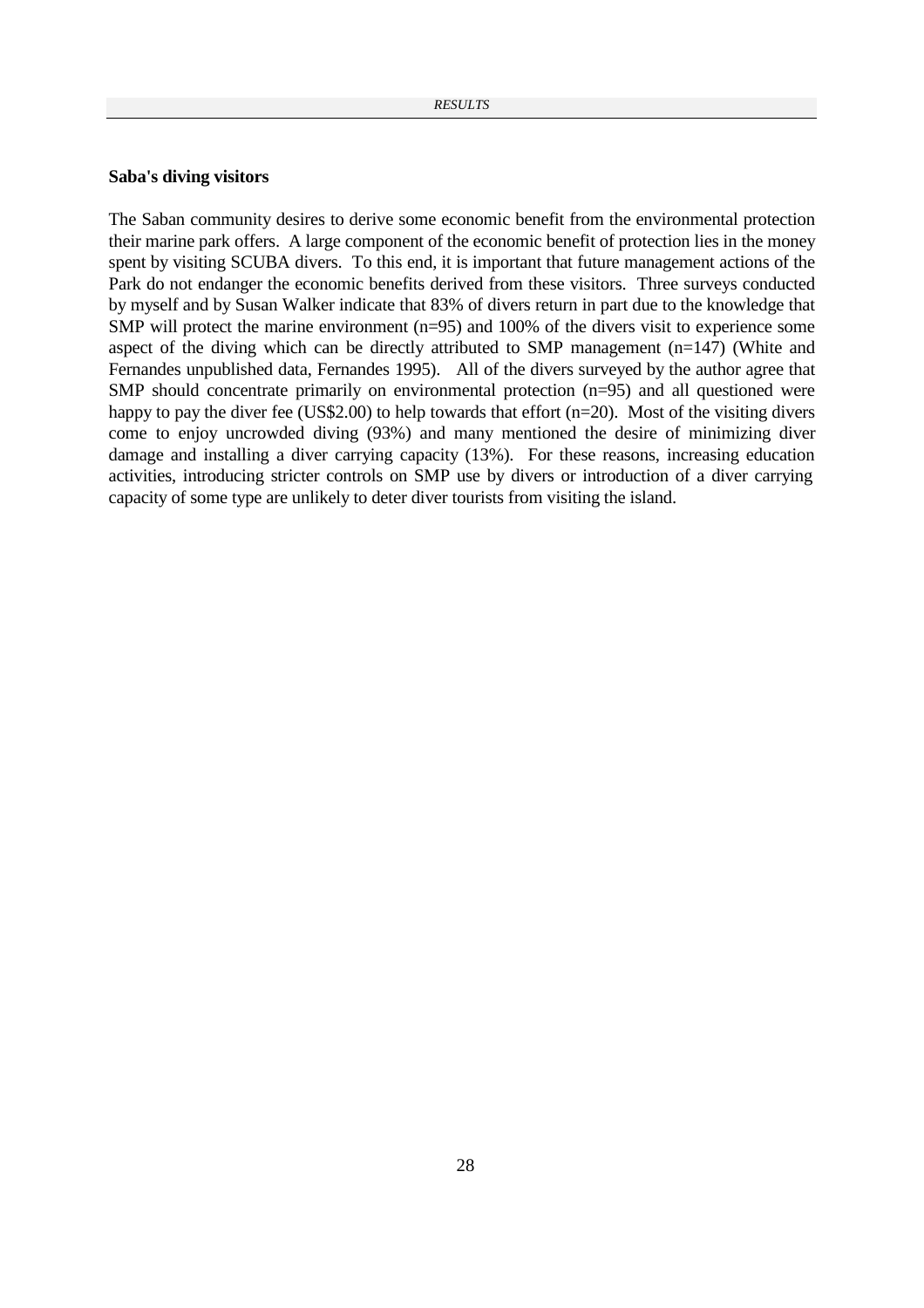#### **DISCUSSION**

#### **Implications**

There was much agreement between stakeholders preferences in which future management alternative is most desirable and the high value of having Saba Marine Park (SMP)(Figure 4). This agreement seemed true despite the wide range of opinions as to which objectives are most important for SMP. The current work provided a forum for extracting and discussing the various concerns of the community and allowed the surprising degree of general agreement to become apparent. This common ground amongst areas of disagreement should provide a basis of support for SMP as it moves towards meeting community needs and desires.

There was concurrence, for example, that the present SMP is far more valuable to Saba than no marine park or a park which permits line fishing everywhere. If Saba does not continue having a marine park, then there will be negative consequences for the island economically, socially and environmentally (Results p.20). The benefits of maintaining SMP are, thus, multifaceted and can be enhanced by increasing efforts in some combination of education, communication and increasing park authority and regulation activities.

These results together with the detailed suggestions provided by the community members of Saba (Appendix F) can be, and are being, used by Saba Marine Park to increase their multidimensional value to the island. They can adopt community recommendations which require no legislative change and which lie within feasible logistical and financial constraints. A possible example of this might be facilitation of a greater marine education component in the schools. Adopting such community recommendations may lead to a re-emphasis of those SMP objectives which the people of Saba indicated are of greater importance.

Saba Conservation Foundation (SCF), the non-government administrative body in charge of the SMP, receives annual reports on the progress and changes within the marine park and is involved with hiring and firing decisions. In line with the findings here and the suggestions of local people, they could encourage dissemination of information on reported progress and changes to the Saban public and continue to encourage employment of qualified local people within the marine park (currently two of the three employees are Saban).

The Executive Council and Island Council retain overall responsibility for legislation and permitting with regard to the SMP. They, for example, created the legislative basis for the park (Marine Environment Ordinance, MEO, 1987). They can also influence the degree to which the marine park can fulfill the community objectives for the management of Saba's marine resources. They have made moves in the past to increase the value of the park to Saba. For example, they approved addenda to the MEO which allowed stricter control over visiting vessels and provides certain staff of the SMP with Special Law Enforcement Authority (approved recommendations 18 Aug. 1993 and 25 Aug. 1994 respectively). This report provides information on the wishes and desires of the Councils' constituencies with regard to management of Saba's marine environment. As such, it could be used to inform government decisions which may influence the marine resources of Saba in general and the SMP in particular.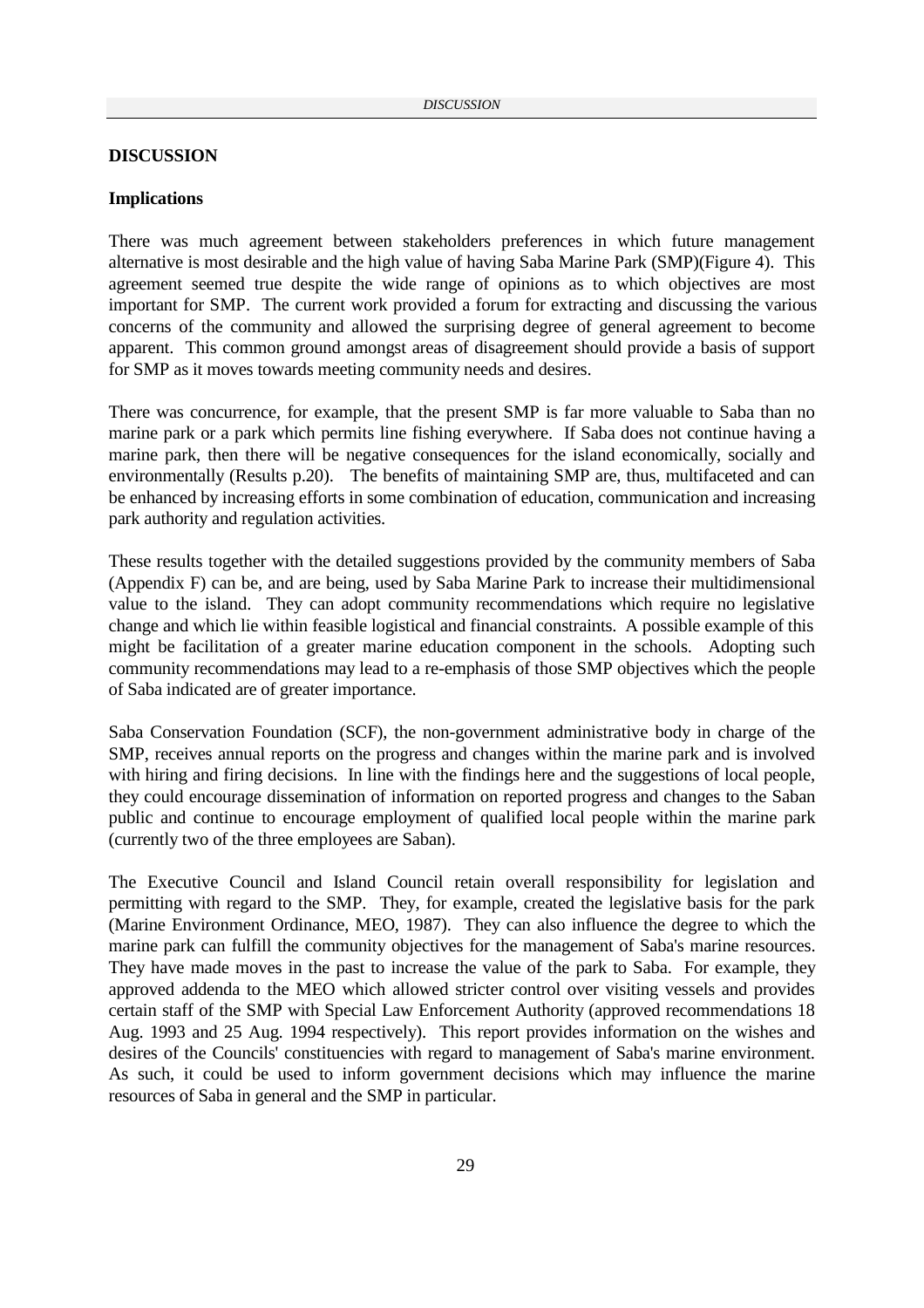## **Limitations**

This work was aimed towards providing information to support decisions regarding the SMP and, in support of that, establishing an estimate of the value of the current SMP. These aims were fulfilled without conducting a truly representative sample of the community. Representative sampling was unnecessary as the purpose of the work was decision support not sociological profiling of the community. For the situation explored on Saba the decision makers desired some idea of the direction and limits of the community opinions not an exhaustive detail of every type of opinion held by every person with or without interest in or knowledge of the SMP. A representative sample of Saba would have been impracticable as it would require stratification of the community into social, economic, racial, residential, occupational as well as stakeholder groups. This, in turn, would have required collection of data which presently not available and then random sampling of groups which would have been far more time consuming and expensive. For these reasons, extrapolation of the results to represent an accurate sociological profile of the Saban community is not possible. Despite the limited sampling regime, the analysis has strength in that such a large percentage of the population was interviewed. Further, the author received extremely few new and popular opinions or ideas beyond the first 30 interviews. The work does, therefore, describe the opinions of extremely various components within the community and in this way attempts to define some boundaries of Saban community views.

Of the main decision makers involved only the chairperson of SCF and the manager of the SMP provided preferences as to objectives and management alternatives throughout the whole hierarchy. All participants questioned agreed that their views would be sufficiently represented at the lower levels within the objectives hierarchy by the preferences expressed by Mr. van't Hof and Mr. Buchan. Despite this claim, it is likely that the results may have differed if the other decision makers had chosen to prioritize the complete objectives hierarchy.

The analysis is also based upon preferences and opinions solicited at one point in time. As participants in the analysis gather more information and reconsider their perspectives their opinions, can and often do, change. For example, the manager of SMP now considers that he should have placed slightly more emphasis upon the SMP objective of managing the marine environment in a socially acceptable manner and slightly less upon ecological sustainability.

There may have been a bias in the views elicited from visiting divers as they were sampled from the address list of the "Friends of the Saba Conservation Foundation". These people are more likely to be conservation oriented and more likely to care about Saba and her marine resources than other divers.

The aim of this work was not to provide a mathematically optimal solution to the successful achievement of the community identified objectives. The solution lies either in further analysis using optimization techniques (Cohon 1978, Goicoechea et al 1982) or considered judgment over the suggested management actions and experience based selection of those most able to achieve the community designated objectives of SMP.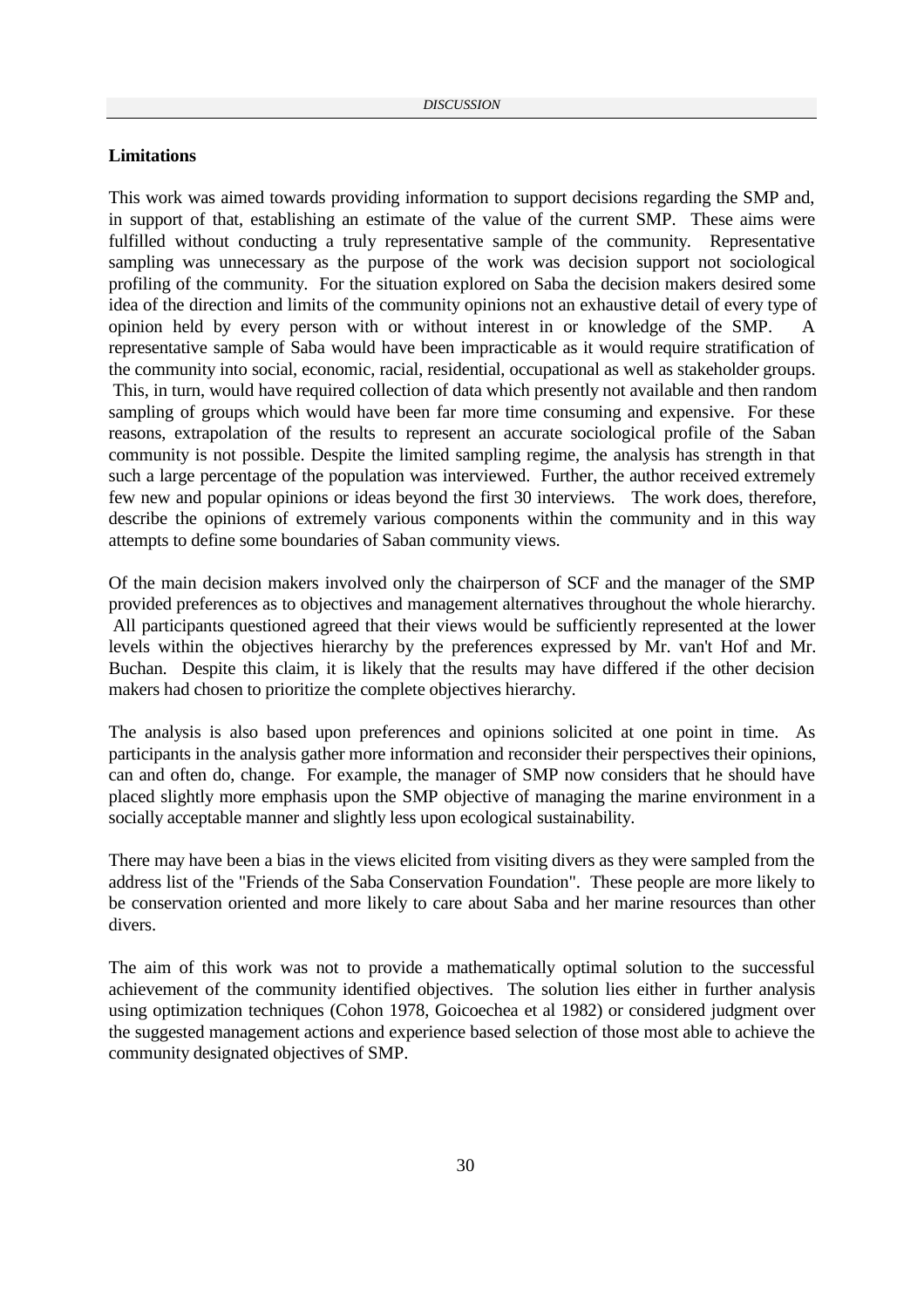#### **Future research**

The analysis could also be geared specifically to explore the impact of Council decisions on the community identified objectives of the SMP. It is in the hands of the Executive and Island councils to decide, for example, on levels of tourism, coastal construction, development and infrastructure planning. Any of these decisions may cause positive or negative impacts on the value of Saba's marine environment to the Saban community. The extent and degree of impacts may be estimated by the SMP which can act as advisor to the Executive and Island Councils. Appendix I illustrates the type of evaluation which could result from an exploration of the impact of various decision choices on achievement of community chosen objectives of the SMP. This preliminary exploration is not included in the main body of the text as it was not within the scope of the current research.

The analytical framework presented here can also be used as a monitoring tool for the SMP. This represents an extremely useful by-product of the current work which was not, originally, directed towards generating a monitoring tool. Attributes have been chosen by which to measure degree of achievement of all of the lowest level objectives of the SMP (Appendix D). The current (August 1994) status of SMP objectives has been estimated with regard to each of these attributes. Future estimates can be made and then compared to follow progress within the main ecological, social and economic objectives and to provide a weighed integrated measure of progress towards the overall goal (Appendix J).

Monitoring, as suggested here, includes a large qualitative component due to a lack of data. This is not a problem for this type of analysis. However, as more reliable or quantitative data become available they can be scaled along the existing measures and included in the framework to reduce the possibility of subjective inconsistencies.

An integrated monitoring tool can be limited by failing to trigger responses to an extremely poor status of one of the multiple objectives. For example, within one objectives hierarchy for SMP (Appendix J, Figure 7) maximizing fish abundance is given an overall weight of 0.042 within the overall hierarchy. If all fish within SMP decrease in abundance significantly this objective would not be achieved and a score of 0 out of 0.042 would be allocated. However, within the overall estimate of progress (on a scale of 0 to 1.00) this change may not be detected. Therefore, it might be desirable, in the future, to incorporate levels of attributes or indicators which indicate "safe minimum standards" or "limits of acceptable change" (Ciriacy-Wantrup 1952, Bishop 1978, Wilks 1993). Movement towards or beyond such thresholds can then be used to trigger responses in management actions or changes in priorities regardless of degree of progress towards the "overall" goal. For example then, a state where all fish are decreasing in abundance could be a limit of acceptable change and would trigger a response despite the fact that perhaps all other objectives are satisfactory.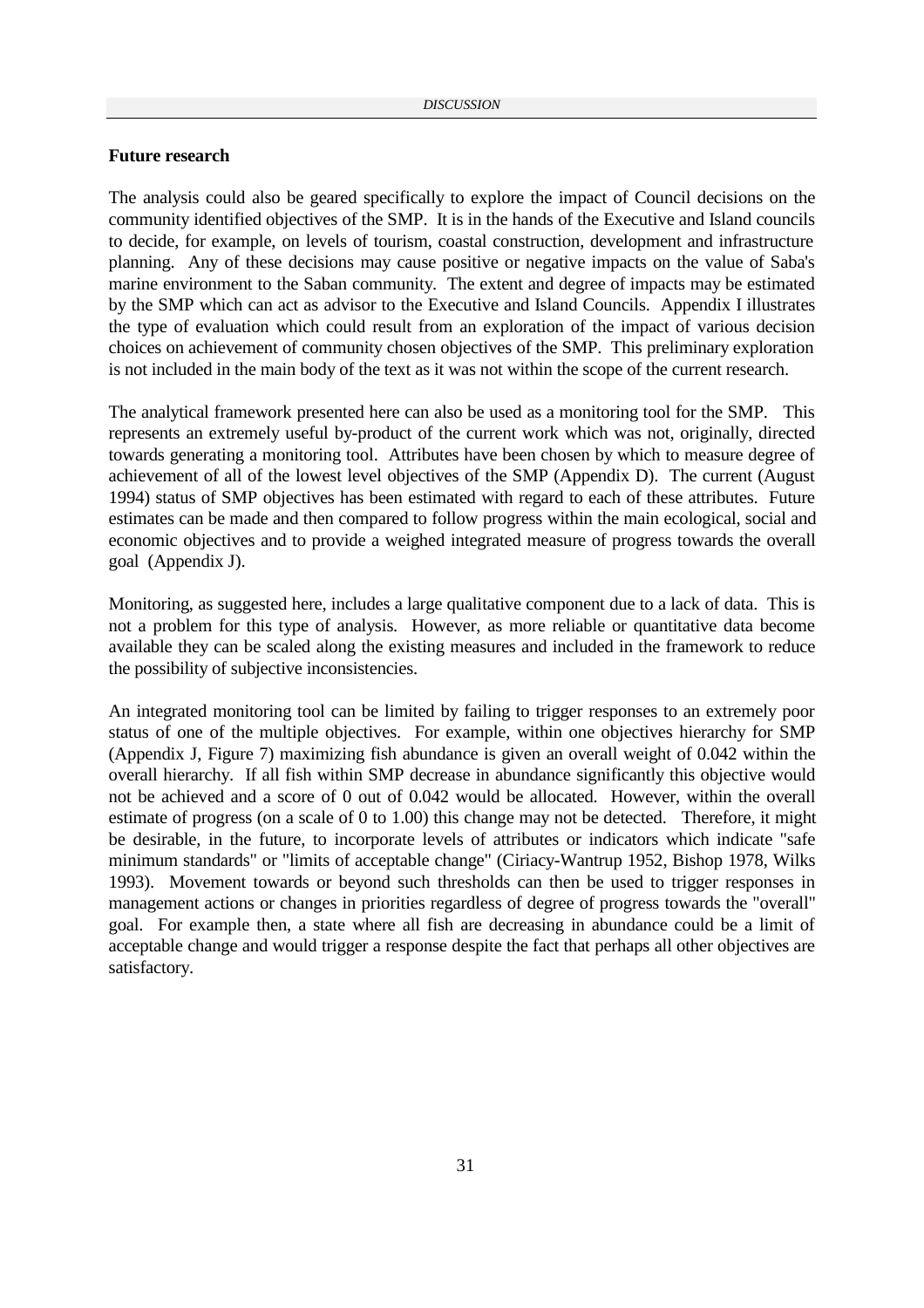# **GLOSSARY**

*alternatives* - different decision choices available, in this case, various marine park management directions or strategies

*attributes* - parameters by which to measure the degree of achievement of lowest level objectives within a hierarchy (e.g. biomass of fish families can be used to measure achievement of improving fish stocks)

*case* - combination of a particular set of management alternatives, preferences and scenarios.

*criteria* - the object about which there is a preference for a given state (e.g. the fish stocks are the object for which the aim is to improve their condition)

*goal* - the overall aim inclusive of sub-components

*objective* - specific statements about desired states of different objects or dimensions relevant to the problem at hand (e.g. improve the condition of the fish stocks of Saba is an objective)

*objectives hierarchy* - an organization of objectives into a branched framework where "leaves" of a branch are lower level objectives

*preferences* - subjective statements by stakeholders of the relative desirability of multiple objectives. Preferences are the information upon which ratio scaled priorities for objectives are generated by the Analytic Hierarchy Process.

*priorities* - the calculated ratio scaled weights ascribed to multiple objectives based upon relative preferences different stakeholders have for different objectives

*scenario* - set of specified future conditions under which different management alternatives are tested

*stakeholder* - anyone who has a vested interest or stake in the outcome of the decision at hand including, for example, decision makers, user groups, conservation groups etc. *value tree* - as "objectives hierarchy"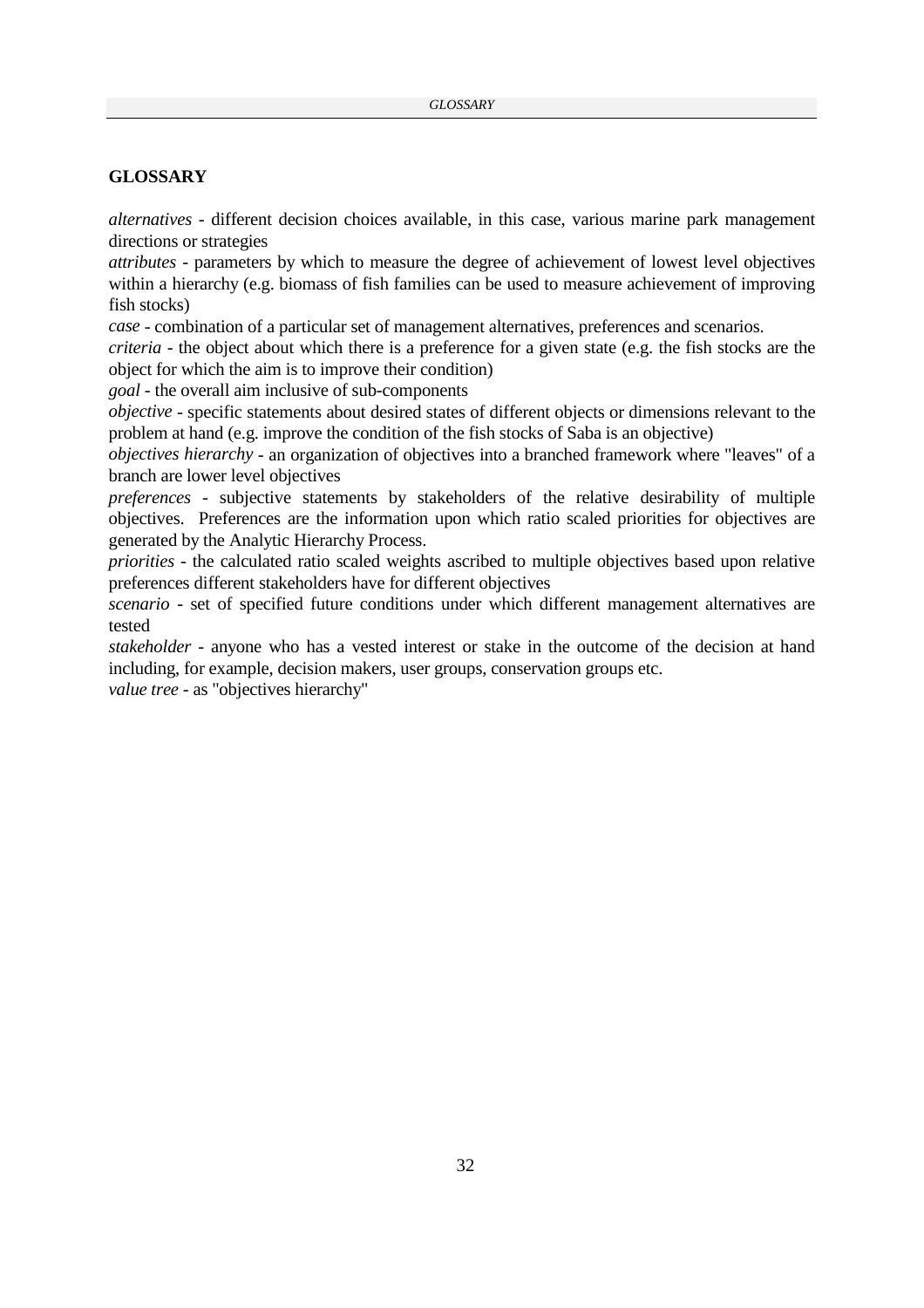## **REFERENCES**

Bishop, R.C. 1978. *Endangered species and uncertainty: The economics of a safe minimum standard*. Amer.J.Ag.Econ. 57:10-18.

Ciriacy-Wantrup, S.V. 1952. Resource conservation. Berkeley: University of California Press.

Cohon, J. 1978. Multiobjective programming and planning. New York: Academic Press.

Edwards, W. and J.R.Newman. 1982. Multiattribute evaluation. Beverly Hills: Sage.

Fallon-Scura, L. and T. van't Hof. 1993. Economic feasibility and ecological sustainability of the Bonaire Marine Park. Environment Department, Divisional Working Paper, The World Bank.

Fernandes, L. 1995. Response to diver surveys on the objectives of Saba Marine Park. Texas: Saba Conservation Foundation Newsletter (submitted)

Hawkins, J.P., C.M.Roberts and S.White. 1993. Effects of recreational SCUBA diving on a Caribbean coral reef. Coral Reefs (submitted??)

Goicoechea, A., D.Hansen and L.Duckstein. 1982. Multiobjective decision analysis with engineering and business applications. New York: John Wiley.

Hof, T.van't (ed.) 1993. Saba Conservation Foundation Annual Report 1993. Saba: Saba Conservation Foundation.

Hwang, C. and K.Yoon. 1981. Multiple attribute decision making: methods and applications. New York: Springer-Verlag.

Janssen, R. 1991. Multiobjective decision support for environmental problems. Amsterdam: Drukkerij Elinkwijk.

Janssen, R., P.Nijkamp and H.Voogd. 1984. *Environmental policy analysis: which method for which problem?* Revue d"Economie Regionale et Urbaine 5:839-855.

Joint Commission on the Integral Development of Saba and St. Eustatius. 1994. Report of the Joint Commission on the integral development of Saba and St. Eustatius. Saba: Joint Commission.

Mol, R. 1989. Doctor on Saba. Delft: Eburon.

Polunin, N.V.C. and C.M.Roberts. 1993. *Greater biomass and value of target coral reef fishes in two small Caribbean marine reserves*. M.E.P.S. 100:167-176.

Ridgley, M.A. and D.K. Chai. 1990. *Evaluating potential biotic benefits from conservation: anchialine ponds in Hawaii*. The Environmental Professional 12: 214-228.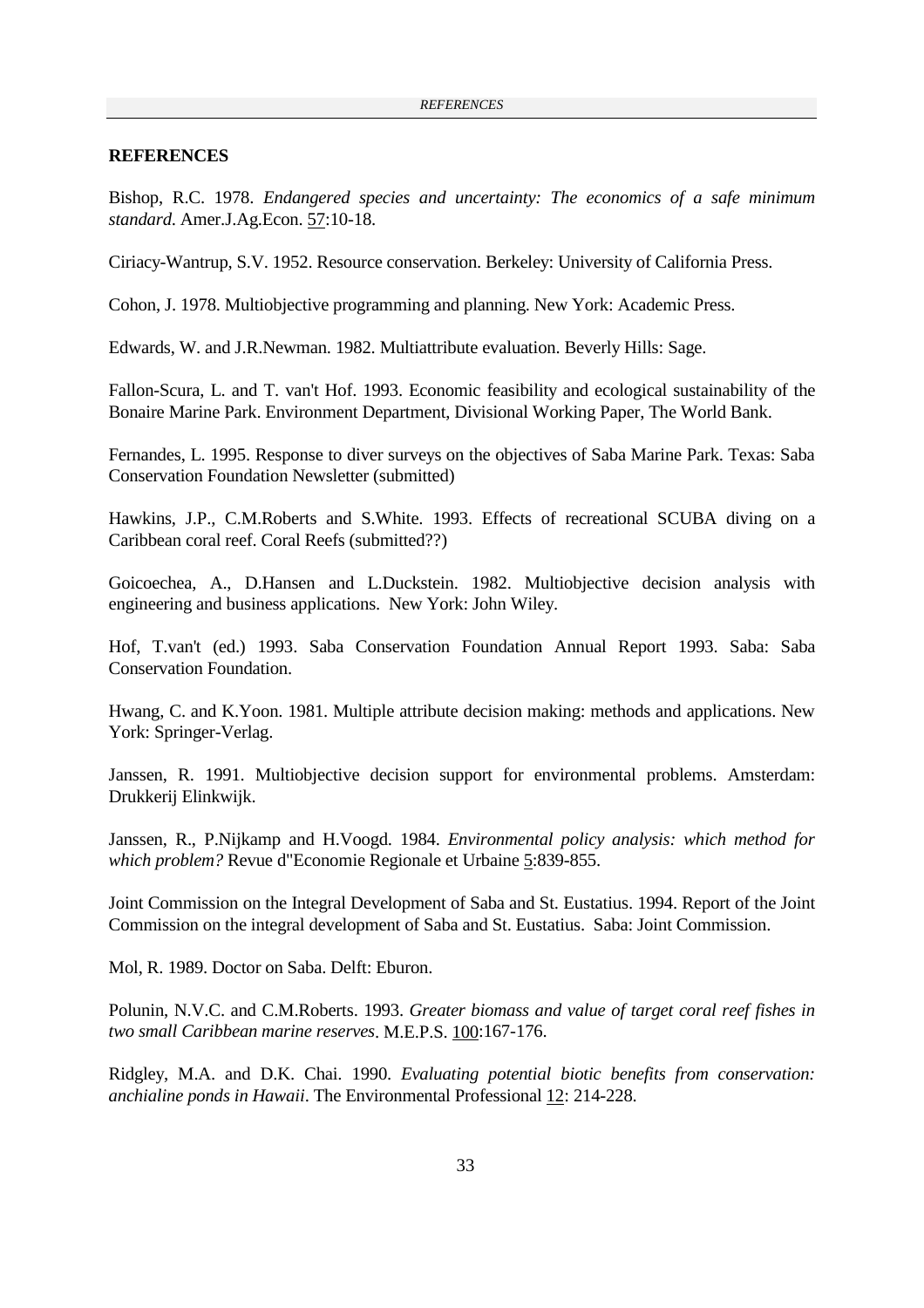Roberts, C.M. (in press). Rapid reef build up of fish biomass in a Caribbean marine reserve. Conservation Biology.

Saaty, T.L. 1982. Decision making for leaders. Belmont, CA: Lifetime Learning Publications.

Saaty, T.L. 1977. *A scaling method for priorities in hierarchical structures*. J.Math.Psych. 15:234- 281.

Wilks, L. 1993. The carrying capacity concept and its application to the management of coastal zone resources. Canberra: Resource Assessment Commission Coastal zone Inquiry Information Paper No.8.

Zeleny, M. 1982. Multiple Criteria Decision Making. New York: McGraw-Hill.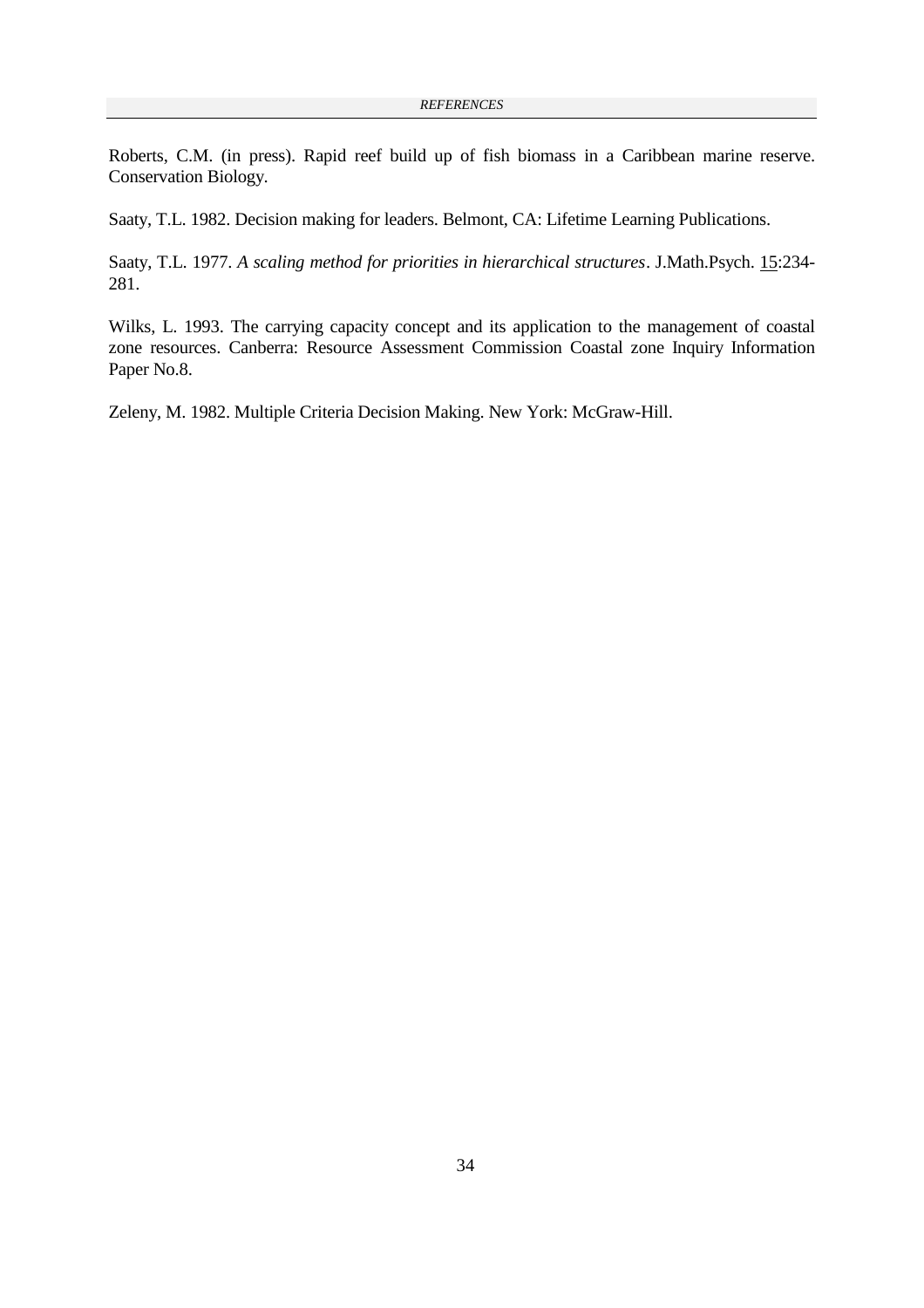#### **APPENDIX A. Methodological procedure**

Multiple criteria analytic techniques are many and varied, however, the procedure for addressing any problem situation is fairly standardized. The first phase of the analysis requires determination and structuring of the objectives of the project being considered:

Step 1. Define the problem or determine the reasons for the analysis.

 A particular situation can only be improved if the purpose of the research is extremely clearly defined.

Step 2. Identify the stakeholders.

 "Stakeholder(s)" describes any person, or group of persons, who has a stake or interest in the situation at hand, including the decision makers.

- Step 3. Identify the objectives. In bottom up analysis, the desired outcome of the problem situation can be summarized in objectives identified by the local community, other stakeholders including decision makers.
- Step 4. Structure the objectives.

 An objectives hierarchy (or value tree) is constructed to provide an overall view of all the relationships between the objectives at hand. This has a form similar to a family tree with major objectives being divided into smaller, more detailed objectives at a lower level in the tree.

Step 5. Choose attributes for lowest level objectives in the hierarchy.

 Attributes are the yardsticks by which one can measure, or estimate, degree of achievement of different, lowest level objectives. These attributes may be quantitative or qualitative and provide a base upon which objectives can be normalized and compared to each other.

Step 6. Establish relative priorities for all the identified objectives. Different constituencies within the community will place relatively different values on the various objectives. These differences can be explored by allowing each stakeholder group to prioritize the objectives.

The second component of the analysis involves evaluating different possible solutions or actions based on how well they achieve the objectives identified and prioritized in the first part of the work. Evaluations are conducted within different future scenarios:

Step 7. Define alternative solutions or types of actions.

 The future actions taken could take different directions in an effort to maximize achievement of its objectives. In a bottom up analysis, these are defined using input from the stakeholders.

Step 8. Construct possible scenarios.

 Possible future conditions under which the different solutions may need to operate are termed "scenarios" and include, for example, the status quo situation. These are used to determine the sensitivity of the chosen solutions to conditions outside of the control of the decision makers involved.

Step 9. Evaluate management alternatives with respect to achievement of objectives.

 An evaluation of all the alternative solutions is conducted for each combination of objectives with particular priorities and within each defined scenario. For example, an evaluation may be conducted with respect to (a) achievement of a hierarchy of ecological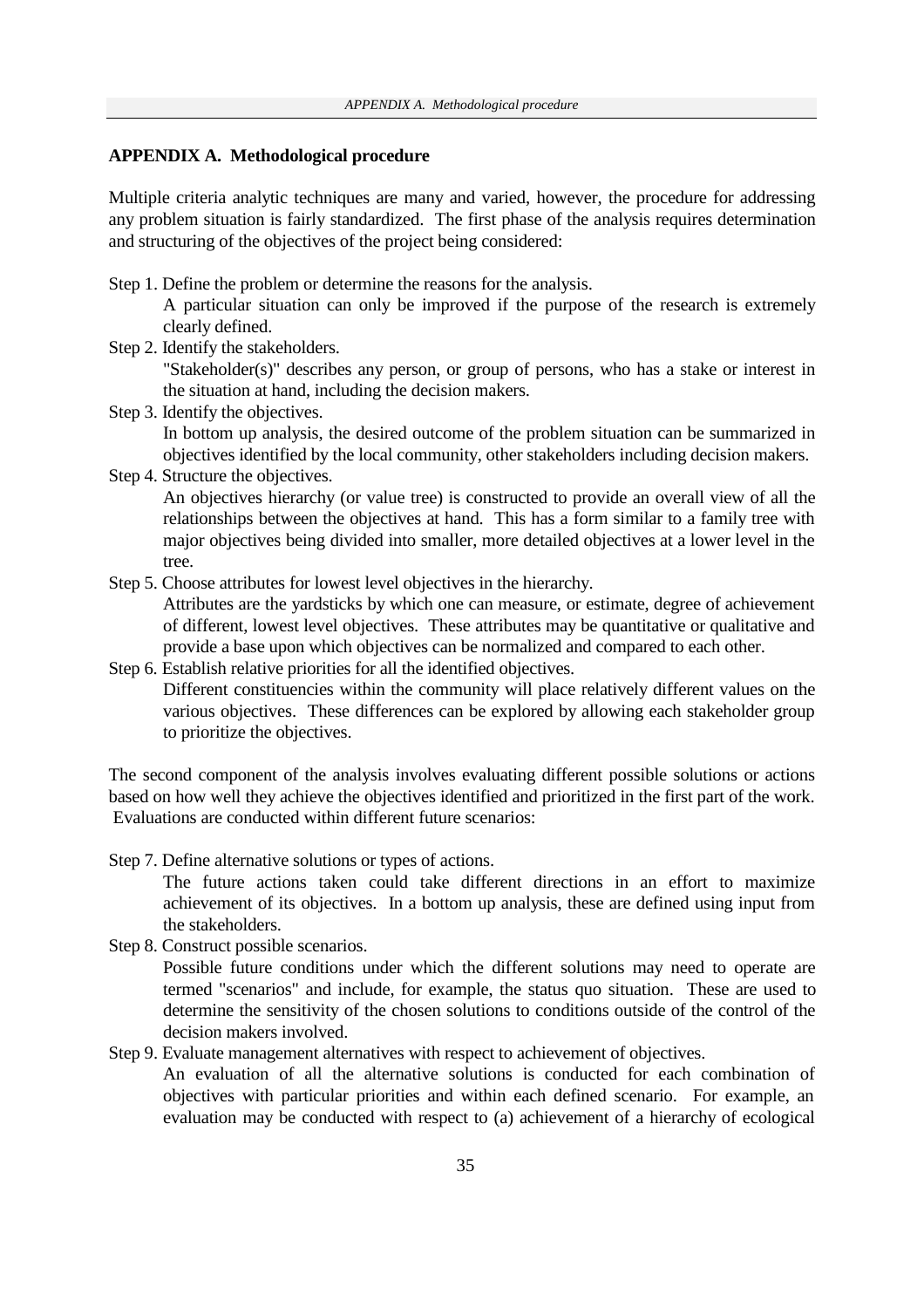and economic objectives in which (b) the economic objectives are twice as important as the ecological objectives and (c) a scenario of major global climate changes. In another evaluation of the same alternative solutions and the same objectives, the scenario may be the same but the economic and ecological objectives are weighed differently, perhaps as being equally important. The value placed upon the various solutions by stakeholders is based on (a) the degree of achievement of objectives and (b) the relative importance of those objectives to the stakeholders. As the importance of various objectives varies, so may the preferred solution.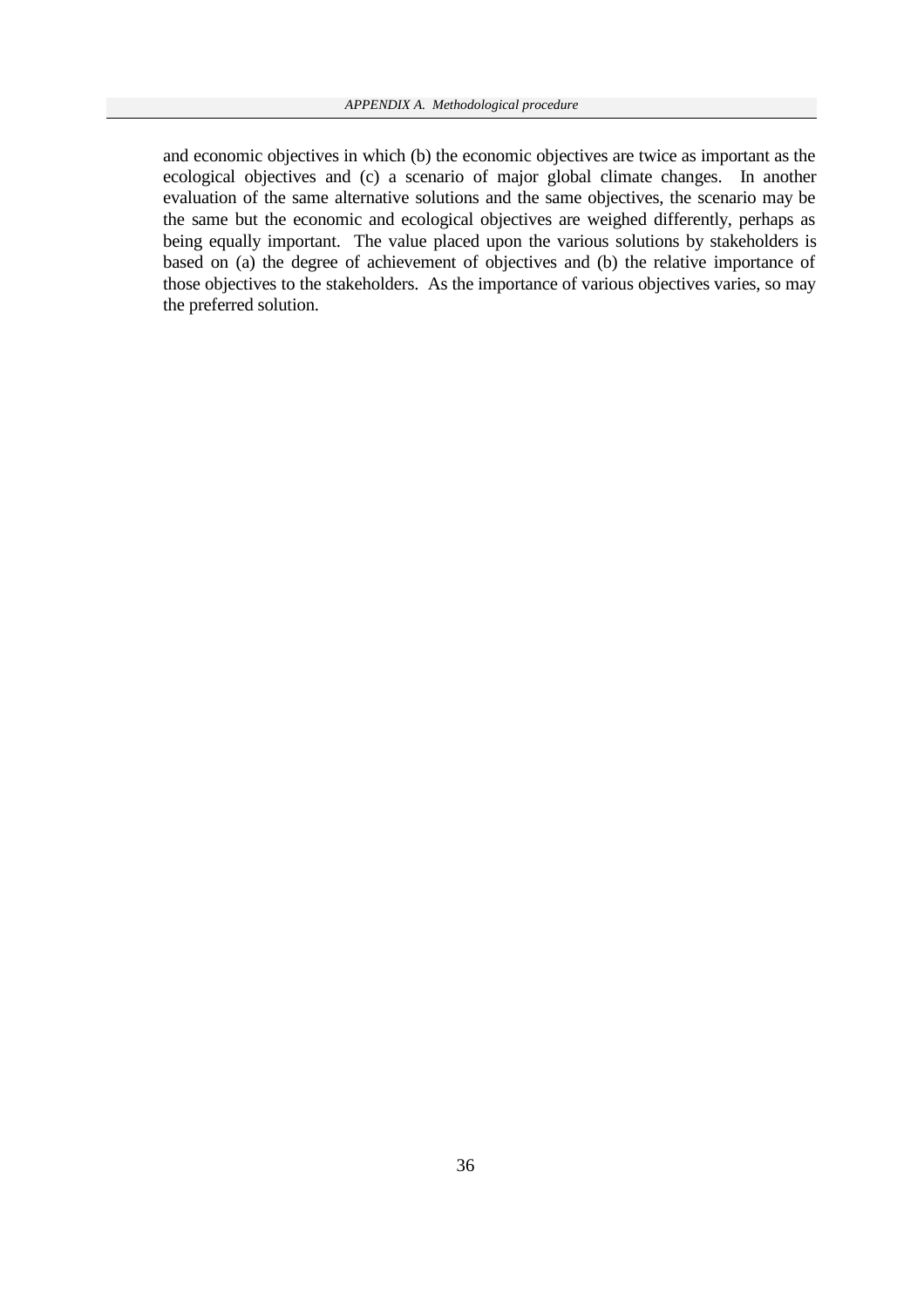## **APPENDIX B. Interview questionnaires**

Below is the semi-structured questionnaire used with stakeholders in discussing their desires regarding Saba Marine Park

1. a. What do you think should be the objectives in managing Saba's marine resources? b. Have you noticed any positive or negative impacts/changes on Saba due to SMP? Why have you noticed these impacts/changes? c. Have you noticed any conflicts associated with SMP? d. What impacts/changes/conflicts do you anticipate in the future with regard to SMP?

2. a. What do you think should be the main environmental objectives associated with managing Saba's marine resources?

 b. Have you noticed any positive of negative environmental changes associated with SMP? c. Do you anticipate any positive or negative environmental changes associated with SMP?

3. a. What do you think should be the main economic objectives associated with managing Saba's marine resources?

 b. Have you noticed any positive of negative economic changes associated with SMP? c. Do you anticipate any positive or negative economic changes associated with SMP?

- 4. a. What do you think should be the main social objectives associated with managing Saba's marine resources? b. Have you noticed any positive of negative social changes associated with SMP?
	- c. Do you anticipate any positive or negative social changes associated with SMP?
- 5. Is there anything else you would like to say?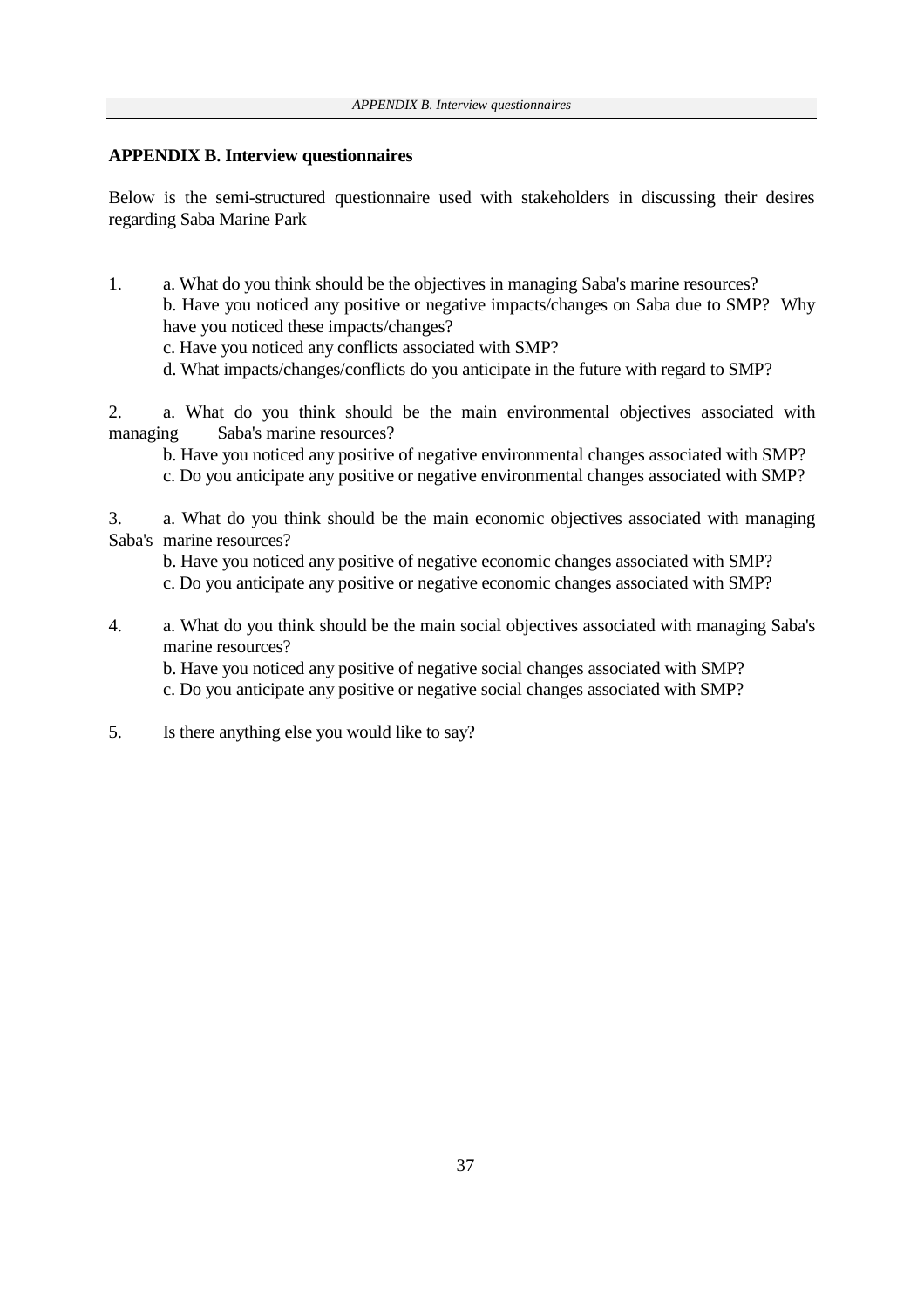Below is the semi-structured questionnaire used in a written survey with SCUBA divers. The aim was to determine their opinions given the current SMP and the possibility of a change in SMP management direction.

1. When was the first time you came to Saba?

2. Did you come primarily to dive at that time?

3. Did the existence of SMP influence that original decision to come?

4. Did you come for any other reasons? \_ Accompanying diver; \_ Quaint island charm; \_ Friendly people; Beautiful hikes/scenery above water; The peaceful atmosphere; Other.

5. How experienced a diver were you at that time? (approx. # dives)

6. How many times and when have you returned?

7. For what reasons do you/would you return? \_ Accompanying diver; \_ Uncrowded diving; Wonderful diving; Knowing SMP will protect the marine environment; Quaint island charm; Friendly people; Beautiful hikes/scenery above water; The peaceful atmosphere; Other.

8. What do you think the main objectives of SMP should be? (You may not feel that the SMP should have objectives in all of the areas listed)

Environmental objectives (marine and/or terrestrial environment)

Social objectives (with regard to Sabans or visitors)

Economic objectives (for the area or the Park itself or Saba in general)

Political objectives

9. Which of these objectives do you think are most important overall?

Environmental objectives (marine and/or terrestrial environment)

Social objectives (with regard to Sabans or visitors)

Economic objectives (for the area or the Park itself or Saba in general)

Political objectives

10. which objectives do you think the SMP could address more fully?

Environmental objectives (marine and/or terrestrial environment)

Social objectives (with regard to Sabans or visitors)

Economic objectives (for the area or the Park itself or Saba in general)

Political objectives

11. What do you think are the main environmental, social or economic issues facing Saba in general and SMP in particular?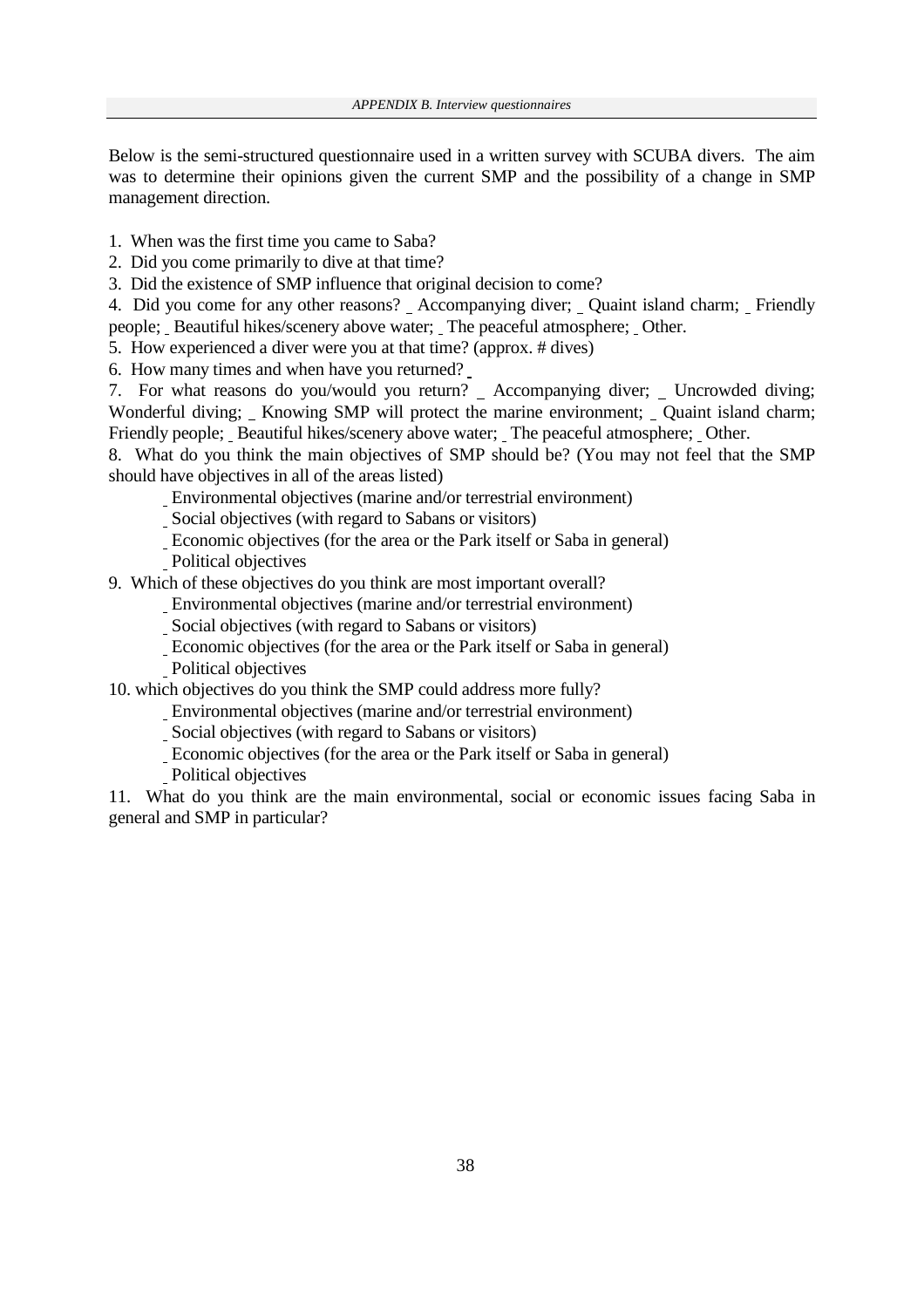## **APPENDIX C. Issues discussed by the people of Saba.**

This list provides an outline of topics which were brought up as important to the respondents in some way. The frequency that each issue was mentioned is given. These issues include objectives for Saba Marine Park which are being achieved or should be achieved; they also include suggestions as to how to achieve objectives, opinions, concerns and complaints. Note that some issues are not related to SMP but are included for completeness sake. A total of 48 Saban residents were interviewed and 33 school students wrote their opinions in response to the main questions outlined in Appendix B. The issues highlighted were mentioned at least once at a public meeting.

| <b>Environmental issues</b>                                                                  | Public         | <b>Students</b> |
|----------------------------------------------------------------------------------------------|----------------|-----------------|
| Maintenance of ecosystems (protect fish and corals; keep waters<br>clean; prevent pollution) | 43             | 28              |
| Carrying capacity                                                                            | 20             | $\overline{4}$  |
| Anchor damage has decreased                                                                  | 15             | 10              |
| Impact/diver has decreased via education                                                     | 11             |                 |
| Monitoring                                                                                   | 10             |                 |
| Patrolling/enforcement                                                                       | 13             |                 |
| Excluding fishers/less fishing now                                                           | 6/2            |                 |
| <b>Oil spills from Statia</b>                                                                | 8              |                 |
| Expanding size/authority SMP with regard to future development                               | $\overline{7}$ |                 |
| Fish abundance                                                                               | 5              | 10              |
| SMP came in before destroyed                                                                 | 5              |                 |
| <b>Prevent pollution from foreign vessels</b>                                                | $\overline{4}$ |                 |
| Sabans don't damage nature thus SMP protecting resources from<br>visitors                    | $\overline{4}$ |                 |
| Excluding foreign fishing/diving boats                                                       | 4              |                 |
| Maintain the dive sites                                                                      | $\overline{4}$ |                 |
| Fish abundance decreased/size increased                                                      | $\overline{4}$ |                 |
| Influencing the type of use                                                                  | 3              |                 |
| Location of garbage dump                                                                     | $\overline{2}$ |                 |
| Increased coral damage associated with more divers                                           | 2              |                 |
| Protecting turtles, conch, coral                                                             | $\overline{2}$ |                 |
| Water quality                                                                                | 1              |                 |
| Terrestrial runoff in general is a problem                                                   | 1              |                 |
| No environmental impact of SMP                                                               | 1              |                 |
| Moorings need to be kept up better                                                           | 1              |                 |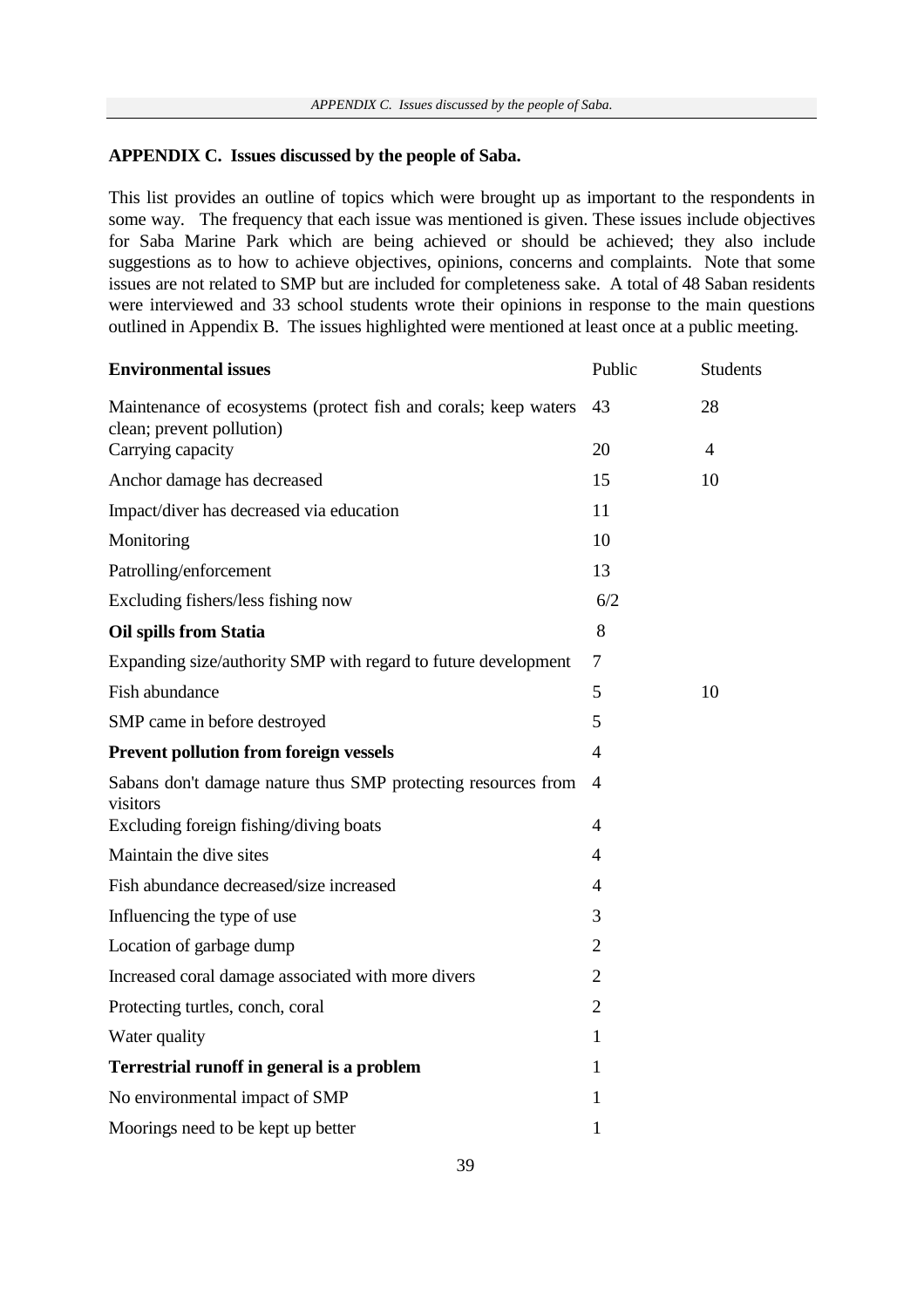| APPENDIX C. Issues discussed by the people of Saba. |  |
|-----------------------------------------------------|--|
|-----------------------------------------------------|--|

| <b>Environmental issues</b>                                                                        | Public | <b>Students</b> |
|----------------------------------------------------------------------------------------------------|--------|-----------------|
| Provide example internationally of financially independent                                         | -1     |                 |
| marine park<br>Need to set up something with regard to cleaning boats                              | 1      |                 |
| Prevent removal of anything in SMP                                                                 | 1      |                 |
| More moorings for fishers and divers                                                               | 1      |                 |
|                                                                                                    |        |                 |
| <b>Social issues</b>                                                                               | Public | <b>Students</b> |
| <b>Education of local children</b>                                                                 | 24     | 14              |
| <b>Communication/interactions with community</b>                                                   | 27     | 10              |
| SMP attracts desirable type of visitor                                                             | 21     |                 |
| Minor conflict between SMP/users: dive operators; fishers                                          | 16     | 13              |
| More support for SMP now especially from fishers (also as<br>economic benefits become apparent)    | 16     |                 |
| Better appreciation/understanding of marine resources via<br>education                             | 14     | 5               |
| No conflict with fishers and SMP NOW                                                               | 13     |                 |
| No social impact SMP (Saban culture not being lost; no conflicts<br>between SMP and Saban culture) | 12     |                 |
| Minor conflicts exist between users: recreational fishers and                                      | 10     |                 |
| divers; yachties and divers<br>Local access to resources                                           | 9      |                 |
| Sabans not interested/don't know about SMP                                                         | 9      |                 |
| More visitors leads to more foreign investors or foreign workers                                   | 6      |                 |
| which leads to more social impact                                                                  |        |                 |
| Dive operators co-operate with SMP                                                                 | 6      | 3               |
| Perhaps illegal fishing (locals and/or foreigners)                                                 | 6      |                 |
| Limit visitation                                                                                   | 5      |                 |
| SMP helps to avoid social conflict by mediating                                                    | 4      |                 |
| SMP makes decisions WITH stakeholders                                                              | 4      |                 |
| Government, SMP, dive operators and tourist office should co-<br>operate                           | 3      |                 |
| Saban culture being lost                                                                           | 3      |                 |
| <b>Consider artificial reefs/float systems for fishers</b>                                         | 1      |                 |
| Allow spectrum of human uses                                                                       | 1      |                 |
| Approval of user pays                                                                              | 1      |                 |
| International identity associated with SMP gives pride                                             |        |                 |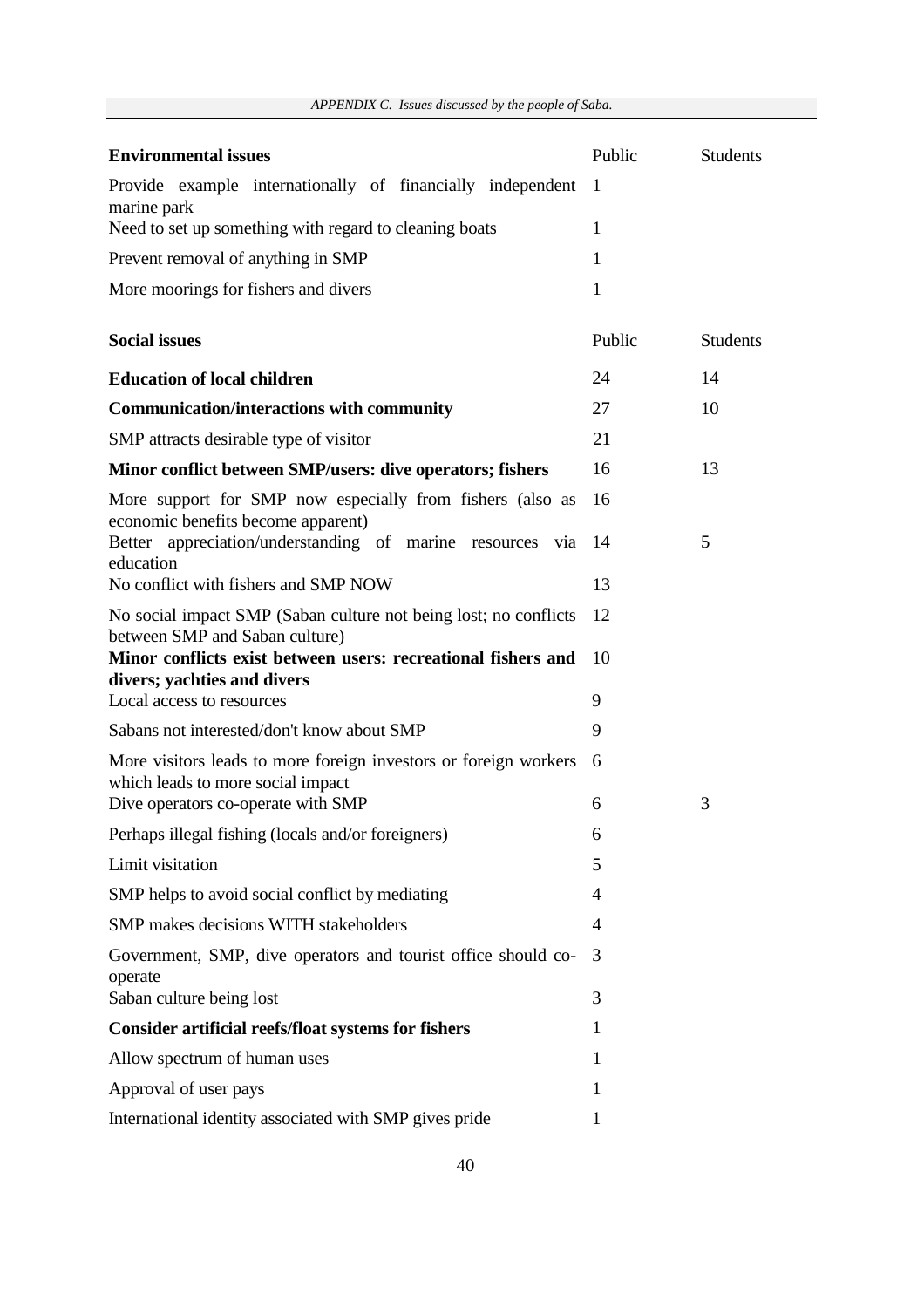|  | APPENDIX C. Issues discussed by the people of Saba. |  |
|--|-----------------------------------------------------|--|
|--|-----------------------------------------------------|--|

| <b>Social issues</b>                                                                                                                          | Public         | <b>Students</b> |
|-----------------------------------------------------------------------------------------------------------------------------------------------|----------------|-----------------|
| Due to SMP, Sabans have opportunity to broaden their outlook                                                                                  | 1              |                 |
| Fishers think more about fish resources and impacts                                                                                           | 1              |                 |
| Perhaps should increase area of SMP to protect turtles better                                                                                 | 1              |                 |
| <b>Economic issues</b>                                                                                                                        | Public         | <b>Students</b> |
| Increased development on Saba is associated with diver tourists<br>and yachts which are associated with SMP<br>SMP is financially independent | 37<br>11       | 11              |
| People engaged in better paying jobs                                                                                                          | 9              |                 |
| More visitors leads to increased foreign investment and interest<br>thus pressure to develop                                                  | 5              |                 |
| Standard of living has increased                                                                                                              | $\overline{4}$ |                 |
| Want more yachts coming in                                                                                                                    | $\overline{2}$ |                 |
| Little benefit of live aboard dive boats or yachts                                                                                            | 1              |                 |
| Other options for commercial use of SMP                                                                                                       | 1              |                 |
| Objective of SMP is to attract tourists                                                                                                       | 1              |                 |
| Cost of living increased                                                                                                                      | 1              |                 |
| SMP must be accountable for funds received                                                                                                    | 1              |                 |
| SMP should generate more money                                                                                                                | 1              |                 |
| Need to establish eco-tourism niche                                                                                                           | 1              |                 |
| Greater reliance on imports now                                                                                                               | 1              |                 |
| Need to maintain options for future use                                                                                                       | 1              |                 |
| Chamber is part of SMP's influence in attracting divers                                                                                       | 1              |                 |
| <b>Political issues</b>                                                                                                                       | Public         | <b>Students</b> |
| Want SMP to provide advice to government regarding adjacent<br>terrestrial developments                                                       | 14             |                 |
| Need government communication re: SMP                                                                                                         | 4              |                 |
| Need to remain politically neutral                                                                                                            | T              |                 |
| SMP enforcing politically approved laws                                                                                                       | 1              |                 |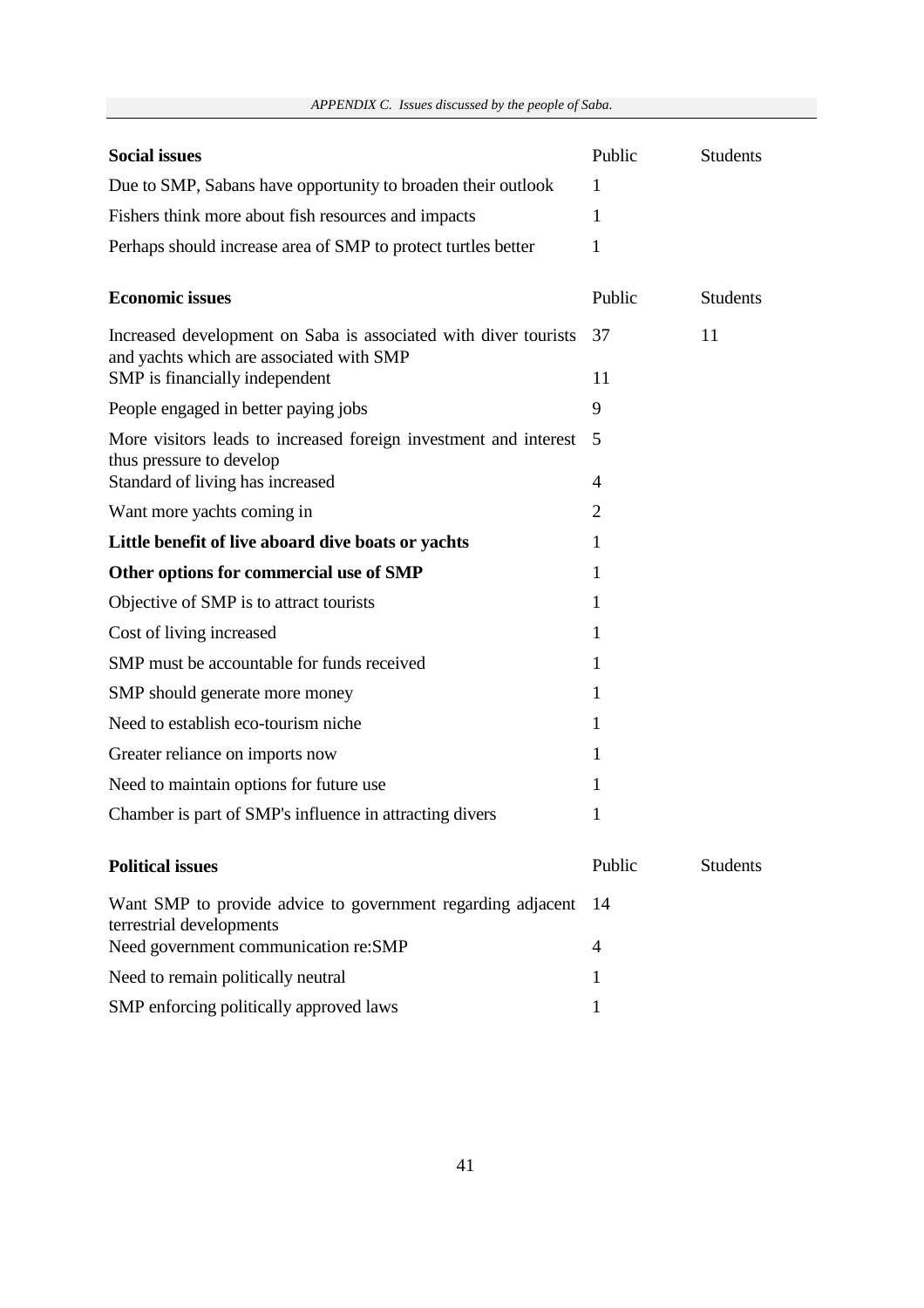*APPENDIX C. Issues discussed by the people of Saba.* 

| Other (including non-SMP issues)                                                             | Public         | <b>Students</b> |
|----------------------------------------------------------------------------------------------|----------------|-----------------|
| Want better distribution of economic benefits and jobs                                       | 13             |                 |
| Need terrestrial version of SMP                                                              | 9              |                 |
| Economic benefits are shared                                                                 | 6              |                 |
| "Unspoiled" aura of Saba an attraction too                                                   | 3              |                 |
| Limit economic growth                                                                        | 3              |                 |
| Personnel in SMP a problem                                                                   | $\overline{2}$ |                 |
| Caribbean Explorer is bad advertising                                                        | $\overline{2}$ |                 |
| SMP should plan ahead                                                                        | 1              |                 |
| Give Sabans preference in development efforts                                                | 1              |                 |
| Give locals jobs in SMP                                                                      | 1              |                 |
| Offers opportunities for scientific research                                                 | 1              |                 |
| Loyal clientele of visitors                                                                  | $\mathbf{1}$   |                 |
| Goats                                                                                        | 1              |                 |
| More local handicrafts should be made                                                        | $\mathbf{1}$   |                 |
| Terrestrially Saba is less clean than before                                                 | 1              |                 |
| Government thinks 50,000 tourists/yr good                                                    | 1              |                 |
| For SMP to do better job need more people                                                    | 1              |                 |
| SMP not assisted with Saba Bank                                                              | 1              |                 |
| SMP just interested in the money                                                             | 1              |                 |
| Used to make jewelry from black coral                                                        | 1              |                 |
| Not enough young people willing and able to get into tourist trade                           | $\mathbf{1}$   |                 |
| Sometimes the community voices its opinion and the government<br>doesn't listen - same here? | $\mathbf{1}$   |                 |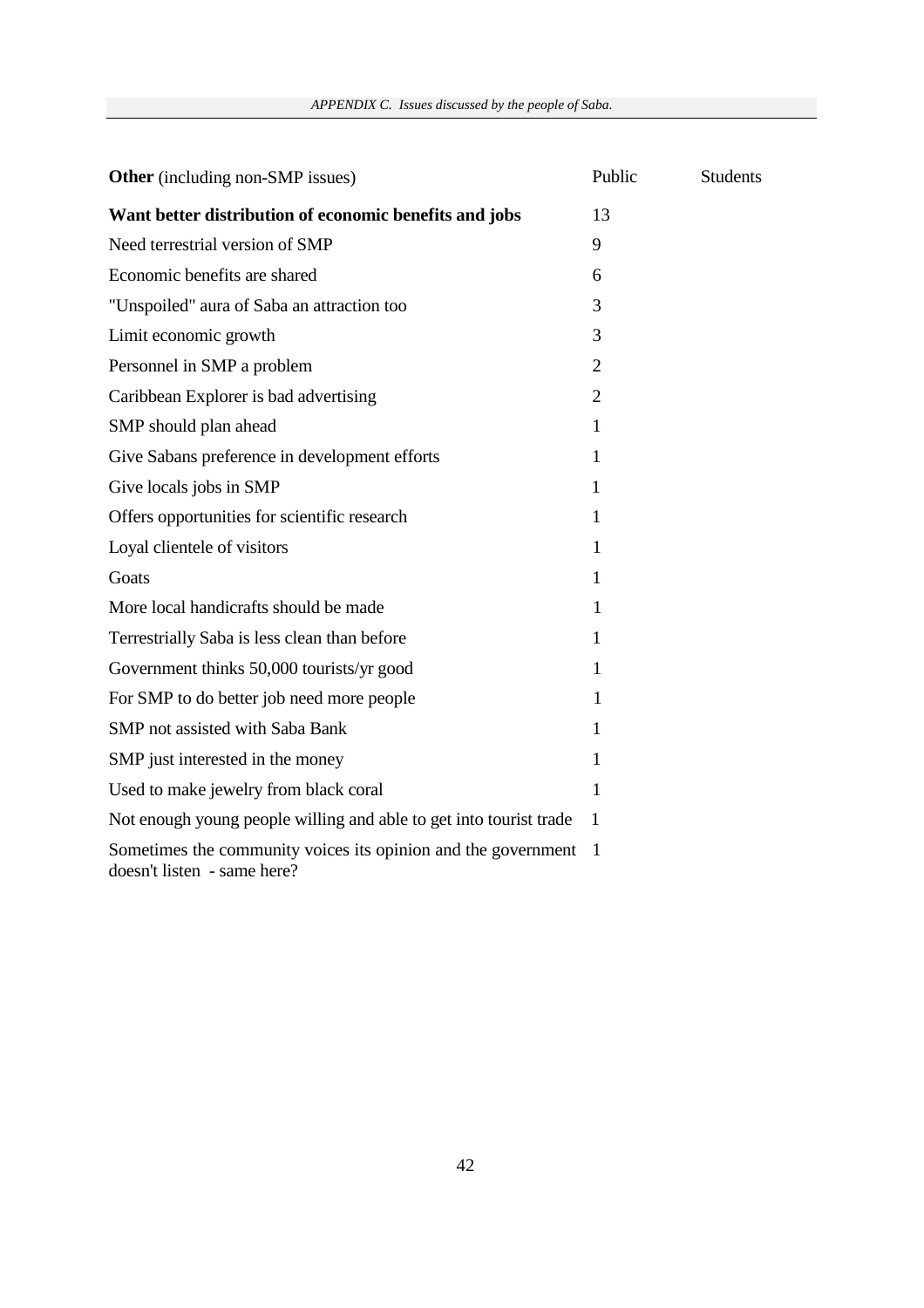#### **APPENDIX D. Attributes chosen for measuring achievement of objectives**

Attributes are described here which can be used to measure degree of achievement of desired SMP objectives. The attribute need not be perfectly measurable but may only be an index or estimated measure. Normalization refers to scaling the attributes to a 0 to 1.0 scale where 0 is undesirable and 1.0 is desirable.

#### **OBJECTIVE**: Minimize reef damage.

ATTRIBUTE: Physically damaged coral.

% of colonies recorded which are broken or abraded. Use the average damage at all heavily dived areas. "Heavily dived" is define as per Hawkins et al 1993.

NORMALIZE:  $0 =$  too much damage (to be assessed by SMP and SCF as changes are monitored);  $1.0 = 2.4\%$  of colonies which was recorded in the "low use" areas of Saba. Presently, 2.8% colonies are damaged which is close enough to desired level. For reference, in Egypt in heavily dived areas 9.3% colonies are damaged and Hawkins et al (1993) considers this at or above carrying capacity. Using that reference the coral damage could be considered to be at 0.95 of the desirable level.

# **OBJECTIVE:** Maximize fish stocks.

ATTRIBUTE: Increases in biomass of five fish families over time. (from Polunin and Roberts 1993, Roberts in press). Problems measuring this objective may arise when biomass of fish stocks stabilize.

NORMALIZE: If all fish families increase in biomass = desirable (ideal) situation; if all five families decrease in biomass = undesirable situation; middle = no change. Presently 3 groups increased in biomass which sets the level at 0.8.

#### **OBJECTIVE**: Maximize water quality.

ATTRIBUTE: 4 types pollution: oil; nutrient enrichment; human induced sedimentation; garbage (excluding oil, nutrients, sediments etc.). Estimates by SMP and SCF as to the amount of pollution attributable to each type.

NORMALIZE: Each type of pollution gets a score out of  $1/4$ .  $0 =$  undesirable condition;  $0.125 = a$ problem but still O.K.; 0.25 = almost no pollution, desirable situation. Measured values can be applied to these verbal assessments as data become available. Presently oil=0.125; nutrient enrichment=0.25; sediment=0; garbage=0.125 thus TOTAL=0.5.

**OBJECTIVE**: Contribute positively to the income of the Saban community.

ATTRIBUTE: Amount of spending by divers (who come here in part due to one or more of the following reasons: protection of environment, pristine environment, abundance and variety of fish, variety of size of fish, low damage etc. = all influenced by existence of SMP)(White and Fernandes, unpublished data).

NORMALIZE: Undesirable is less than current level; desirable is current level and everything above. Currently spending is at roughly greater than US\$1.5 million.

**OBJECTIVE**: Increase children's understanding of marine environment and SMP. ATTRIBUTE: Number of lessons/year which include marine environment or SMP.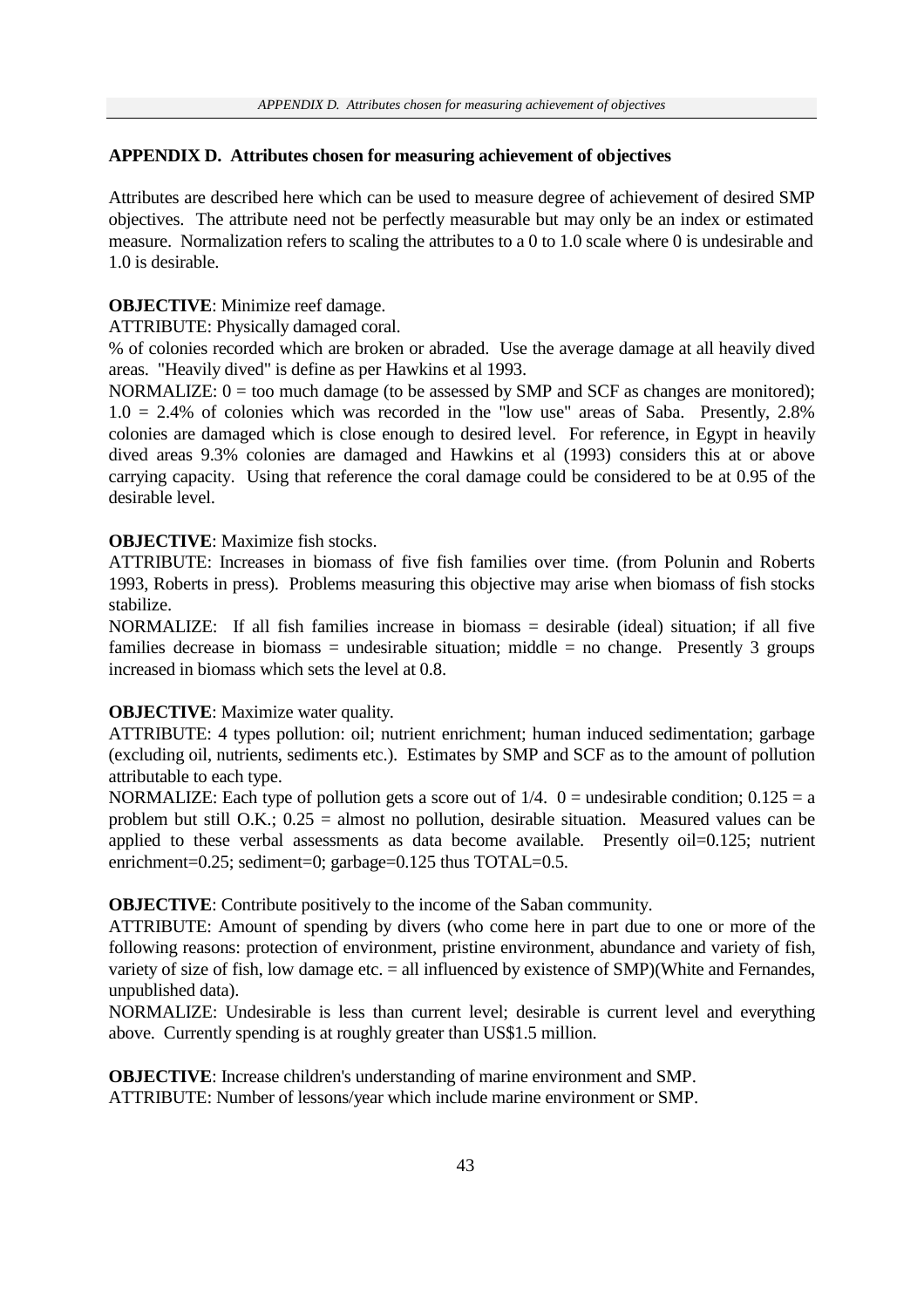NORMALIZE: Undesirable is zero; desirable is once/week; presently the high school students get 3-5 lessons per year; Grades 1-3 get 5-10 classes per year and Grades 4-6 get about 5 lessons on the marine environment per year. This averages at roughly 5 lessons of a desirable 40 per year. The present level is too low at 0.125.

**OBJECTIVE**: Increase public appreciation of marine environment and SMP.

ATTRIBUTE: Number of exposures/year (type of media does not matter).

NORMALIZE: Undesirable zero; desirable is 12/year; currently at approximately 6 exposures/year. The present level is too low at 0.5 of desired level.

**OBJECTIVE**: Increase government awareness of marine environmental impacts and SMP.

ATTRIBUTE: Degree of satisfaction felt by SMP and SCF with regard to communication with government on decisions which could impact the marine environment.

NORMALIZE: Scale:  $1.0$  = extremely satisfied with amount of input; satisfied with amount input = 0.75; not particularly satisfied or dissatisfied with input  $= 0.5$ ; dissatisfied with amount of input  $=$ 0.25; extremely dissatisfied  $= 0$ . Present opinion is that SMP is between being satisfied and not particularly satisfied with amount of input  $= 0.625$ .

**OBJECTIVE**: Minimizing conflicts of access and interest between users.

ATTRIBUTE: Assessment of SMP manager regarding amount of conflict (based on complaints, warnings and information passed on informally).

NORMALIZE: A very low level of conflict is ideal = 1.0; some level of conflict which doesn't constitute a real problem  $= 0.75$ ; a level of conflict which is bordering on becoming a problem  $=0.5$ ; some conflicts which constitute a problem  $= 0.25$ ; a lot of problems with conflict  $= 0$ . Present level is about 0.75 according to annual report 1993 "...relatively few law enforcement problems" and "a number of complaints....".

**OBJECTIVE**: Global education about marine biology and management with SMP as a model.

ATTRIBUTE: Assessment by SMP and SCF about degree of satisfaction with two components: degree of hands on education and exposure as example in books for education.

NORMALIZE: For each component contribute 0.5 to total: 0=no input to global education;  $0.125 =$ not satisfactory input to global education;  $0.25 = 0.$ k.;  $0.375 =$  pretty good level of input but can be improved;  $0.5$  = ideal amount of input. For hands on presently not satisfied; for exposure in texts pretty good thus  $\text{TOTAL} = 0.5$ .

**OBJECTIVE:** Global scientific research about marine biology and management with SMP as a model.

ATTRIBUTE: Assessment by SMP and SCF about how satisfactory the current level of research is. NORMALIZE: As with "global education" but only one component. Presently at pretty good = 0.75.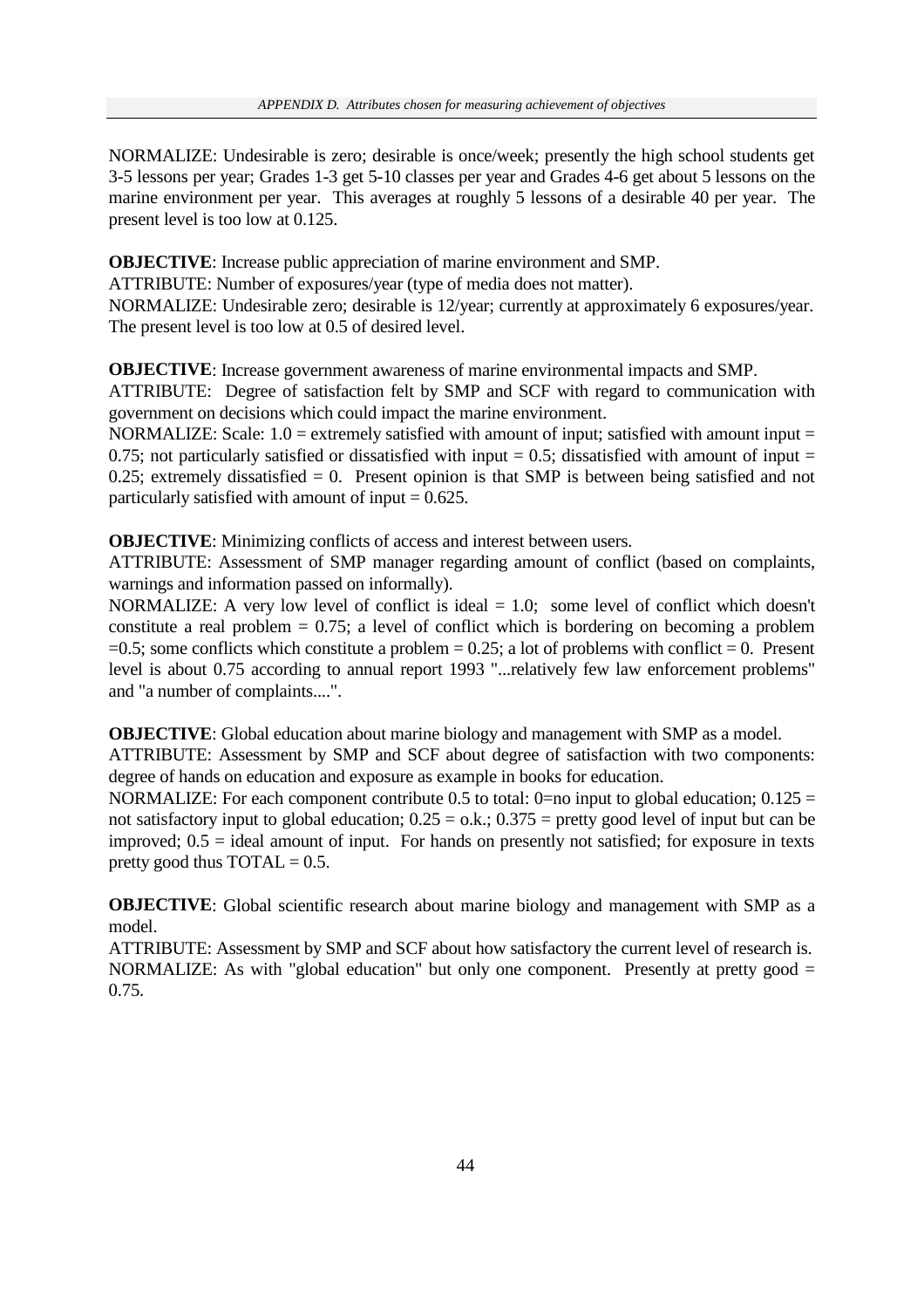## **APPENDIX E. Priorities for identified objectives as expressed by Saba Conservation Foundation and SMP.**

Figure 5. Community derived objectives hierarchy for Saba Marine Park (SMP) prioritized according to the preferences of the chair of the Saba Conservation Foundation (SCF). Numbers in parentheses representing weightings given to each objective which reflect the chairperson's opinion as to their relative importance to achieving the higher level objectives. Under each lowest level objective are the different management alternatives defined in Step 7. How well each alternative can achieve each objective will provide the basis for the evaluations in Step 9. Legend is as in Figure 2 and on next page.

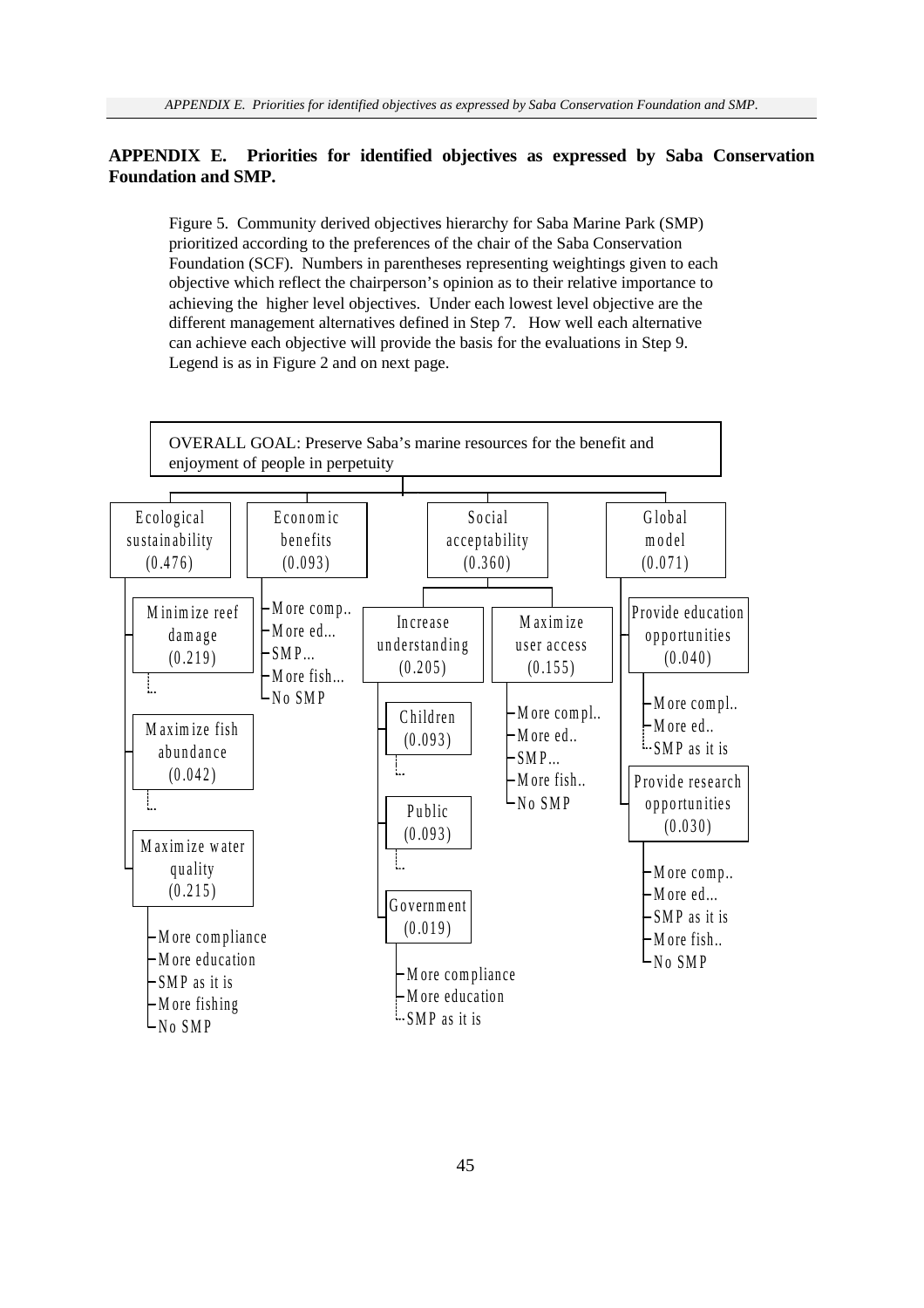Figure 6. Community derived objectives hierarchy for Saba Marine Park (SMP) prioritized according to the preferences of the manager of the Saba Marine Park (SMP). Numbers in parentheses representing weightings given to each objective which reflect the manager's opinion as to their relative importance to achieving the higher level objectives. Under each lowest level objective are the different management alternatives defined in Step 7. How well each alternative can achieve each objective will provide the basis for the evaluations in Step 9. Legend is as in Figure 2 and on next page.

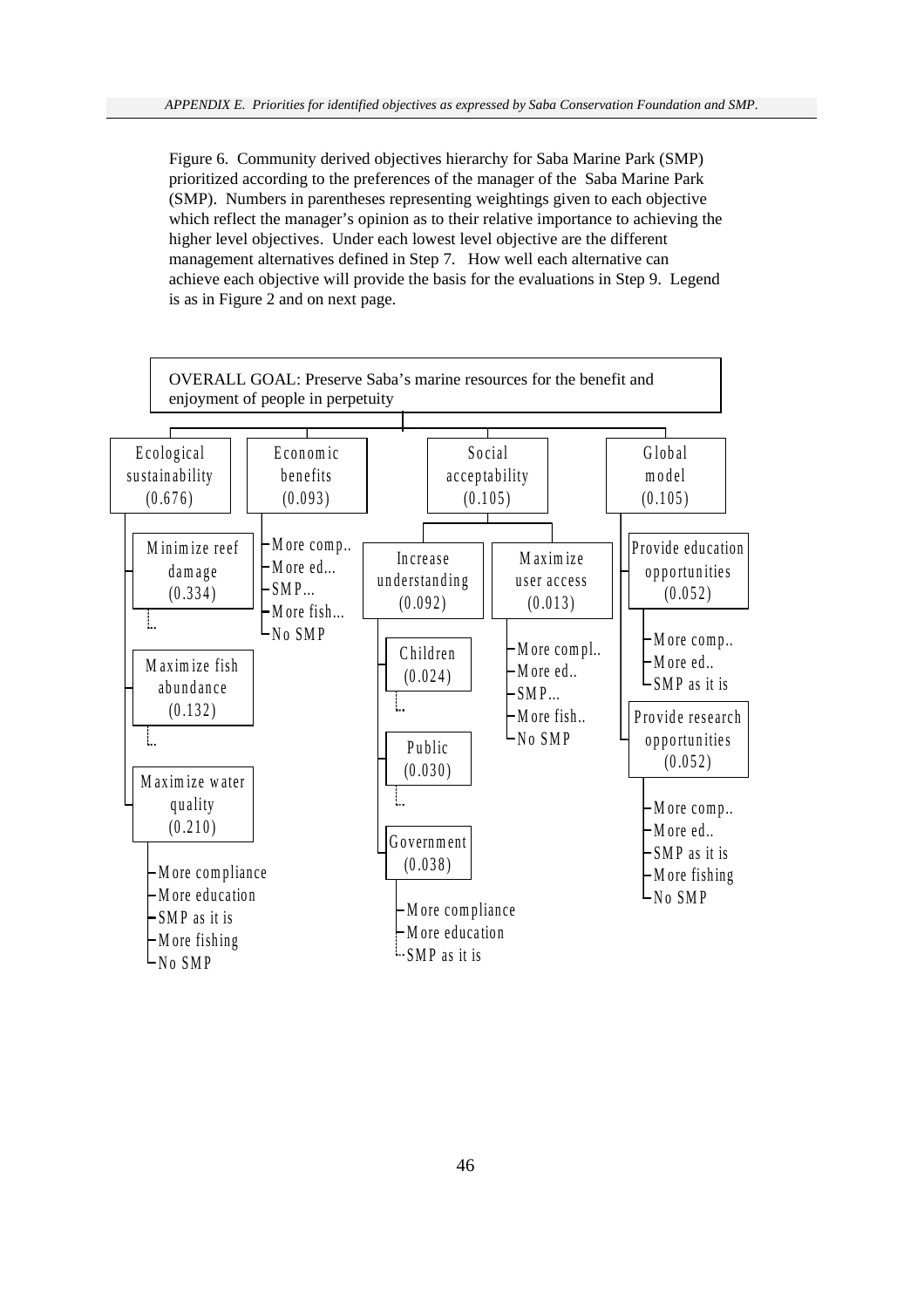Legend to Appendix E.

**Abbreviated name of alternative management directions**: explanation of management alternative

**No Saba Marine Park (SMP)**: SMP ceases to exist

**More fishing**: the "No fishing" zone is eliminated from SMP which remains otherwise as it currently is

**SMP as it is**: SMP as it presently functions with no changes

More compliance: SMP as it presently functions with increased enforcement to encourage compliance and increased authority to prevent damage and overuse.

**More education**: SMP as it presently functions with increased education, communication and interaction with all components of the Saban community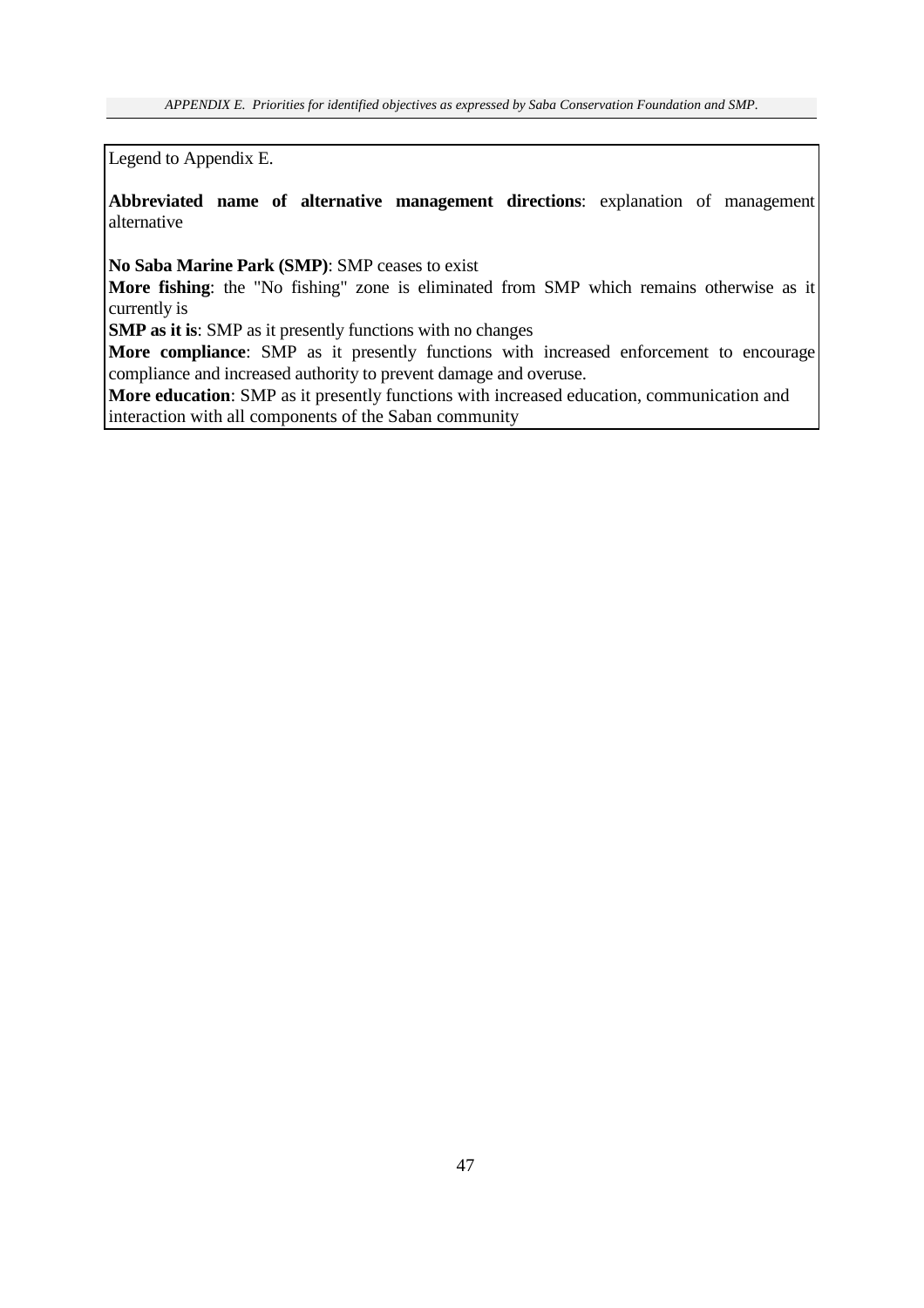## **APPENDIX F. Alternative future management directions for SMP.**

Management alternatives evaluated in this analysis.

#### 1. **SMP as currently is**

- 2. **No SMP**
- 3. **Open access**

An open access SMP refers to the elimination of no fishing zone.

4. **SMP as it is with more education** - meaning more communication, interaction, education and involvement with Saban community.

Below are specific actions which have been recommended.

Schools

- Communicate with educators as to how more marine education can be included in curriculum e.g. include marine environment topics or examples into established geography, english, dutch, science, social science lessons.
- Support school "field trips" to SMP. Perhaps build a glass box to enable viewing underwater from a boat.
- Initiate swimming/snorkeling lessons.
- Initiate/facilitate scuba diving as part of school sports or as extra-curricular activity (working together with dive shops).
- Inform educators/children of the types of jobs available in the marine environment (specifically Saba's marine environment) and education/training required for these.
- Require researchers with the SMP to make themselves available to the schools to teach a lesson/give a talk.
- Volunteer program for high school kids over the summer; involvement in water quality measures.

#### **Community**

- More interactions via various media: newspapers, radio, TV, intermittent one page newsletters, public meetings.
- Sponsor events to heighten awareness of marine environment and SMP e.g. drawing competition for children, special marine environment book week.
- Require researchers with SMP to write and send out press releases on their work (emphasizing the benefit to the Saban community).
- Sponsor activities with children that require parents' attendance/involvement e.g. swimming lessons, swim carnival, snorkeling lessons.
- Co-ordinate with fishers on putting in moorings for fishing in "All purpose" or "Multiple use" zones.
- Share information which could be of use to local businesses e.g. provide information on SMP to give to customers; provide information on trends and fluctuations in dive numbers; communicate on plans to establish carrying capacity in SMP.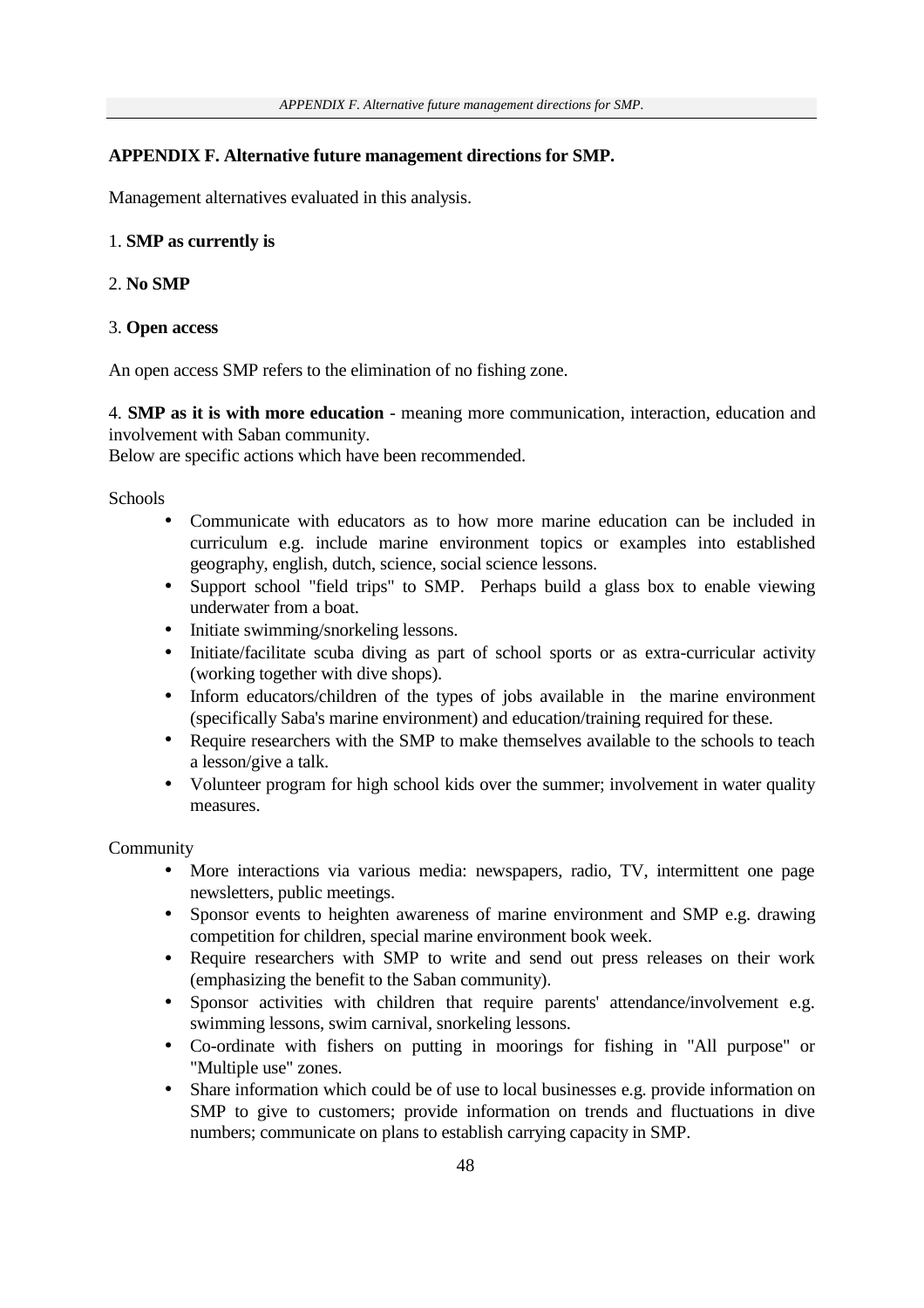- Invite Sabans to attend the Tuesday night slide show.
- Organize volunteer emergency oil spill recovery team.
- Let dive shops know that SMP appreciates their assistance.

Government

- Ensure positive information on SMP reaches government (e.g. international acclaim, improvements in the environment, economic benefits of SMP).
- Continue to advise government on environmental impacts of development proposals.
- Communicate with government on carrying capacity for SMP with regard to government planning (Also with regard to possible desire on their part to institute a social carrying capacity).
- Advocate integrated long term planning for Saba's development (discuss eco-tourism market niche and requirements of attendant types of tourists).

Introduce a diver operators training program aimed at teaching them to teach their divers about the marine environment.

# 5. **SMP as it is with more enforcement and authority**

This management alternative might include the following actions:

- Institute a diver carrying capacity in SMP.
- Patrol more often and irregularly, perhaps also at dawn/dusk and outside office hours.
- Be stricter with the rules e.g. give just one warning before fining offenders; inform locals that they will have no more warnings.
- Introduce rules or legislation regarding:
	- cleaning of boats in SMP.

requirement of environmental impact input from SMP re: coastal developments e.g. legally define coastal zone; e.g. legal arrangement where developers finance an Environmental Impact Statement through the SMP. The researcher conducting the EIS is selected by and responsible to the SMP (not the developer); e.g. institution of an environmental bond for protection against potential environmental damages (see Great Barrier Reef Marine Park Authority legislation).

preventing human induced silt/sediment flow into SMP.

- Re-emphasis/check whether SMP rules are being conveyed to divers.
- Gain law enforcement authority for SMP staff.
- Introduce financial incentives to deter catastrophes e.g. from Statius oil terminal.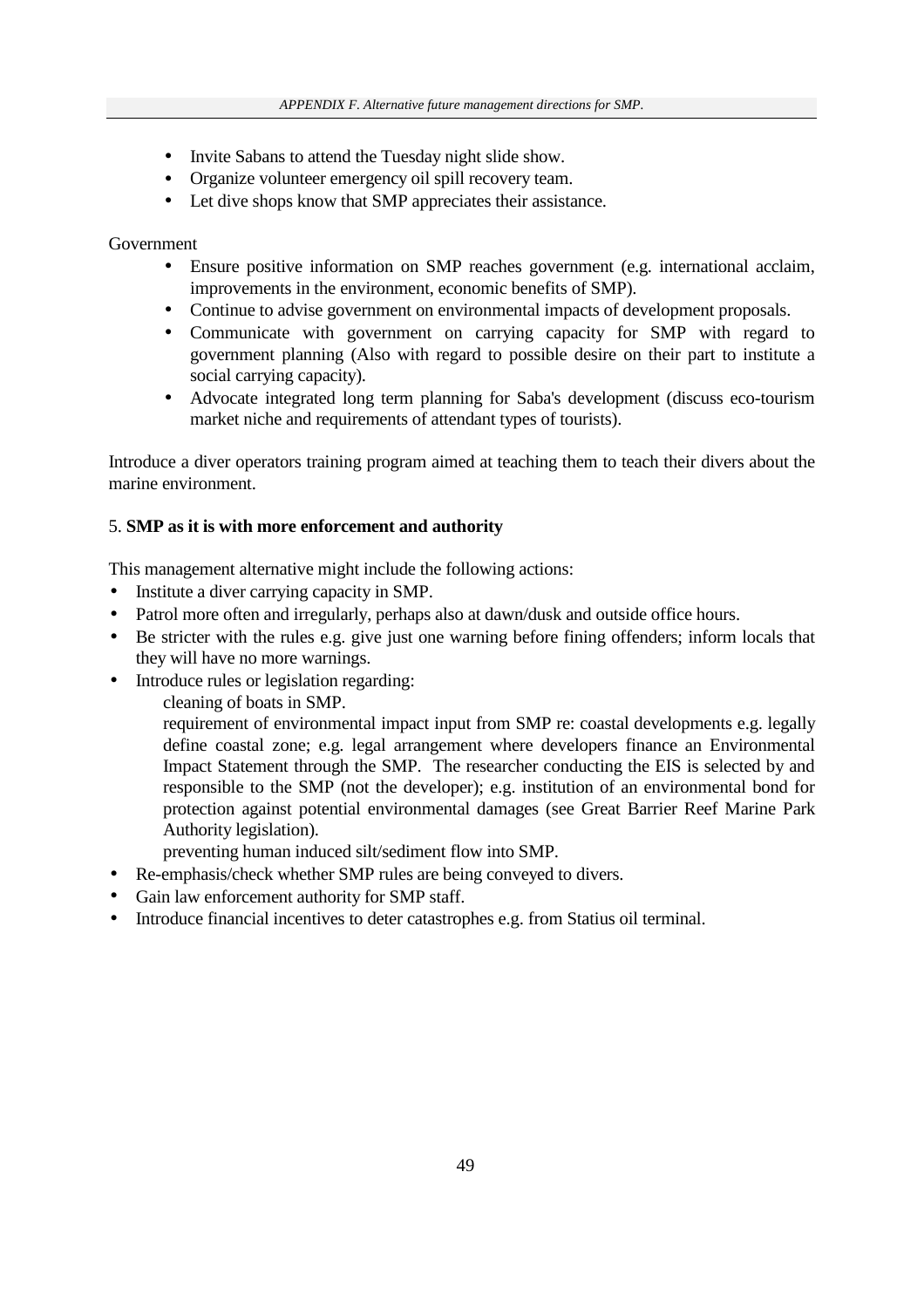#### **APPENDIX G. Stakeholders relative values for SMP management alternatives.**

In this appendix are the relative value of future Saba Marine Park management alternatives based on the degree of achievement of stakeholder prioritized, community defined objectives. Results presented are derived from the Analytic Hierarchy Process. Evaluation of management alternatives using stakeholder priorities which included a Maximum or Minimum value for top level SMP objectives (as given in Table 3) produced the most extreme results. The most extreme results are presented here. That is, if particular priorities led to the highest of lowest value for any management alternative then these results are presented. Relative distribution of lower level priorities of SMP objectives are as elicited from the manager of the SMP (m) or the chair of the SCF (c) (Appendix E).

Table 4.A. Relative preference of future management alternatives under a **status quo scenario**. The most extreme preferences of the decision makers are presented in the top portion of the table and those from other stakeholders in the lower portion. (m) indicates that the lower level of the objectives hierarchy was prioritized by the SMP manager and (c) the Saba Conservation Foundation chairperson. as in Appendix E.

| Stakeholder    | <b>Different Management Alternatives</b> |                    |                       |                 |        |
|----------------|------------------------------------------|--------------------|-----------------------|-----------------|--------|
| group          | More<br>education                        | More<br>compliance | Current<br><b>SMP</b> | More<br>fishing | No SMP |
| E.C. $1(m)$    | .368                                     | .331               | .171                  | .095            | .036   |
| E.C. 2(c)      | .448                                     | .293               | .156                  | .072            | .031   |
| SCF(c)         | .458                                     | .296               | .146                  | .070            | .029   |
| SMP(m)         | .342                                     | .399               | .154                  | .075            | .029   |
| Developer (m)  | .352                                     | .337               | .176                  | .099            | .037   |
| Dive shop (m)  | .345                                     | .399               | .153                  | .074            | .029   |
| Educator (m)   | .335                                     | .391               | .161                  | .081            | .031   |
| Politician (c) | .483                                     | .271               | .147                  | .069            | .030   |

\* See Appendix F for detailed description of management alternatives.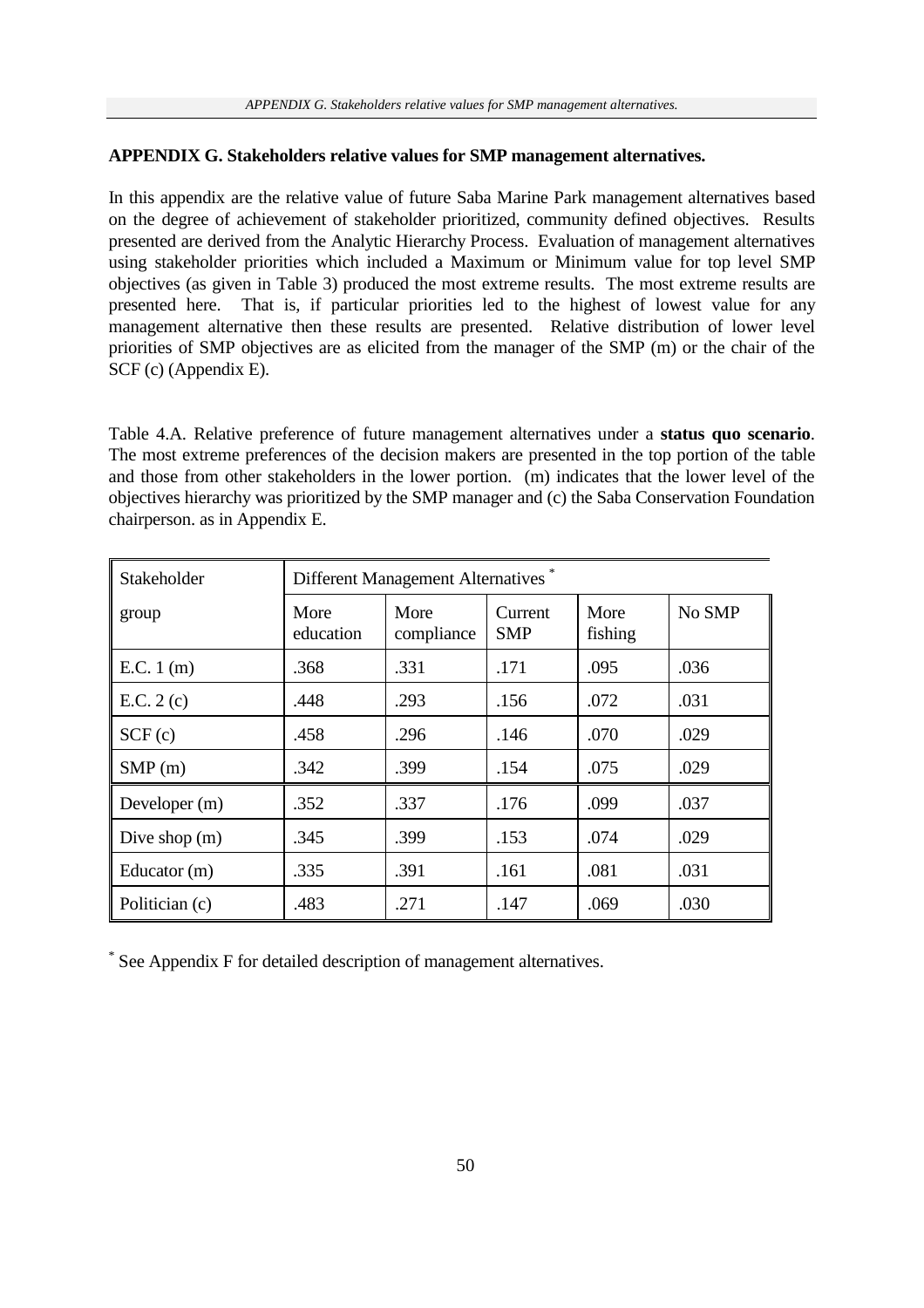| Stakeholder    | <b>Different Management Alternatives</b> |                    |                       |                 |        |
|----------------|------------------------------------------|--------------------|-----------------------|-----------------|--------|
| group          | More<br>education                        | More<br>compliance | Current<br><b>SMP</b> | More<br>fishing | No SMP |
| E.C. $1(m)$    | .316                                     | .390               | .164                  | .088            | .041   |
| E.C. 2(m)      | .371                                     | .362               | .149                  | .081            | .036   |
| E.C. $1(c)$    | .317                                     | .424               | .145                  | .075            | .039   |
| E.C. 2(c)      | .373                                     | .380               | .138                  | .073            | .035   |
| SCF(c)         | .373                                     | .384               | .135                  | .075            | .034   |
| SMP(m)         | .313                                     | .427               | .147                  | .078            | .034   |
| Developer (m)  | .290                                     | .408               | .168                  | .091            | .043   |
| Educator (c)   | .302                                     | .440               | .143                  | .079            | .037   |
| Politician (c) | .433                                     | .333               | .131                  | .070            | .033   |
| Politician (m) | .453                                     | .295               | .144                  | .075            | .033   |

Table 4.B. Relative preference of future management alternatives under a **serious oil spill scenario**. Otherwise the table is as described in Table 4.A.

Table 4.C. Relative preference of future management alternatives under a **scenario of a major increase in tourism**. Otherwise the table is as described in Table 4.A.

| Stakeholder     | <b>Different Management Alternatives</b> |                    |                       |                 |        |
|-----------------|------------------------------------------|--------------------|-----------------------|-----------------|--------|
| group           | More<br>education                        | More<br>compliance | Current<br><b>SMP</b> | More<br>fishing | No SMP |
| E.C.1(m)        | .391                                     | .362               | .144                  | .073            | .029   |
| E.C. 2(c)       | .459                                     | .312               | .133                  | .068            | .029   |
| SCF(c)          | .462                                     | .314               | .129                  | .067            | .028   |
| SMP(m)          | .350                                     | .421               | .139                  | .064            | .027   |
| Developer (c)   | .412                                     | .346               | .140                  | .071            | .031   |
| Developer (m)   | .377                                     | .373               | .146                  | .074            | .030   |
| Dive shop $(m)$ | .353                                     | .418               | .138                  | .064            | .027   |
| Educator $(c)$  | .419                                     | .346               | .134                  | .077            | .029   |
| Educator (m)    | .348                                     | .418               | .141                  | .066            | .028   |
| Politician (c)  | .494                                     | .286               | .128                  | .065            | .028   |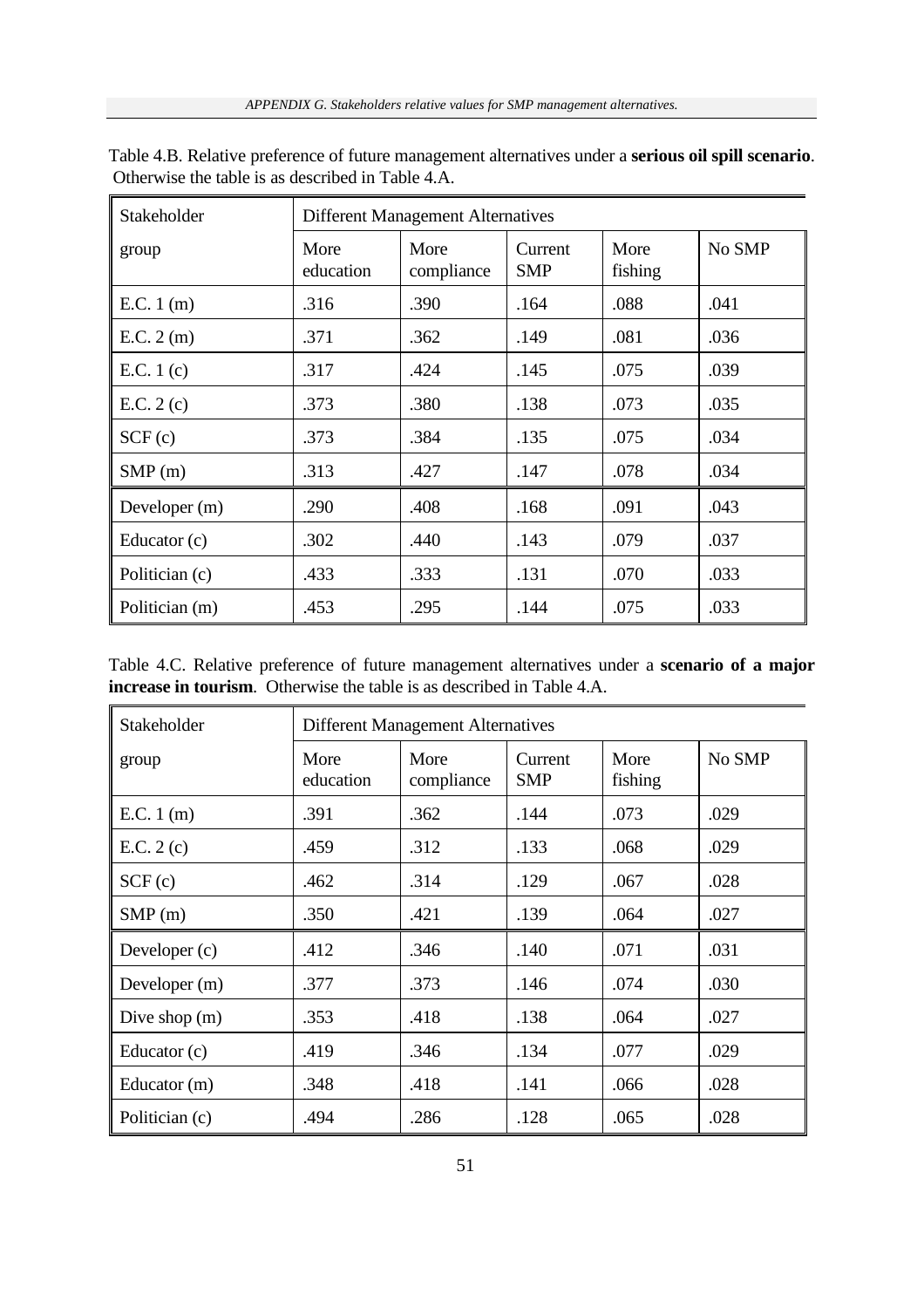| Stakeholder     | Different         | <b>Management Alternatives</b> |                       |                 |        |
|-----------------|-------------------|--------------------------------|-----------------------|-----------------|--------|
| group           | More<br>education | More<br>compliance             | Current<br><b>SMP</b> | More<br>fishing | No SMP |
| E.C.1(m)        | .349              | .413                           | .134                  | .072            | .032   |
| E.C. $1(c)$     | .405              | .337                           | .147                  | .077            | .035   |
| E.C. 2(m)       | .395              | .377                           | .131                  | .068            | .029   |
| E.C. 2(c)       | .447              | .319                           | .135                  | .070            | .030   |
| SCF(c)          | .451              | .327                           | .128                  | .067            | .027   |
| SMP(m)          | .333              | .446                           | .129                  | .065            | .027   |
| Developer (c)   | .394              | .342                           | .150                  | .078            | .036   |
| Dive shop $(m)$ | .335              | .445                           | .128                  | .064            | .027   |
| Educator (m)    | .323              | .450                           | .131                  | .067            | .029   |
| Politician (c)  | .482              | .289                           | .131                  | .068            | .029   |

Table 4.D. Relative preference of future management alternatives under a **scenario of a major coastal construction**. Otherwise the table is as described in Table 4.A.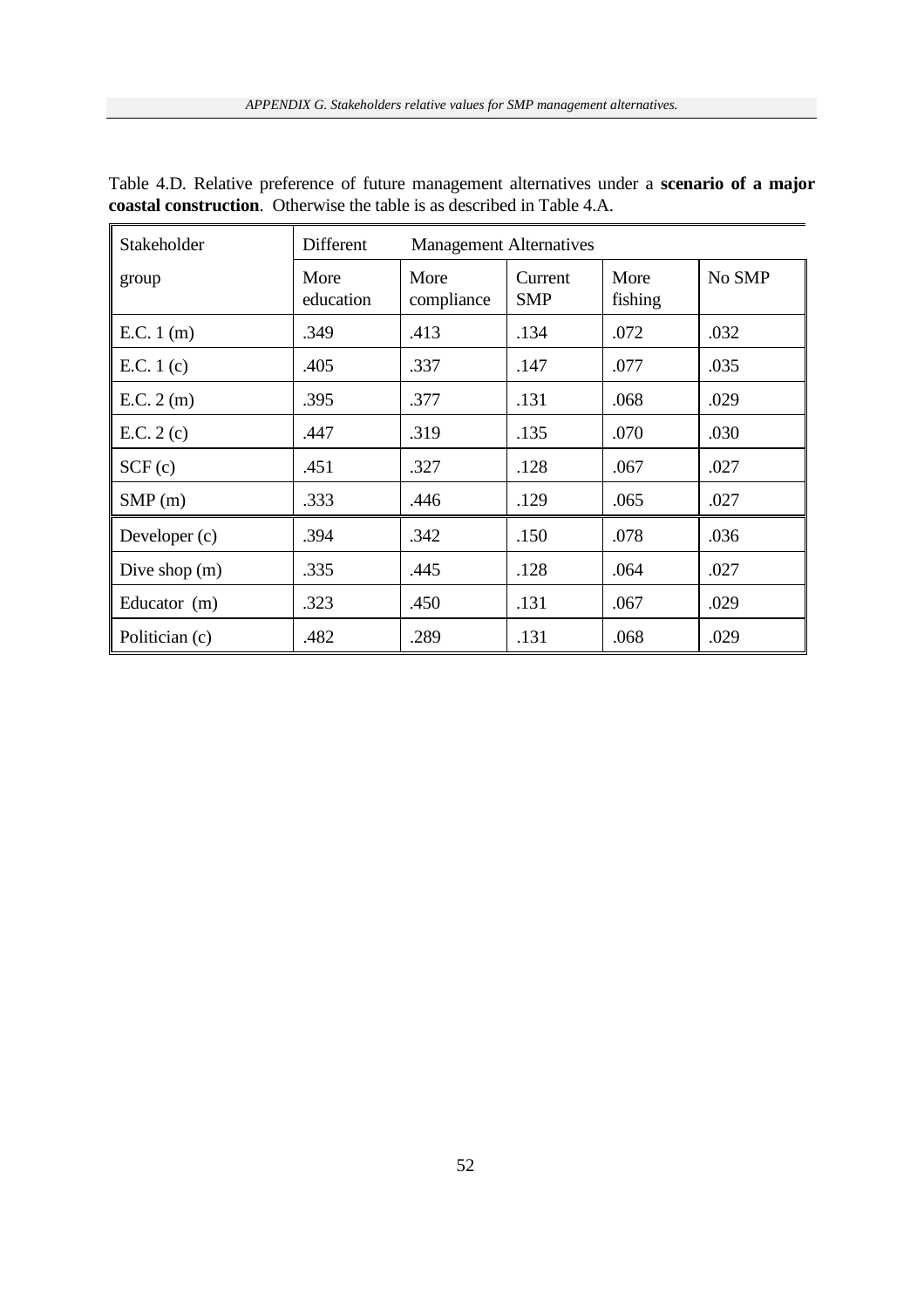# **APPENDIX H. Relative preferences for SMP management alternatives for each of the main objectives.**

In this appendix are relative preferences of Saba Marine Park future management alternatives when maximizing achievement of the main sub-objectives within the objectives hierarchy.

Table 5.A. Relative preference of management alternatives when trying to maximize **environmental quality and ecological sustainability**. Priorities of SMP objective hierarchy are as elicited from the manager of the SMP (m) or the chair of the SCF (c) (Appendix E).

| Scenarios                 | <b>Different Management Alternatives</b> |                    |                       |                 |        |
|---------------------------|------------------------------------------|--------------------|-----------------------|-----------------|--------|
|                           | More<br>education                        | More<br>compliance | Current<br><b>SMP</b> | More<br>fishing | No SMP |
| Status quo $(c)$          | .414                                     | .343               | .144                  | .072            | .027   |
| Status quo (m)            | .287                                     | .469               | .150                  | .067            | .027   |
| Oil spill $(c)$           | .266                                     | .474               | .141                  | .085            | .034   |
| $Oil$ spill $(m)$         | .272                                     | .478               | .144                  | .074            | .032   |
| Increase in tourism (c)   | .406                                     | .365               | .129                  | .072            | .028   |
| Increase in tourism (m)   | .293                                     | .485               | .137                  | .059            | .025   |
| Coastal construct'n (c)   | .394                                     | .395               | .122                  | .064            | .024   |
| Coastal construct'n $(m)$ | .283                                     | .504               | .127                  | .061            | .025   |

\* These are described in detail in Appendix F.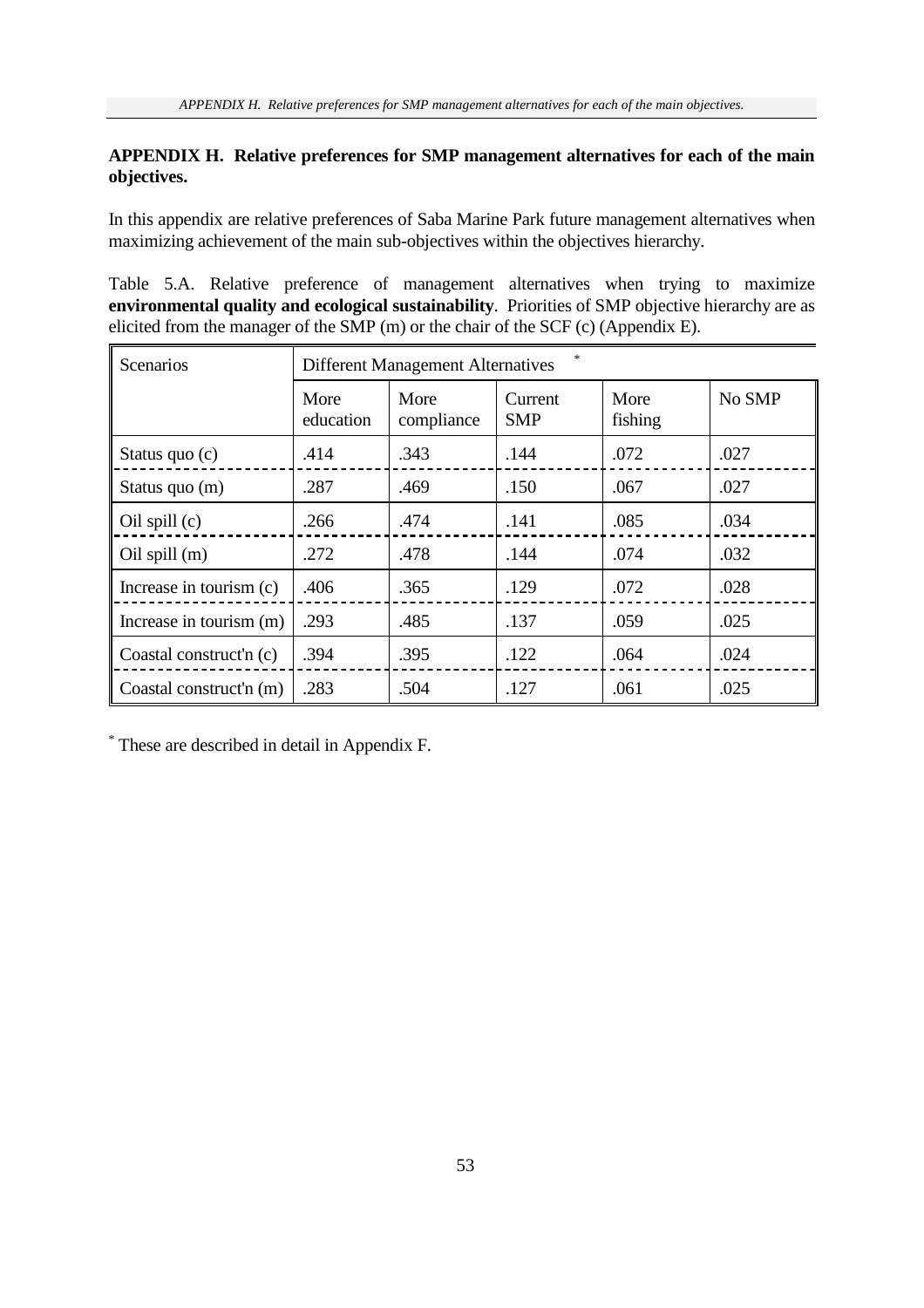| Scenarios                 | <b>Different Management Alternatives</b> |                    |                       |                 |        |
|---------------------------|------------------------------------------|--------------------|-----------------------|-----------------|--------|
|                           | More<br>education                        | More<br>compliance | Current<br><b>SMP</b> | More<br>fishing | No SMP |
| Status quo (c)            | .339                                     | .339               | .200                  | .082            | .040   |
| Status quo (m)            | .322                                     | .306               | .201                  | .126            | .045   |
| Oil spill $(c)$           | .247                                     | .473               | .157                  | .075            | .047   |
| Oil spill $(m)$           | .228                                     | .420               | .192                  | .106            | .054   |
| Increase in tourism (c)   | .371                                     | .371               | .151                  | .074            | .034   |
| Increase in tourism (m)   | .370                                     | .358               | .154                  | .085            | .032   |
| Coastal construct'n (c)   | .346                                     | .346               | .173                  | .091            | .045   |
| Coastal construct'n $(m)$ | .293                                     | .443               | .143                  | .083            | .038   |

Table 5.B. Relative preference of management alternatives when trying to maximize **economic benefits of SMP to community**. The rest of the Table is as detailed for Table 5.A.

Table 5.C. Relative preference of management alternatives when trying to maximize **social acceptability and understanding of SMP management**. The rest of the Table is as detailed for Table 5.A.

 $\mathbf{r}$ 

| Scenarios               | <b>Different Management Alternatives</b> |                    |                       |                 |        |
|-------------------------|------------------------------------------|--------------------|-----------------------|-----------------|--------|
|                         | More<br>education                        | More<br>compliance | Current<br><b>SMP</b> | More<br>fishing | No SMP |
| Status quo $(c)$        | .537                                     | .236               | .132                  | .065            | .029   |
| Status quo (m)          | .568                                     | .205               | .133                  | .067            | .027   |
| Oil spill $(c)$         | .522                                     | .262               | .121                  | .065            | .029   |
| $Oil$ spill $(m)$       | .568                                     | .205               | .133                  | .067            | .027   |
| Increase in tourism (c) | .548                                     | .244               | .121                  | .060            | .026   |
| Increase in tourism (m) | .566                                     | .208               | .131                  | .068            | .027   |
| Coastal construct'n (c) | .539                                     | .246               | .124                  | .065            | .027   |
| Coastal construct'n (m) | .550                                     | .235               | .123                  | .065            | .027   |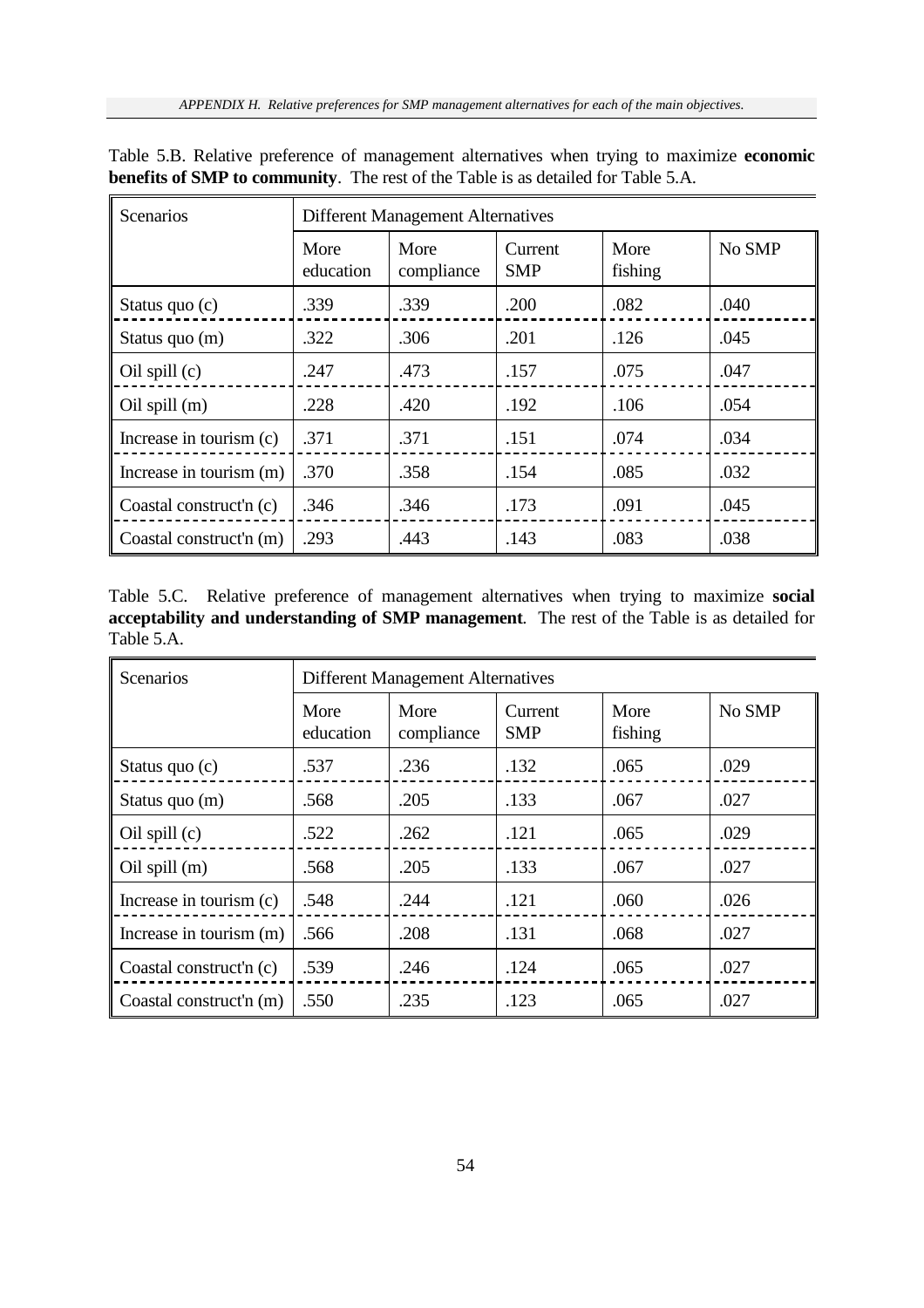Table 5.D. Relative preference of management alternatives when trying to maximize **the global opportunity for learning using the SMP as a model for research and education**. The rest of the Table is as detailed for Table 5.A.

| Scenarios               | <b>Different Management Alternatives</b> |                    |                       |                 |        |
|-------------------------|------------------------------------------|--------------------|-----------------------|-----------------|--------|
|                         | More<br>education                        | More<br>compliance | Current<br><b>SMP</b> | More<br>fishing | No SMP |
| Status quo $(c)$        | .503                                     | .234               | .163                  | .068            | .033   |
| Status quo (m)          | .498                                     | .246               | .154                  | .074            | .028   |
| Oil spill (c)           | .492                                     | .278               | .136                  | .062            | .033   |
| $Oil$ spill $(m)$       | .418                                     | .331               | .132                  | .083            | .035   |
| Increase in tourism (c) | .526                                     | .250               | .134                  | .063            | .027   |
| Increase in tourism (m) | .483                                     | .285               | .135                  | .065            | .032   |
| Coastal construct'n (c) | .521                                     | .262               | .125                  | .062            | .030   |
| Coastal construct'n (m) | .482                                     | .287               | .135                  | .068            | .028   |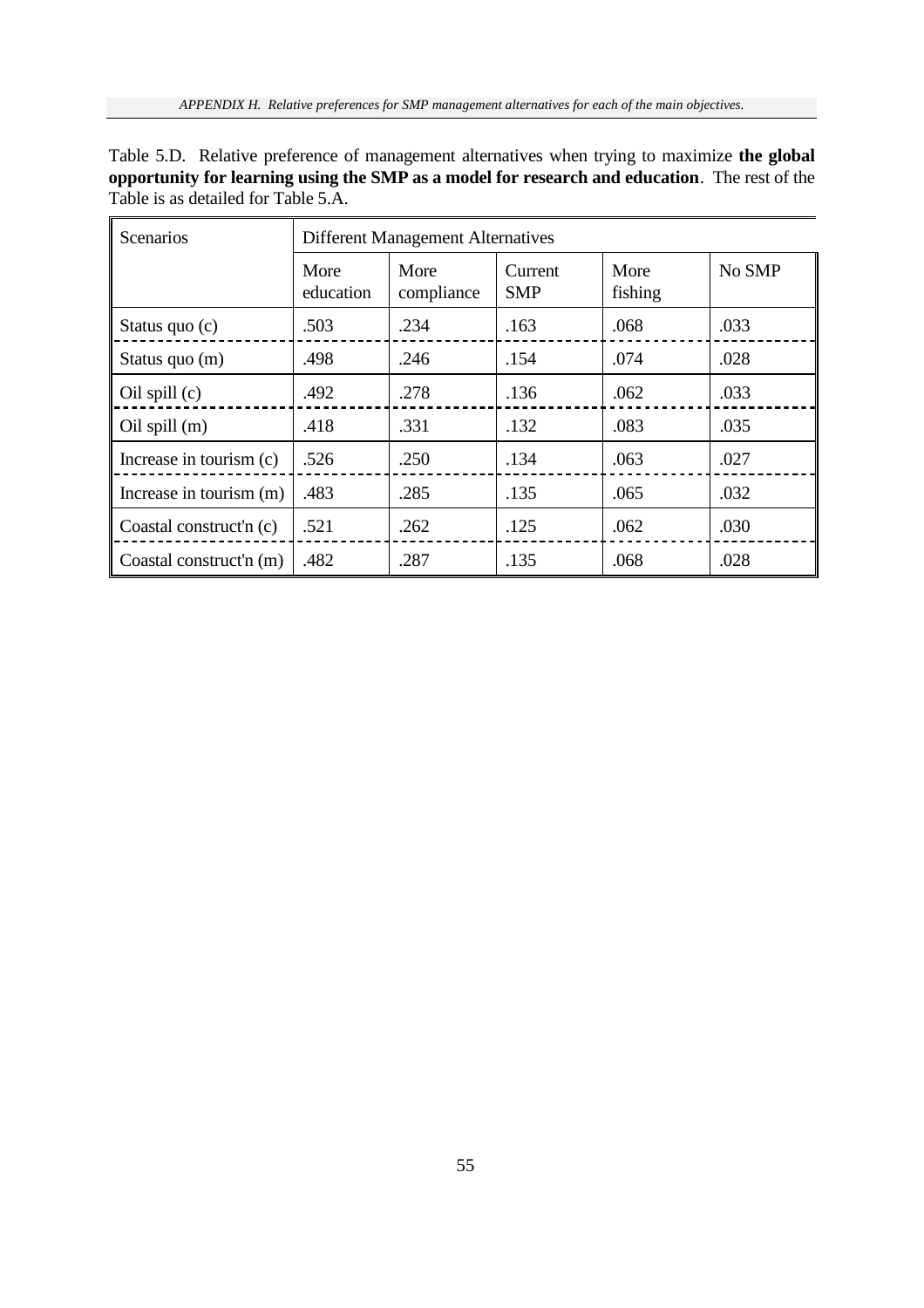#### **APPENDIX I. Effect on SMP objectives of hypothetical Council decisions.**

#### Introduction

Decision by the Executive and/or Island Councils of Saba are important and often far reaching. There is some possibility of repercussions of government decisions on the objectives the community has indicated are desirable in management of Saban marine resources. Such decisions are outside the control of the SMP however may impact the degree to which they can achieve their objectives. Possible impacts of government decisions on SMP objectives are briefly explored here.

## **Methods**

The analytical methods used were as outlined above and the objectives hierarchy generated for the SMP based on community opinions is adopted. The management alternatives are changed to accommodate decisions pertaining to the Councils rather than pertaining to the SMP. For the Saban government, future decisions they face which may impact Saba's marine resources include alternative levels of tourism and various coastal constructions (Table 6). Here, the author introduces different amounts and types of tourists and construction as hypothetical decision alternatives. These replace the "management alternatives" in the SMP objectives hierarchy (Figure 2). Increases in visitors are assumed to be accompanied by increasing demands on goods and services on Saba as well as increasing demands on infrastructure. Two analyses are conducted one considering tourism alternatives, one considering construction alternatives.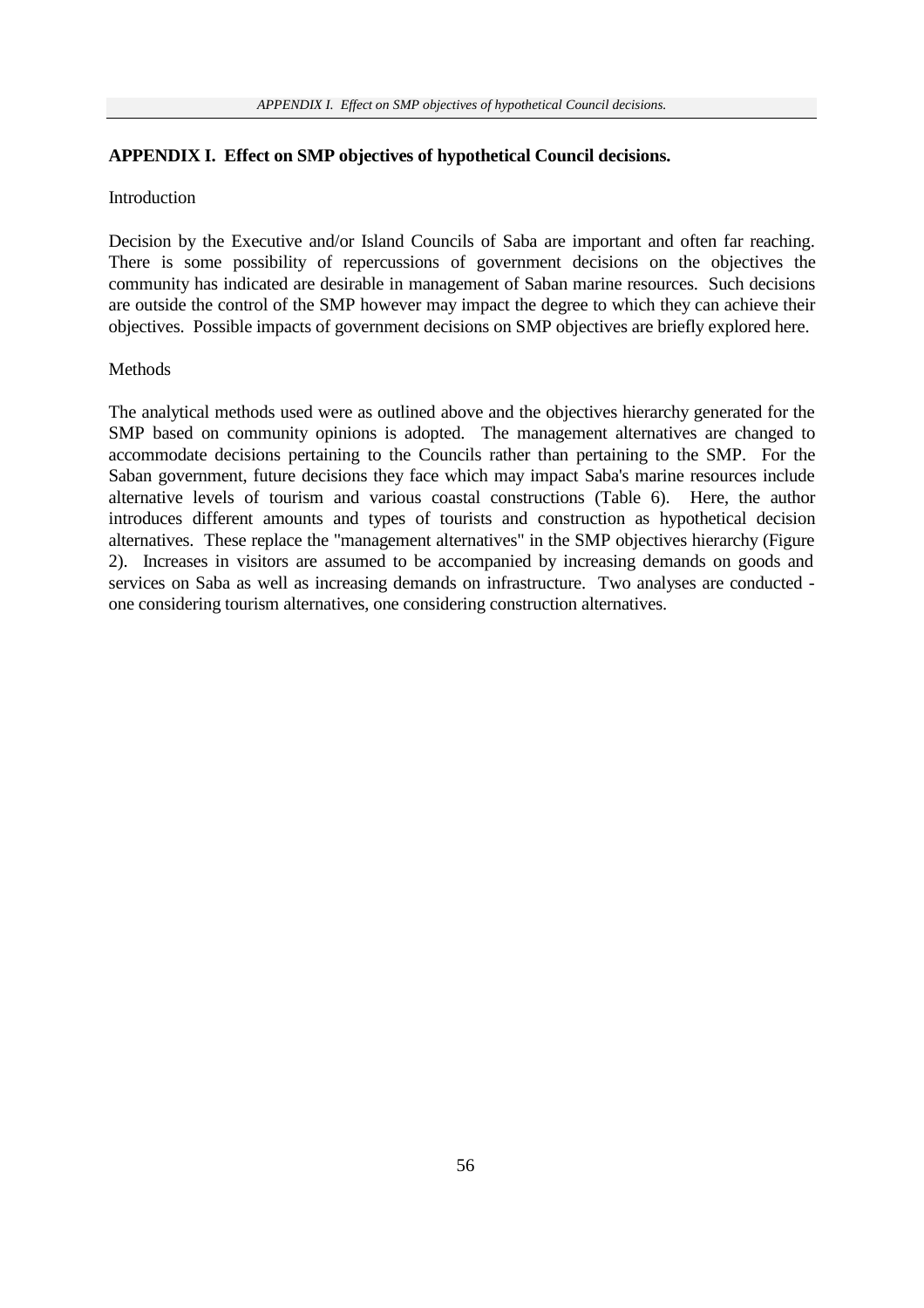| Tourism<br>alternatives            | Definition of tourism alternative                                                                                     |
|------------------------------------|-----------------------------------------------------------------------------------------------------------------------|
| Current                            | Tourism is maintained at current levels                                                                               |
| 10%                                | Tourism increase approximately at the present rate (leads to approx. 60)<br>000 tourists/yr in 10 years time)         |
| 20%                                | Increases in the present type of tourists is encouraged and expanded<br>(approx. 142000 tourists/yr in 10 years time) |
| $20\%$ mass                        | Increases in any type of tourists is encouraged and expanded                                                          |
| Construction<br>alternatives       | Definition of construction alternatives <sup>*</sup>                                                                  |
| No construction                    | No construction is permitted which has negative impacts on the marine<br>environment                                  |
| Harbour extension                  | Construction of a harbour extension is permitted and occurs                                                           |
| <b>Cattle Plantation</b><br>resort | The Cattle Plantation resort including marina and golf course is permitted<br>and occurs                              |

Table 6. Possible government decision alternatives considered.

\* An approved Environmental Impact Assessment is assumed

The hierarchy is prioritized at the top level according to the Executive Council (on average) and further prioritized as per the chair of the SCF and manager of the SMP. The alternatives are weighed relative to each other by the author. A time lapse of 10 years is assumed.

## Results

Indications are that increases in tourism will, after 10 years, have negative impacts on the overall goal of the Saba Marine Park. Part of the impacts are likely to be positive (e.g. economic benefits accruing to the community) but these would be outweighed by negative social and ecological consequences for SMP objectives (Table 7).

In ecological terms no construction is, predictably, preferred to any construction. However, results indicate that a harbour extension may be more desirable overall when considering social and economic objectives associated with SMP.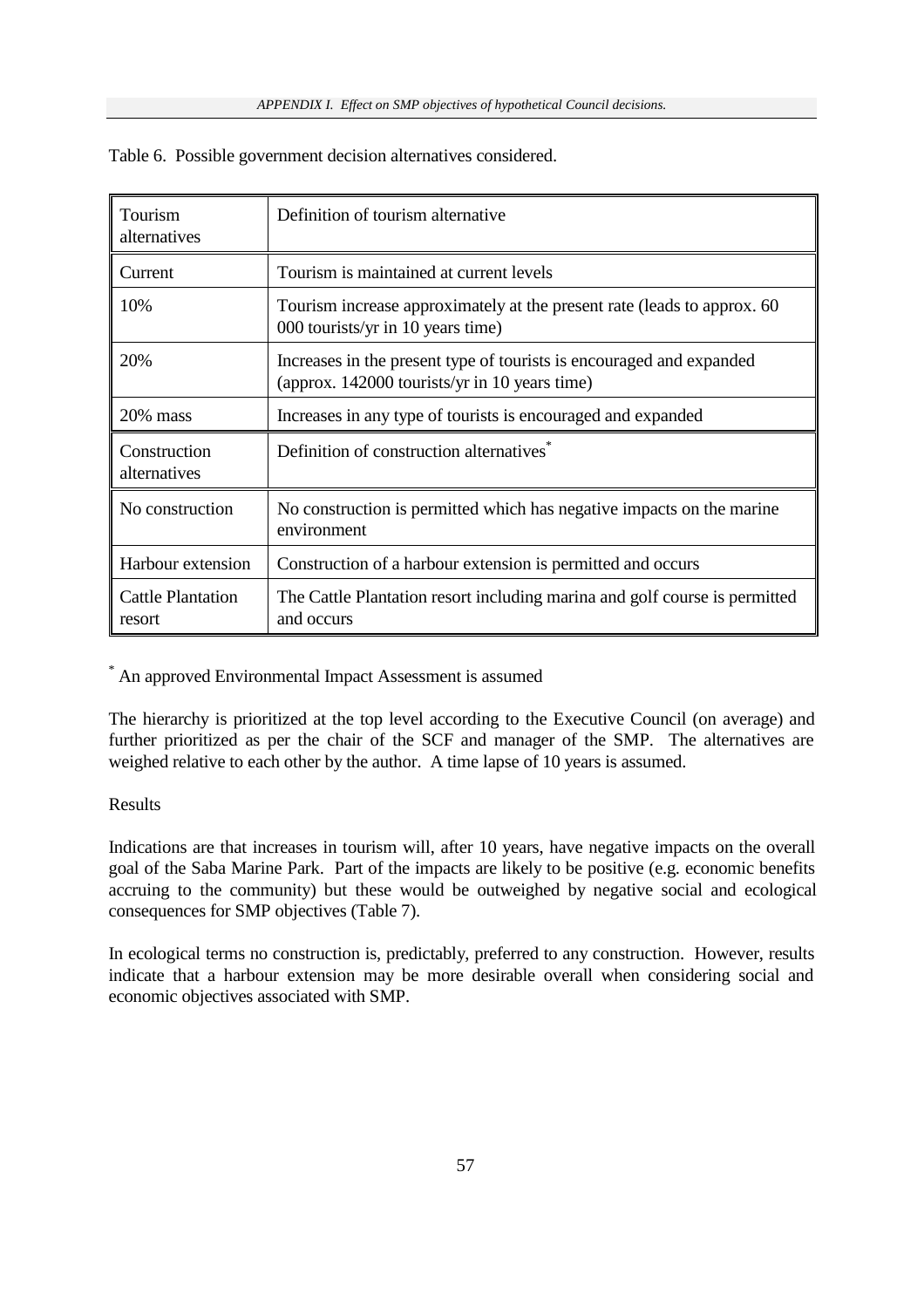| Objective       |                                | Tourism | $level^*$ |          |
|-----------------|--------------------------------|---------|-----------|----------|
|                 | Current                        | 10%     | 20%       | 20% mass |
| Overall goal    | .379                           | .364    | .143      | .114     |
| Ecological      | .636                           | .225    | .071      | .069     |
| Economic        | .072                           | .510    | .237      | .182     |
| Social          | .429                           | .362    | .116      | .093     |
| Global learning | .607                           | .258    | .084      | .051     |
|                 | $\ast$<br>Type of construction |         |           |          |
| Objective       |                                |         |           |          |
|                 |                                | None    | Harbour   | Resort   |
| Overall goal    |                                | .445    | .461      | .094     |
| Ecological      |                                | .760    | .183      | .057     |
| Economic        |                                | .143    | .714      | .143     |
| Social          |                                | .408    | .512      | .081     |

Table 7. Relative degree to which different decisions lead to achievement of community identified objectives of SMP over a period of ten years.

\* Definition of these decision alternatives in Table 6 above.

## Discussion

If considering community desires for the future of Saba's marine environment, the results indicate that lesser scale tourism and associated development may be more valuable than larger scale development. It may even be possible that no significant increases in the number of visitors may lead to higher achievement of the community derived objectives for SMP.

These results are illustrative and would require further input from the decision makers involved and more relevant data collection to reflect the Saban situation better.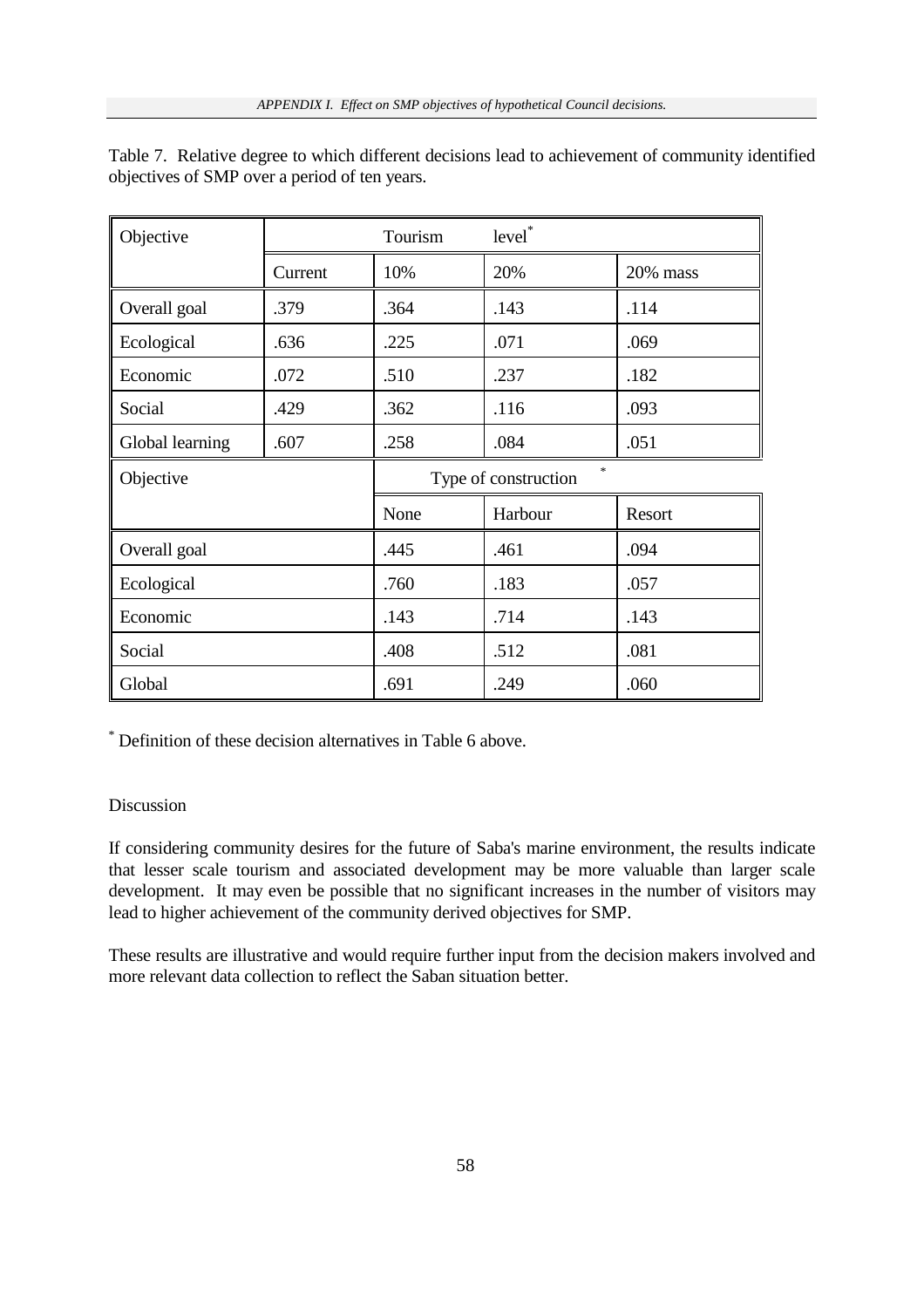# **APPENDIX J. Baseline status of Saba Marine Park, August 1994: Using the SMP objectives hierarchy as a monitoring tool.**

### Introduction

The successful progress of any management decisions or actions can only be assessed on the basis of a monitoring program. If a management agency has multiple objectives then the degree of progress within each objective should be monitored. Overall progress can be indicated by summarizing or integrating the measures of movement towards or from each objective. I present a method by which the progress of Saba Marine Park towards the multiple community defined objectives can be measured over time.

#### Methods

The value tree generated based on community defined objectives of SMP can also be used for measuring the progress of the Park towards its objectives. The difference in the models used is at the lowest level. The alternative time periods replace the management alternatives as the lowest level of the hierarchy to be compared. Positive progress towards all the objectives overall will be indicated when later years have greater "value" than earlier years.

The monitoring indices used here are the attributes identified in Table 2 (and Appendix D). The levels of each attribute as at August 1994 are also given in Appendix D. The Analytic Hierarchy Process allows the monitoring indices to be quantitative or qualitative. In either case they are scaled from 0 as minimum (or undesirable) level of achievement and 1.0 as the maximum (desirable) level of achievement. These indices, rather than preferences, provides the basis for comparison for future improvements or declines in achievement of objectives. As more quantitative measures become available they can be introduced by scaling measurements onto the qualitative yardsticks being used.

#### Results

The monitoring tool will begin to provide results as soon as the next assessment of the state of the attributes is conducted. This could occur, usefully, after a period of a year. Due to the time scale of the analysis, the monitoring tool is less likely to detect gradual changes over shorter periods of time. The objectives hierarchy used as a monitoring tool is illustrated in Figure 7.

#### Discussion

This monitoring tool can also detect changes in the major sub-objectives separately. For example, the amount of progress towards the objective of social acceptability of SMP can be considered separately. This possibility minimizes the chance that significant progress within one group of objectives will obscure major declines in achievement of other objectives.

This tool is, however, limited by the quality of the data available to input. If the chosen quantitative environmental measures are not sensitive to detecting undesirable changes then this monitoring tool will reflect that inability also.